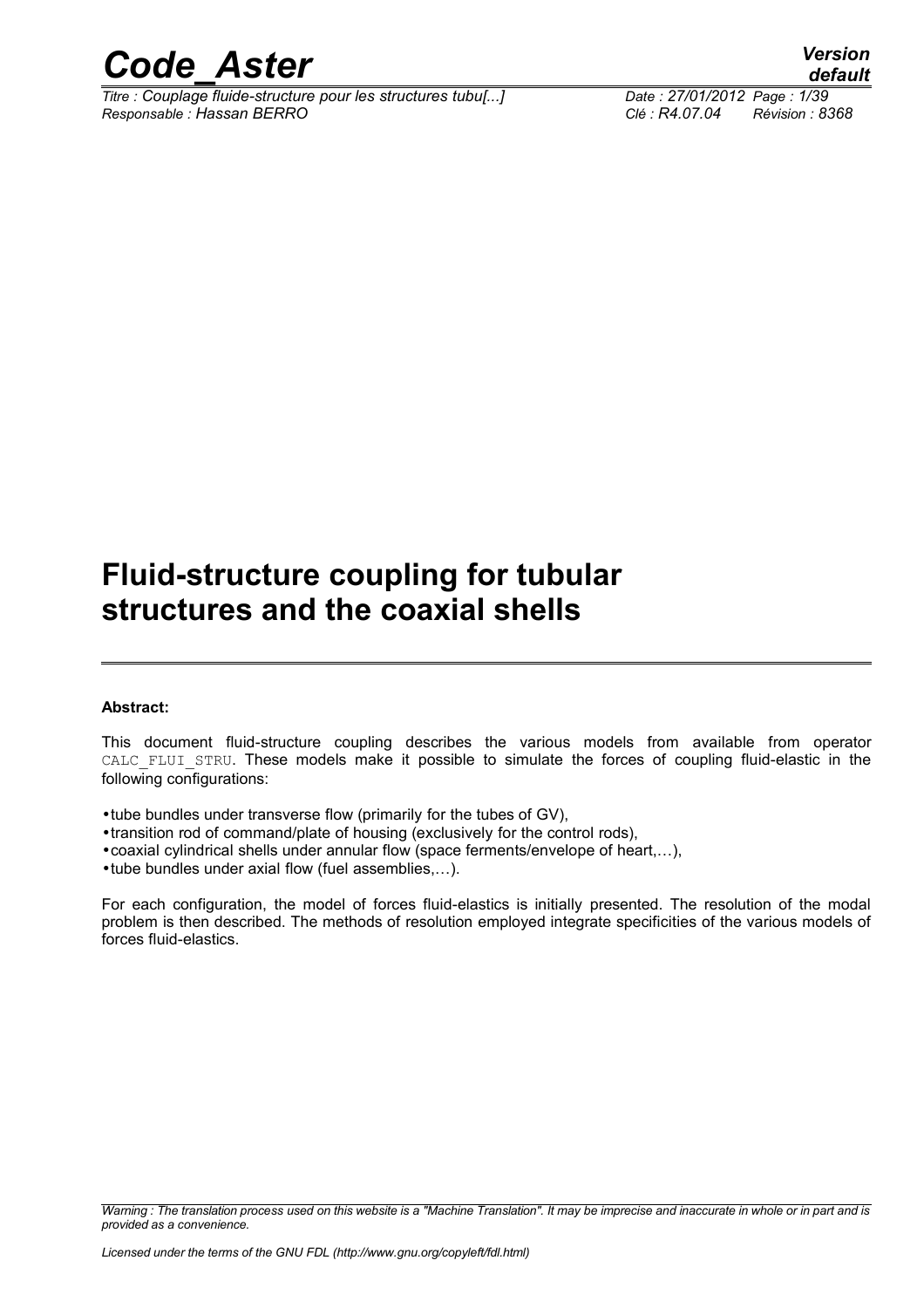*Titre : Couplage fluide-structure pour les structures tubu[...] Date : 27/01/2012 Page : 2/39 Responsable : Hassan BERRO Clé : R4.07.04 Révision : 8368*

*default*

### **1 General presentation**

### **1.1 Recalls**

the dynamic fluid forces being exerted on a structure moving can be classified in two categories:

- forces **independent** of the motion of structure, at least in the range of small displacements; they are mainly random forces generated by the turbulence or the diphasic nature of flow,
- the fluid forces **dependant** on the motion of structure, called "**forces fluid-elastics**", persons in charge of fluid-structure coupling.

In this document, one is interested in the four models of forces **fluid-elastics** integrated in operator CALC\_FLUI\_STRU. The data-processing aspects related to the integration of these models were the object of notes of specifications [feeding-bottle. 1], [feeding-bottle. 2].

### **1.2 Modelization**

the dependence of the forces fluid-elastics with respect to the motion of structure is translated, for the low amplitudes, by **a matrix of transfer between the force fluid-elastic and the vector displacement**. The projection of the equation of the motion of the system coupled fluid-structure on modal base of structure alone is written, in **the field of Laplace** :

$$
\begin{cases}\n\left[\mathbf{M}_{ii}\right]s^2 + \left[\mathbf{C}_{ii}\right]s + \left[\mathbf{K}_{ii}\right] - \left[\mathbf{B}_{ij}(U,s)\right]\right](\mathbf{q}) = \left(\mathbf{Q}_t\right) \\
\text{Eq. 1.2 - 1}\n\end{cases}
$$

 $_{\sf whe}\;$   $[{\bf M}_{ii}] , [{\bf C}_{ii}]$ et $[{\bf K}_{ii}] \;$  the diagonal matrixes of mass, damping and stiffness structural in air re indicate respectively;

(**q**) indicate the vector of the displacements generalized in air;

 $(\mathbf{Q}_t)$  is the vector of the generalized random excitations (independent forces);

and  $\left[\mathbf{B}_{ii}(U,s)\right]$  the matrix of transfer of the forces fluid-elastics represents, projected on the basis of the structure modal base alone. This matrix depends in particular on *U* , velocity characteristic of flow, as well as frequency of motion via the variable of Laplace *s* .

A priori,  $\left[\mathbf{B}_{ii}(U,s)\right]$  is an unspecified matrix whose diagonal terms, if they are not null, introduce a coupling between modes. In addition, the terms of  $|\mathbf{B}_{ii}(U,s)|$  evolve in a nonlinear way with the complex frequency *s* .

#### **A each model of force fluid-elastic is associated a specific matrix of transfer. In all the cases, the formulation of the modal problem under flow can be characterized by the relation [éq. 1.2-1].**

For the various types of configurations being able to be simulated using the operator CALC FLUI STRU, the representations of the matrixes of transfer of the forces fluid-elastics are clarified in the continuation of this document.

*Warning : The translation process used on this website is a "Machine Translation". It may be imprecise and inaccurate in whole or in part and is provided as a convenience.*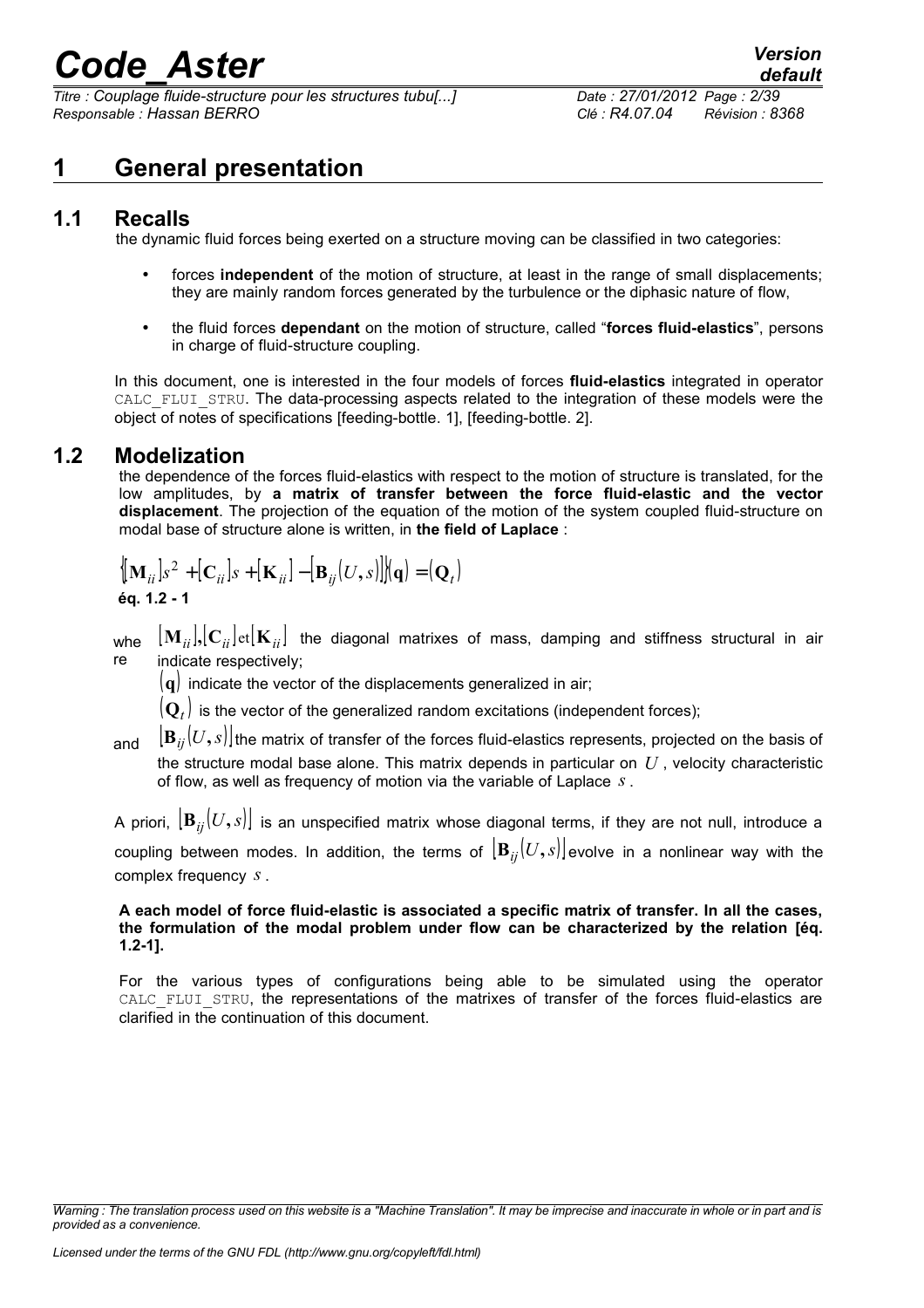*Titre : Couplage fluide-structure pour les structures tubu[...] Date : 27/01/2012 Page : 3/39 Responsable : Hassan BERRO Clé : R4.07.04 Révision : 8368*

# **2 Excitation fluid-elastic acting on the tube bundles under transverse flow (primarily for the tubes of GV)**

Two methods of simulation of the excitation fluid-elastic are available in *Code\_Aster*.

The first goes up at the end of the Seventies. It is very widespread in the scientific community, within which it is known under the denomination of "method of Connors". The results provided by this method depend mainly on the value which one allots to the one of his principal parameters of entry: the "constant of Connors". Conservative values thus have being determined for this constant on the basis of test many carried out in the world. The method of Connors is well adapted to the design of the tube banks against the vibratory risk at the stage of the design. It is described hereafter in the paragraph § 2.5.

The second integrates more physics that the method of Connors. However, the complete modelization of the phenomena being too complex compared to current knowledge, this second method remains based on a set of experimental correlations, known as correlations fluid-elastics. The integration of this second model of excitation fluid-elastic in *the Code\_Aster* was approached in the note of specifications [bib.1]. The note of principle of software FLUSTRU [feeding-bottle. 3] constitutes the theoretical documentation of reference. She is recalled in her broad outlines in the paragraphs § 2.1 to 2.4 hereafter.

### **2.1 Description of the studied configuration**

One considers a tube bundle excited by a transverse external flow. Transverse external flows tend to destabilize the mechanical system when the rate of flow increases. An industrial case is that of vibrations of the tubes of GV. On this component, transverse flows are observed as starter tube bundle (monophasic flow liquidates), and the curved part of the tubes (diphasic flow) [Figure 2.1-a].



**Appear 2.1-a: Diagram of steam generator**

*Warning : The translation process used on this website is a "Machine Translation". It may be imprecise and inaccurate in whole or in part and is provided as a convenience.*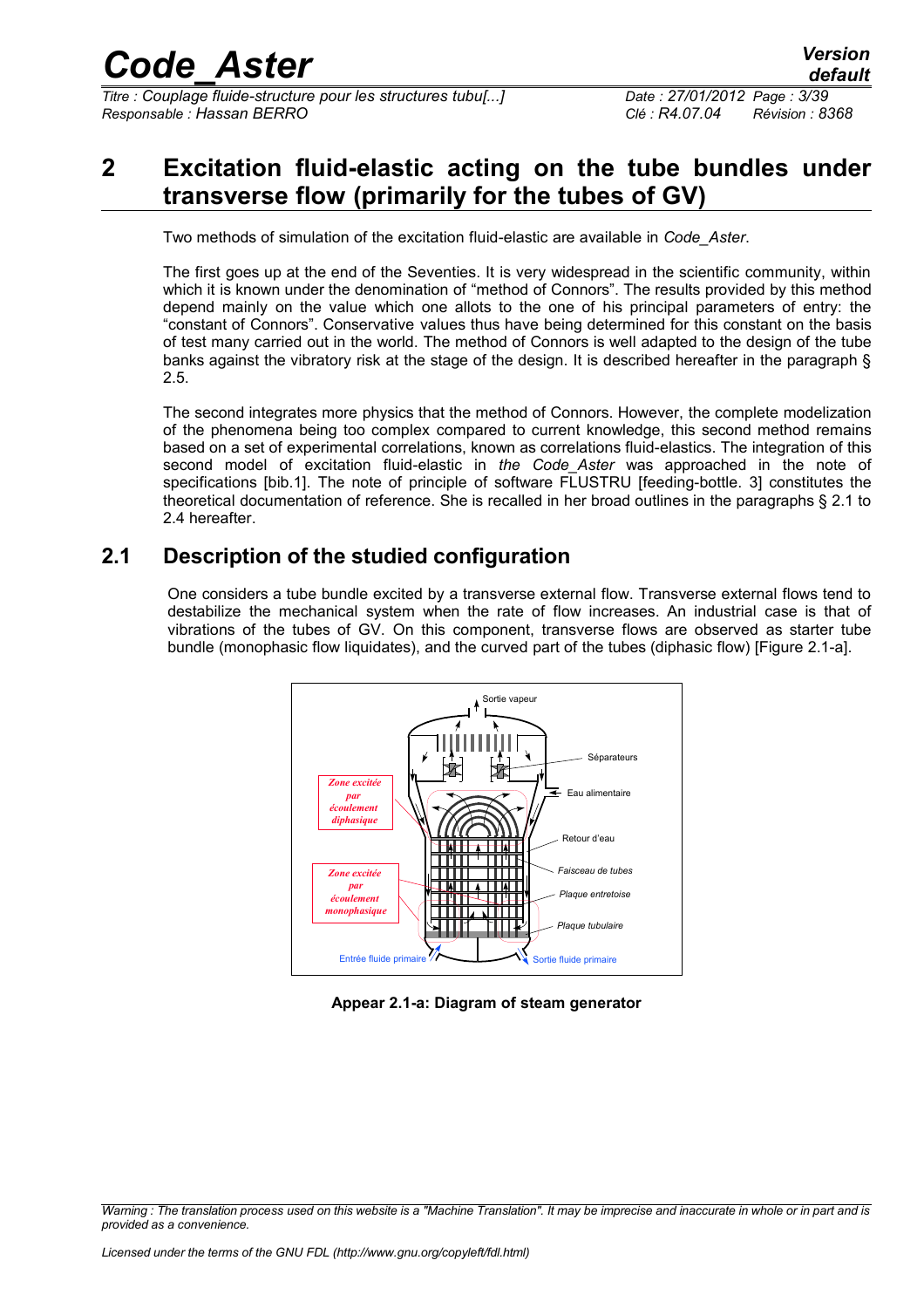*Titre : Couplage fluide-structure pour les structures tubu[...] Date : 27/01/2012 Page : 4/39 Responsable : Hassan BERRO Clé : R4.07.04 Révision : 8368*

From the point of view of the coupling fluid-elastic, the study of the dynamic behavior of the various tubes of a beam subjected to a transverse flow is brought back under investigation equivalent tube; the definition of the equivalent tube depends on the environment of the tube to treating.

When the tube considered has vibratory characteristics appreciably different from those of its neighbors, this tube can be comparable to only one tube, vibrating in the middle of a rigid tube bundle.

In the contrary case, the problem is more complex because one must consider a mechanical system with coupling between tubes of the beam and thus comprising a large number of degrees of freedom.

To treat this kind of configuration, a model was developed at Department TTA, "the model total" [feeding-bottle. 7]; this model allows the definition of a system equivalent to a degree of freedom, which represents the complete coupled system.

The approach adopted to lead computations can be summarized in the following way [Figure 2.1-b]:

- •Taking into account the telegraphic nature of structures studied, the computation of the fluid coupling elastic in the tube bundle is carried out by describing the tube by its curvilinear abscisse.
- •In computation, the fluid environment of the tube is characterized, at the same time by the physical properties of the fluid circulating inside the tube (fluid primary education), and by those of the fluid circulating outside the tube (fluid exiting secondary). These physical properties, such as the density, can vary along the tube, according to the curvilinear abscisse.
- •The rate of flow taken into account for the computation of coupling fluid-elastic is the component, norm with the tube in the plan of the tube, the velocity of the secondary fluid. This velocity can vary along the tube.
- •In order to be able to take into account the various possible types of excitation, several excitation zones can be defined along structure. In the case of the steam generator, for example, one may find it beneficial to distinguish, on the one hand the zones where the excitation is exerted by a fluid in a monophasic state, which are in foot of tube, and on the other hand, the zone where the excitation is diphasic withstrong rate of vacuum, localised in the curved part of the tube.
- •The computation of coupling is realized starting from the mechanical characteristics of fluid structure "at rest". The forces fluid-elastics of coupling are estimated from adimensional correlations which are obtained on analytical experiments in similarity. On each excitation zone, one can thus apply the adequate correlations; the excitation zones must be disjoined.



**Appear 2.1-b: representation of the configuration studied**

#### **For this configuration of coupling fluid-elastic, the following notations will be used:**

*L* Overall length of the tube

*Warning : The translation process used on this website is a "Machine Translation". It may be imprecise and inaccurate in whole or in part and is provided as a convenience.*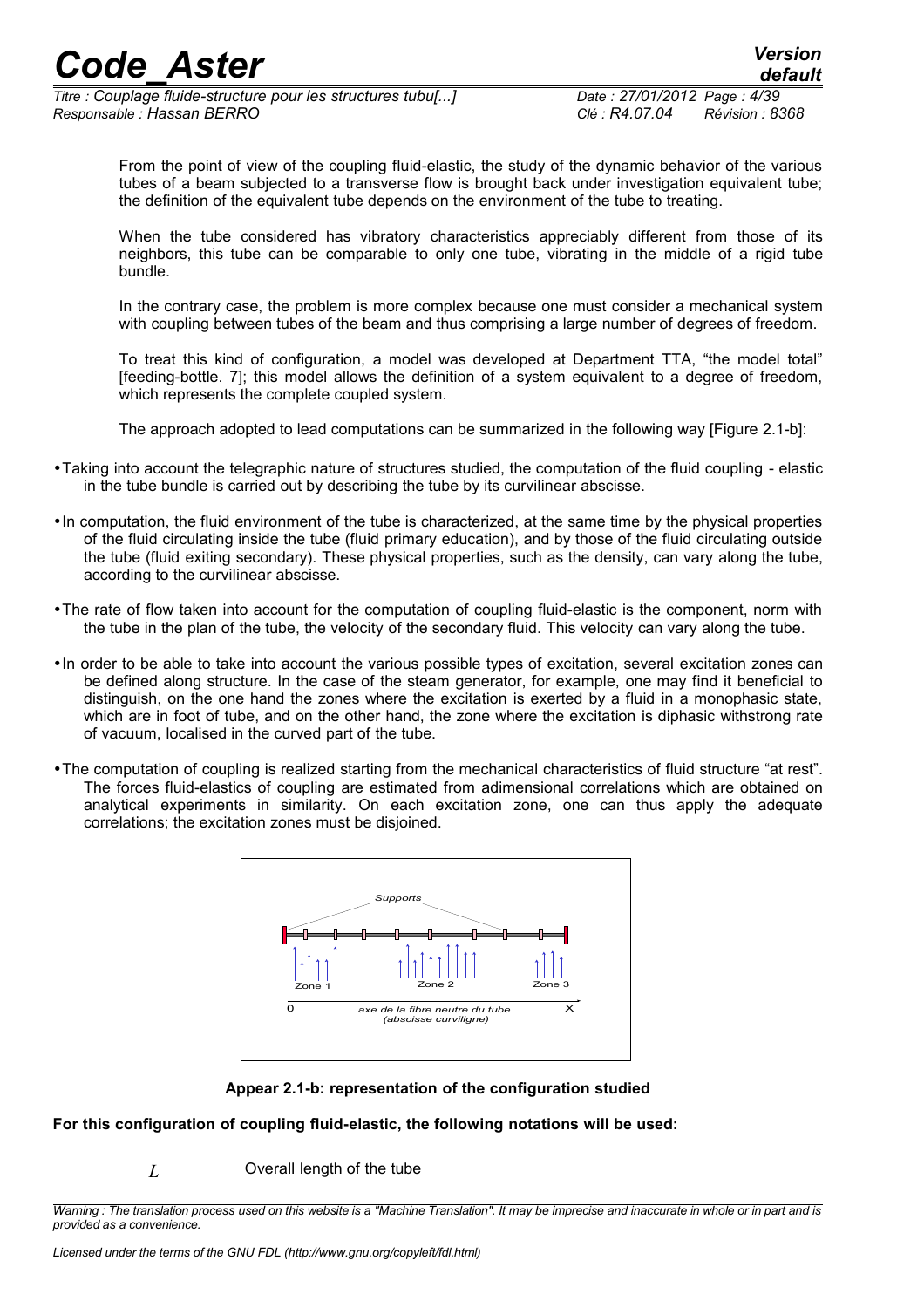*Titre : Couplage fluide-structure pour les structures tubu[...] Date : 27/01/2012 Page : 5/39 Responsable : Hassan BERRO Clé : R4.07.04 Révision : 8368*

- $L_k$ Length of the zone *k*
- $d_e$ Diameter external of the tube
- *di* Internal diameter of the warp-tube
- $\phi$ <sub>*i*</sub> modal of mode I
- $\rho_e(x)$  Density of the external fluid with the curvilinear abscisse x
- $\rho_i(x)$ Density of the internal fluid with the curvilinear abscisse *x*
- $\rho_t$ Density of the tube (structure alone)
- $\rho_{eq}(x)$  Density equivalent to the curvilinear abscisse x
- *U* Velocity of the external fluid specified by the user in operator DEFI FLUI STRU
- $V(x)$  Velocity of the external fluid to the curvilinear abscisse x
- $V_k(x)$  **b** Velocity of the external fluid to the curvilinear abscisse x (excitation zone  $\vec{k}$ ) defined by the product of  $U$  and a profile velocity specified by the user in operator DEFI\_FLUI\_STRU
- $U_k$  Mean velocity of the external fluid calculated from  $V_k(x)$  for the Average  $\theta$
- $\overline{U}$  excitation zone velocities  ${U}_k$  on all the zones ofexcitation

### **2.2 Stages of computation**

• the first stage of computation consists in calculating the structural features in "fluid at rest". One proceeds by considering an equivalent mass of the tube; this equivalent mass gathers, on the one hand the mass of the tube alone, and on the other hand the added masses by the fluids internal and external.

An equivalent density is thus defined along the tube according to the curvilinear abscisse *x* by the statement:

$$
\rho_{eq}(x) = \frac{1}{\left(d_e^2 - d_i^2\right)} \left[\rho_i(x) \cdot d_i^2 + \rho_t \cdot \left(d_e^2 - d_i^2\right) + \rho_e(x) \cdot d_{eq}^2\right]
$$
\n**2.2 - 1**\nwith\n
$$
d_{eq}^2 = \frac{2 \cdot C_m \cdot d_e^2}{\pi}
$$
\n**2.2 - 2**\n**6q.**

In the equation [éq. 2.2-1], the term  $\,\rho_{\,e}(x).d^{\,2}_{\,eq}\,$  represents the added mass by the external fluid. This term depends, via the parameter *C<sup>m</sup>* , of the arrangement of the tube bundle (not square or triangular), and of the containment of the beam (not reduced). For computations of coupling fluidelastic of the tube bundles subjected to a transverse flow, one usually uses, to estimate the coefficient *C<sup>m</sup>* , of the analytical statements determined from experimental results. All the data necessary to the estimate of the coefficient  $C_m$  are collected by the operator DEFI\_FLUI\_STRU.

• Knowing the equivalent density of the tube, the elementary matrixes of water mass and stiffness at rest are then calculated by means of the profile of equivalent density, by the operator

*Warning : The translation process used on this website is a "Machine Translation". It may be imprecise and inaccurate in whole or in part and is provided as a convenience.*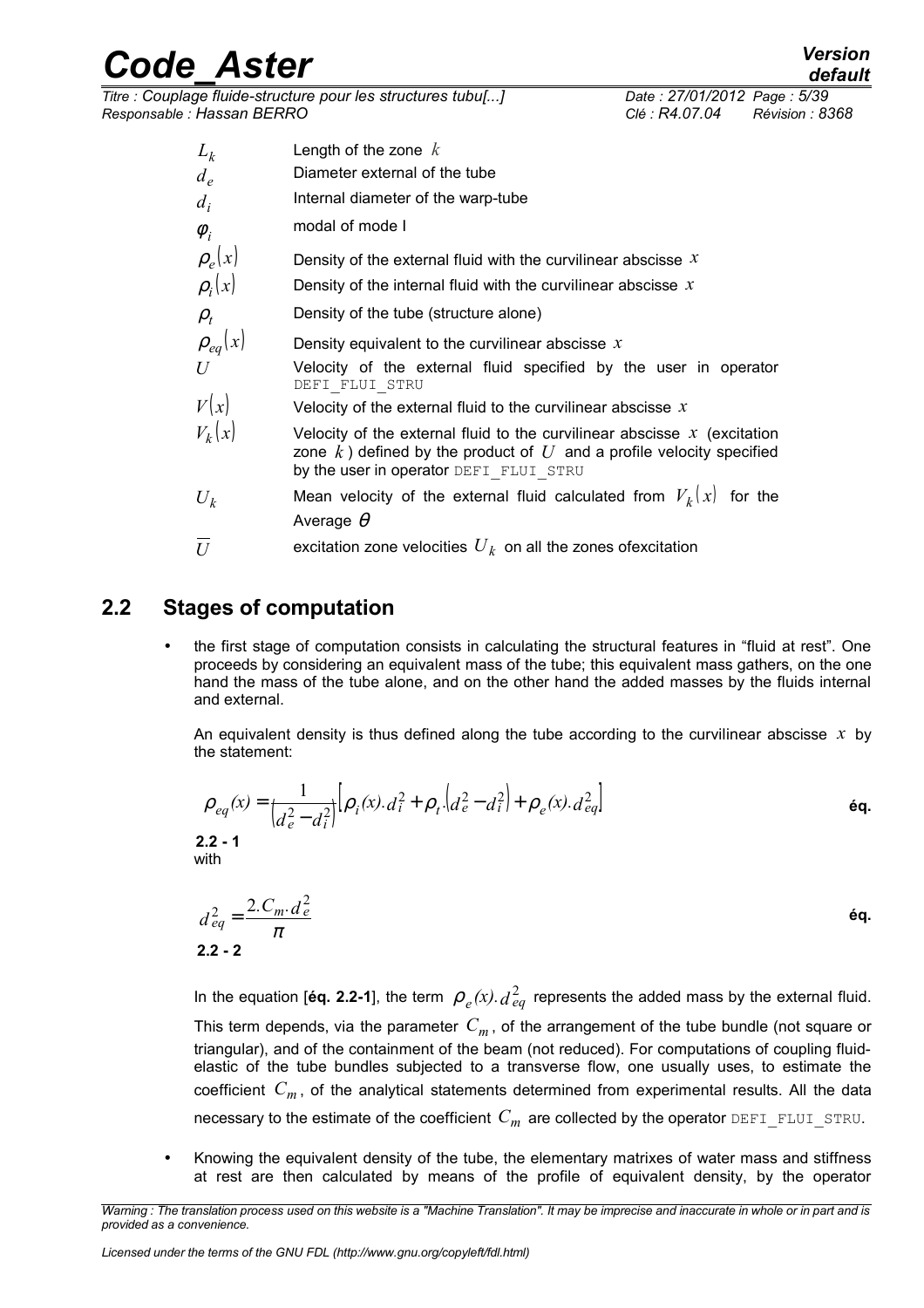*Titre : Couplage fluide-structure pour les structures tubu[...] Date : 27/01/2012 Page : 6/39 Responsable : Hassan BERRO Clé : R4.07.04 Révision : 8368*

*default*

CALC MATR ELEM ; one uses options MASS FLUI STRU and RIGI FLUI STRU. Operator MODE ITER SIMULT allows, after assembly of the elementary matrixes, to directly calculate the modes out of water at rest of studied structure.

• The forces fluid-elastics of coupling are calculated by the operator CALC\_FLUI\_STRU starting from the adimensional correlations established on analytical models in similarity. These forces of coupling  $|\mathbf{B}_{ii}(U,s)|$ , dependant on the motion of structure are then taken into account in the general equation of motion [**éq. 1.2-1**] to compute: characteristics of the system coupled flowstructure for a given velocity of flow.

### **2.3 Form of the matrix of transfer of the forces fluid-elastics**

In the case as of tube bundles excited by a transverse flow, the forces fluid-elastics of coupling are distributed forces along structure. They are characterized by linear adimensional coefficients of damping and stiffness added, named respectively *Cd* and *Ck* . The statement of the coefficients of the matrix of transfer of the forces fluid-elastics projected on the basis of the fluid structure modal base "at rest" is then the following one:

$$
\mathbf{B}_{ij}(U,s) = \begin{bmatrix} \left\{ \int_{L} \frac{1}{2} \rho_e(x) V(x) d_e C d(x, s_r) \phi_i^2(x) dx \right\} s \\ + \left\{ \int_{L} \frac{1}{2} \rho_e(x) V^2(x) C k(x, s_r) \phi_i^2(x) dx \right\} \end{bmatrix} \cdot \delta_{ij}
$$
  
éq. 2.3 - 1

the dependence of the coefficients *Cd* and *Ck* with respect to the motion of structure and rate of flow of the fluid is translated by their evolution according to the reduced frequency complexes *s<sup>r</sup>* , definite by:

$$
s_r = \frac{sD}{U}
$$
  
éq. 2.3 - 2

the statement [**éq. 2.3-1**] watch which one retains a diagonal matrix of transfer. That implies:

- the various eigen modes of structure are rather distant from/to each other so that one can suppose that there is not coupling between modes.
- the modal deformed shapes of fluid structure "at rest" are not disturbed by the flow setting of the fluid*.*

These two assumptions could be checked in experiments on the tube bundles subjected to a transverse flow.

In practice, taking into account the various excitation zones taken into account along structure, the diagonal coefficients of the matrix of forces fluid-elastics projected on modal base are written:

$$
\mathbf{B}_{ii}(U,s) = \sum_{k} \left\{ \int_{L_k} \frac{1}{2} \rho_e(x) V_k(x) d_e C d_k \left( \frac{sd_e \overline{U}}{U U_k} \right) \rho_i^2(x) dx \right\} s \right\}
$$
\n
$$
+ \left\{ \int_{L_k} \frac{1}{2} \rho_e(x) V_k^2(x) C k_k \left( \frac{sd_e \overline{U}}{U U_k} \right) \rho_i^2(x) dx \right\}
$$

**éq. 2.3 - 3**

*Warning : The translation process used on this website is a "Machine Translation". It may be imprecise and inaccurate in whole or in part and is provided as a convenience.*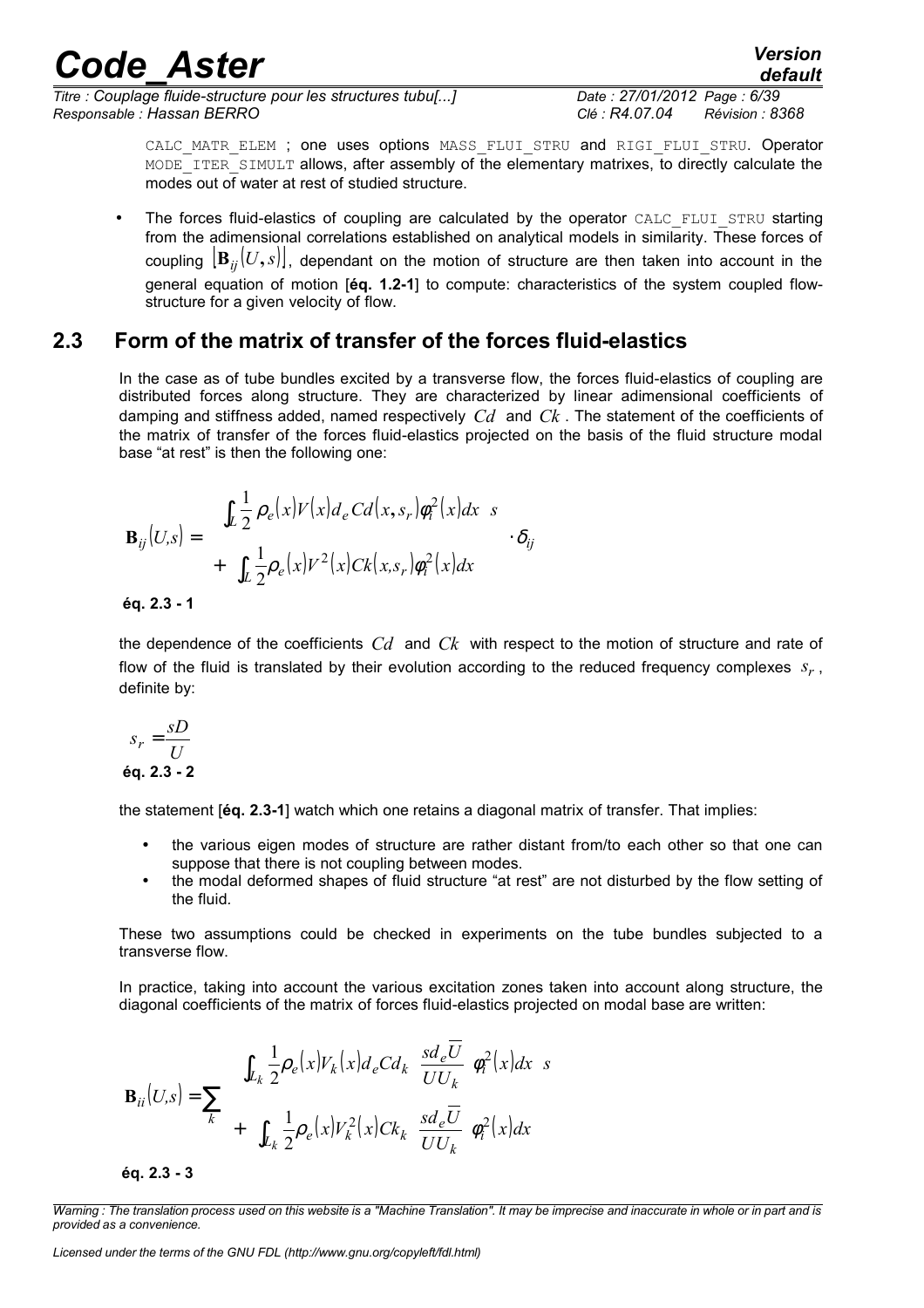*Titre : Couplage fluide-structure pour les structures tubu[...] Date : 27/01/2012 Page : 7/39 Responsable : Hassan BERRO Clé : R4.07.04 Révision : 8368*

*default*

where  $\mathit{Cd}_k$  and  $\mathit{Ck}_k$  respectively indicate the adimensional coefficients of coupling, damping and  $\frac{UU_k}{X}$  intervening in the reduced

stiffness, retained for the excitation zone  $k$  . The fluid velocity  $\frac{1}{k}$ *U* frequency complex in argument of the coefficients of coupling corresponds to the mean velocity on the excitation zone  $k$  , after renormalization of the profile  $\mathit{V}_k(x)$  , so that its average on all the excitation zones is worth *U* .

**It is in addition very important to note that each modal deformed shape taken into account in equations 2.3-1, 2.3-3, etc is actually only via its component in translation according to the direction of the bearing pressure. This is with the fact that the damping coefficients and of stiffness added which appear in these equations were given (in experiments) only for the direction of the bearing pressure. This remark applies to all the méthodes de calcul of instabilities fluid-elastics of tubes of GV presented in this document, including with the method of Connors introduced to the paragraphs § 2.5.1 and § 2.5.2. It results from it in particular that the generalized matrixes of mass, damping and stiffness which appear in the equations associated with computations with instability fluid-elastic of the tubes of GV (as for example equation 2.4-1) are not matrixes generalized with the usual meaning of the term, i.e. leaning on the three components in translation and on the three components in rotation, but of the generalized matrixes which one can describe as "directed according to a privileged direction" insofar as they all are calculated on the basis of component only in translation of the modal deformed shapes according to the direction of the bearing pressure. This remark applies only to the application "vibrations of the tubes of GV" and, inside this application, with the computation of instabilities fluid-elastics.** 

*Warning : The translation process used on this website is a "Machine Translation". It may be imprecise and inaccurate in whole or in part and is provided as a convenience.*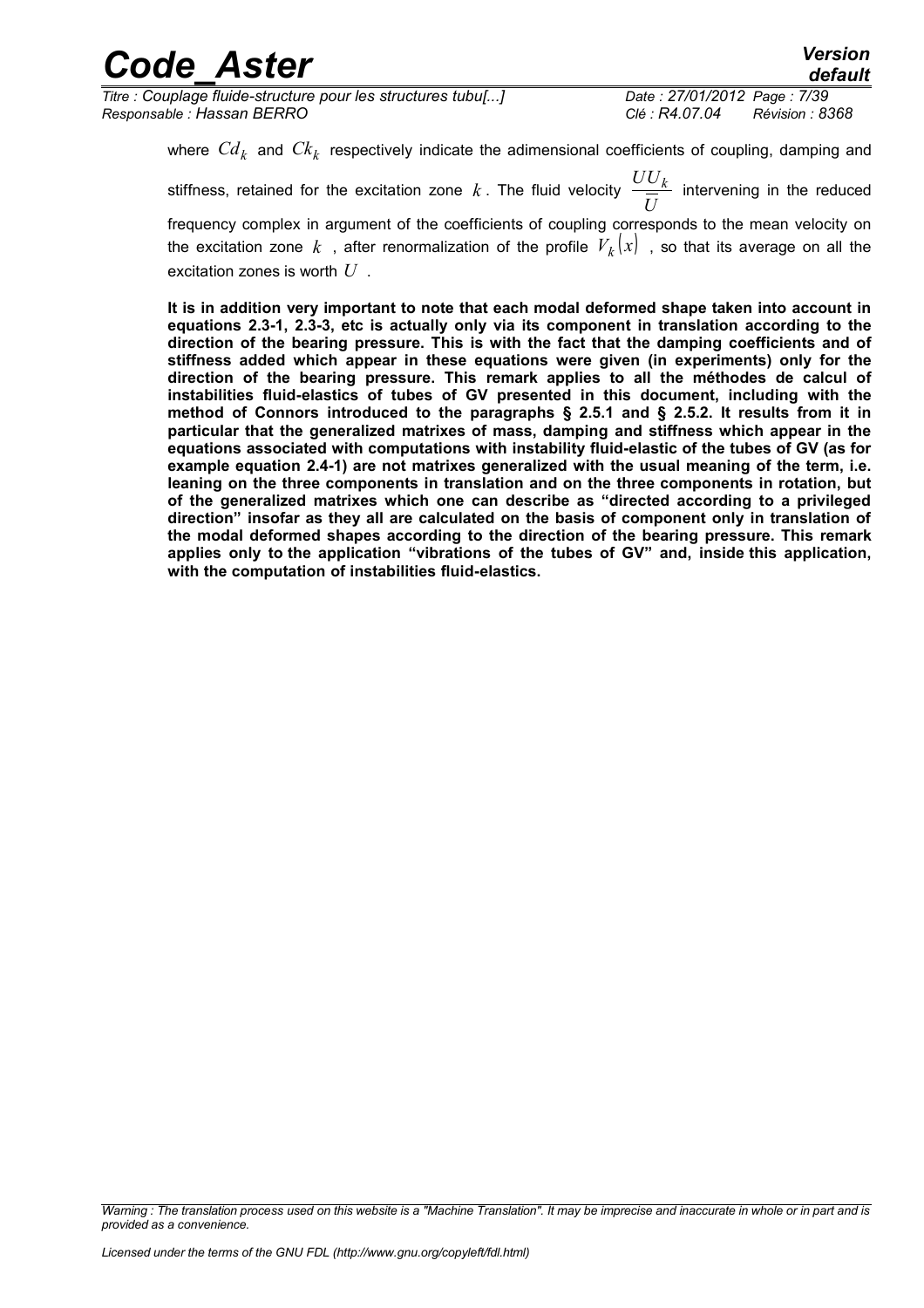*Titre : Couplage fluide-structure pour les structures tubu[...] Date : 27/01/2012 Page : 8/39 Responsable : Hassan BERRO Clé : R4.07.04 Révision : 8368*

### **2.4 Resolution of the modal problem under flow**

In the configuration "Tube bundle subjected to a transverse flow", the problem is solved on modal base characterizing fluid structure "at rest".

Generally, the characteristics of the system coupled flow-structure are obtained by seeking the solutions of the equation:

$$
\left\{ \begin{aligned} &\left[\mathbf{M}_{ii}\right]s^2 + \left[\mathbf{C}_{ii}\right]s + \left[\mathbf{K}_{ii}\right] - \left[\mathbf{B}_{ii}(U,s)\right] \right\} \end{aligned} \right\} = (0)
$$
\néq. 2.4 - 1

wh er  ${\bf M}_{ii}$ ,  ${\bf C}_{ii}$  et  ${\bf K}_{ii}$  indicate respectively the diagonal matrixes of mass, damping and stiffness structural features in "fluid at rest";

e

(**q**) indicate the vector of the displacements generalized in "fluid at rest".

As the matrix of forces fluid-elastics retained is diagonal, and that the modal deformed shapes are supposed not to be modified under flow, the problem of coupling fluid-elastic is reduced to the resolution of *N* scalar problems, *N* indicating the number of modes taken into account in modal base.

For each mode *i* and each rate of flow *U* , the problem to be solved is written:

$$
\mathbf{M}_{ii}s^{2} + \left[\mathbf{C}_{ii} - \left(\sum_{k} \left\{\int_{L_{k}} \frac{1}{2} \rho_{e}(x) V_{k}(x) d_{e} C d_{k} \left(\frac{sd_{e} \overline{U}}{U U_{k}}\right) \rho_{i}^{2}(x) dx\right\}\right)\right]s + \left[\mathbf{K}_{ii} - \left(\sum_{k} \left\{\int_{L_{k}} \frac{1}{2} \rho_{e}(x) V_{k}^{2}(x) C k_{k} \left(\frac{sd_{e} \overline{U}}{U U_{k}}\right) \rho_{i}^{2}(x) dx\right\}\right)\right] = 0
$$

#### **éq. 2.4 - 2**

It will be noted that the equation  $[6q, 2.4-2]$  is nonlinear in *s*; its solutions are obtained using an iterative method of Broyden type.

For each mode  $i$ , one obtains a solution  $s_i$  of the equation [éq. 2.4-2]. One then deduces from  $s_i$ , for this mode, the pulsation  $\omega_i$  and the damping  $\zeta_i$  of the system coupled flow-structure, by means of the relation:

$$
s_i = -\xi_i \omega_i + J \omega_i \sqrt{1 - \xi_i^2}
$$
 with  $J^2 = -1$  6q.

the coupled system dynamically becomes unstable when one of the damping coefficients  $\zeta_i$ becomes negative or is cancelled.

*default*

*Warning : The translation process used on this website is a "Machine Translation". It may be imprecise and inaccurate in whole or in part and is provided as a convenience.*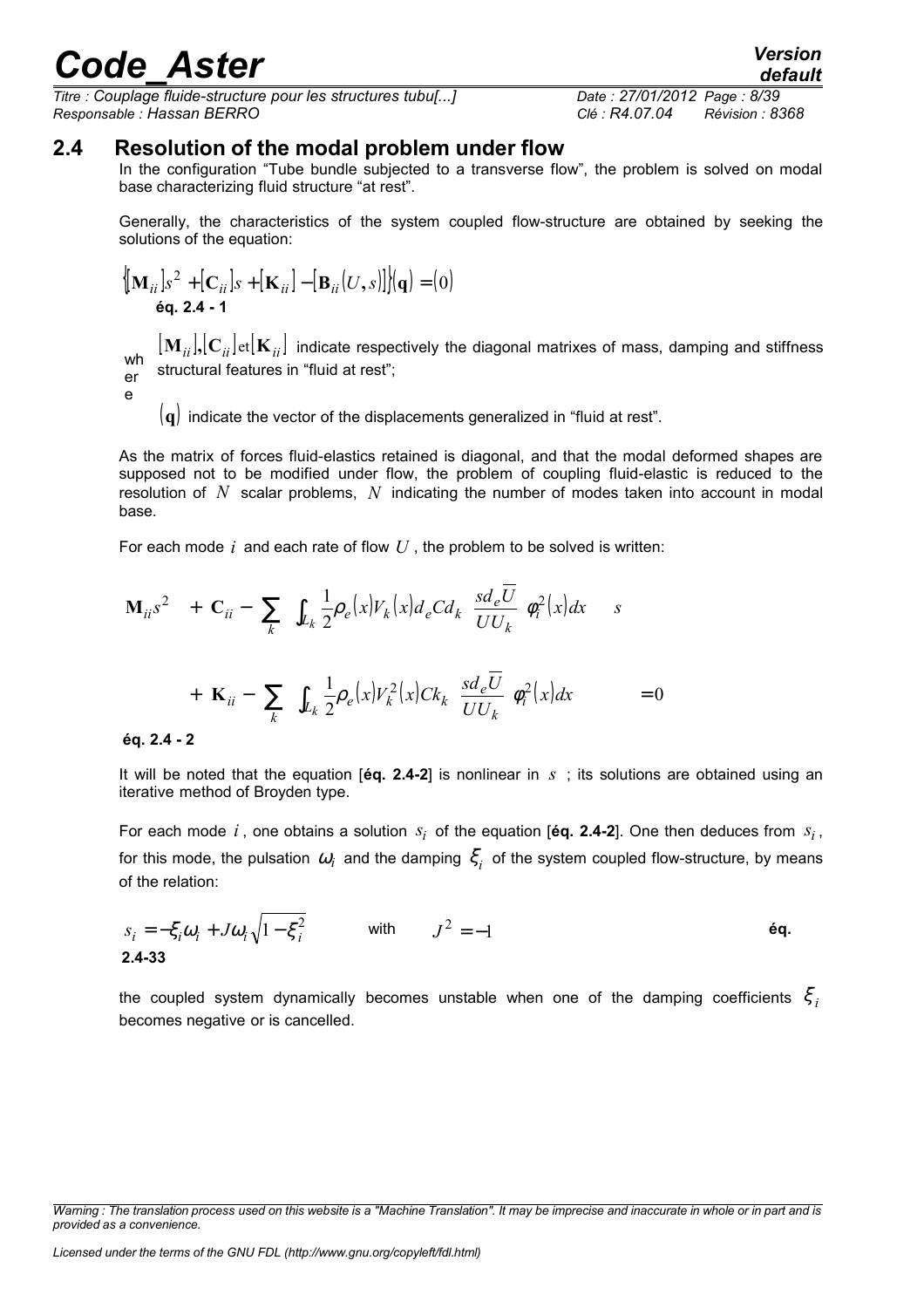*Titre : Couplage fluide-structure pour les structures tubu[...] Date : 27/01/2012 Page : 9/39 Responsable : Hassan BERRO Clé : R4.07.04 Révision : 8368*

### **2.5 Method of Connors**

#### **2.5.1 Case of a single zone of fluid excitation**

In 1978, H.J. Connors proposes to determine the critical engine failure speed  $V_{cn}$  associated with the mode with order N with a tube with Steam generator (GV) according to the relation [10]:

$$
\frac{V_{cn}}{f_n D_e} = K \sqrt{\frac{\overline{m} \, \delta_n}{\overline{\rho}_s D_e^2}}
$$

In this relation:

 $\rm V_{cn}$  indicate the critical velocity inter-tubes of instability for mode N,  $\rm f_{n}$  indicates the eigenfrequency of order N of the tube  $^{\text{\tiny{\text{1}}}}$  $^{\text{\tiny{\text{1}}}}$  $^{\text{\tiny{\text{1}}}}$  ,  $\rm{D}_{e}$  the diameter external of the tube indicates,  $\rm{K}$  indicates the constant of Connors,  $\overline{m}$  indicates the linear density of reference of the tube including the effects of added mass,  $\delta_n$  indicates the decrement logarithmic curve of mode N out of fluid at rest, i.e. including the damping of structure <u>and</u> that brought by the external fluid at rest, and  $\overline{\mathsf{p}}_{\text{s}}$  indicates the density of reference of the secondary fluid.

It is pointed out that the decrement logarithmic curve  $\delta_n$  is defined as:

$$
\delta_n = \frac{2\pi \xi_n}{\sqrt{1-\xi_n^2}}
$$

Where  $\zeta_{\rm n}$ the reduced modal damping of the n.étant mode about $\zeta_{\rm n}$  the percent indicates, it is legitimate to pose  $\sqrt{1-\xi_n^2}=1$  $-\xi_n^2 = 1$ , and thus the approximation:

$$
\frac{V_{cn}}{f_n D_e} = K \sqrt{\frac{2\pi \overline{m}\,\xi_n}{\overline{\rho}_s D_e^2}}
$$

The constant of instability *K* is in experiments given from test results of instability. In the studies of vibratory design of the tube bundles of GV, the values usually adopted for this constant are:

- $\cdot$   $K = 4$  in the event of diphasic transverse flow on the level of the chignon,
- $\cdot$   $K = 2.9$  in the event of monophasic transverse flow with the top of the tubular plate.

By regarding as linear density of reference of the tube  $\overline{m}$  his average linear density, one can determine  $\overline{m}$  in the form:

$$
\overline{m} = \frac{\pi}{4} \frac{\left(D_e^2 - D_i^2\right)}{L_{tube}} \int_{tube} \rho_{eq}(s) ds
$$

<span id="page-8-0"></span><sup>1</sup> any rigor, one should consider the value of  $f_n$  under flow. However, the method of Connors does not envisage the calculus of the variation

of frequency ascribable to flow. At first approximation, one thus considers for  $\rm f_{n}$  the value of the frequency out of fluid at rest.

*Warning : The translation process used on this website is a "Machine Translation". It may be imprecise and inaccurate in whole or in part and is provided as a convenience.*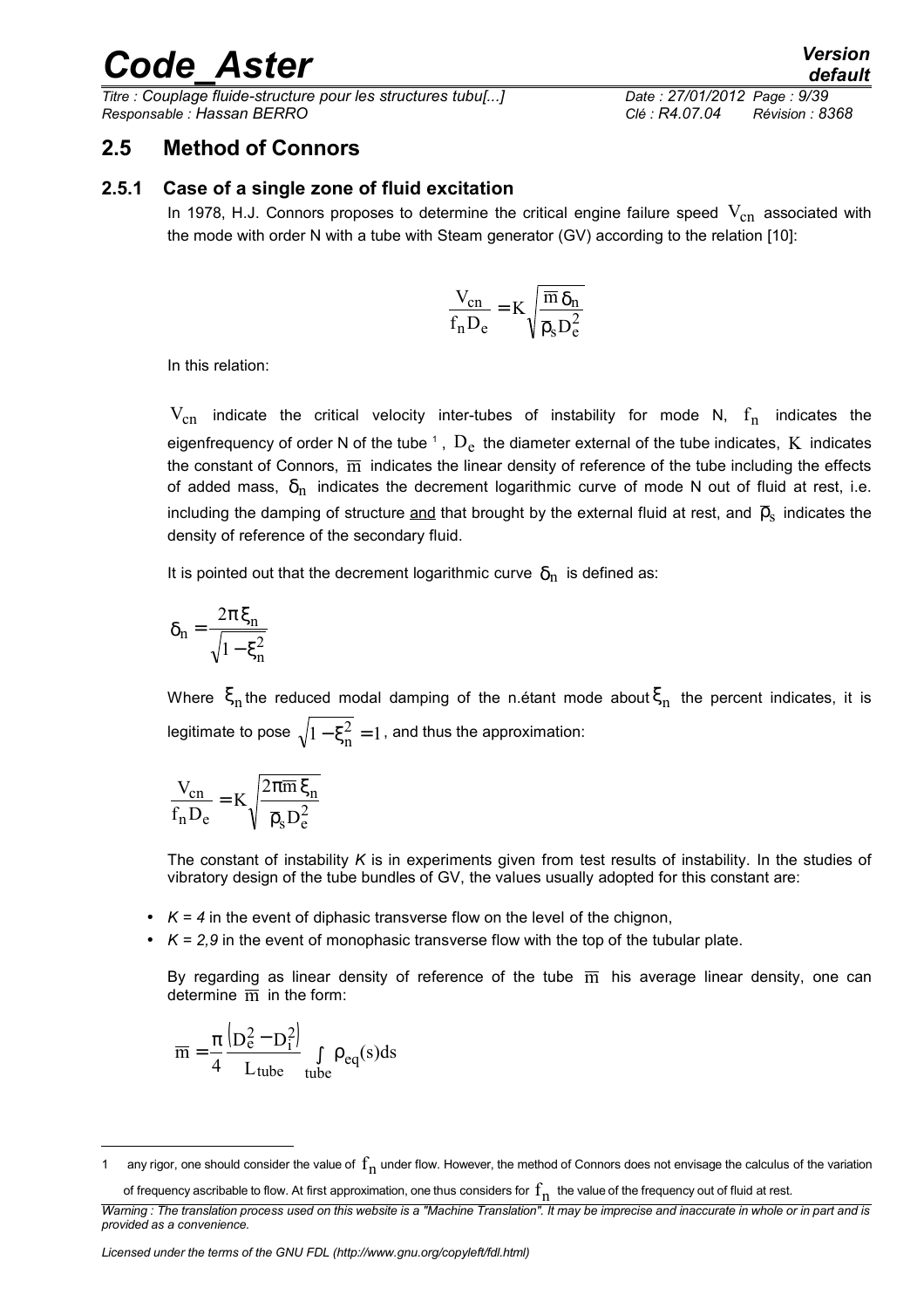*Titre : Couplage fluide-structure pour les structures tubu[...] Date : 27/01/2012 Page : 10/39 Responsable : Hassan BERRO Clé : R4.07.04 Révision : 8368*

*default*

Where  $D_i$  the internal diameter of the tube indicates,  $L_{\rm tube}$  indicates its length, S indicates the curvilinear abscisse along the tube and  $\rho_{\rm eq}^{\,(\rm s)}$  indicates the density equivalent of the tube to the Xcoordinate S:

$$
\rho_{eq}(s) = \rho_t + \frac{D_i^2}{D_e^2 - D_i^2} \rho_p(s) + \frac{2C}{\pi} \frac{D_e^2}{D_e^2 - D_i^2} \rho_s(s)
$$

Where  $\rho_t$  indicates the density of the tube presumedly independent of the curvilinear abscisse,  $\rho_p(s)$  and  $\rho_s(s)$  respectively indicate the density of the primary education fluid and the secondary fluid to the curvilinear abscisse  $s$ , and  $C$  is defined by:

 $(\Delta / D_{\rm e})$  $(\Delta/D_e)^2 - 1$  $(D_e)^2 + 1$  $2(\Delta/D_{\scriptscriptstyle a})^2$ 2  $(\Delta/D_e)^2$  –  $(\Delta/D_e)^2 +$ = *e e D D*  $C = \frac{\pi}{2} \frac{(\Delta/D_e) + 1}{(1 + D_e)^2}$ , where  $\Delta$  an equivalent diameter given by the relations indicates:

- 1)  $e^{-a}$   $\left( \frac{1.07 + 0.30}{D_e} \right) D_e$ *P D*  $D_e = \left(1.07 + 0.56 \frac{P}{D}\right)^3$  $\overline{1}$  $\overline{a}$  $\mathsf I$ l ſ  $\Delta/D_e = 1.07 + 0.56 \frac{1}{\epsilon_0}$  for a square step (*C* is worth approximately 2,0 for GV French) *P*  $\overline{\phantom{a}}$ ſ
- 2)  $P_e = \begin{bmatrix} 0.50 + 0.50 \\ 0.50 + 0.50 \\ 0.50 \end{bmatrix}$ *D*  $D_e = \left(0.96 + 0.50 \frac{P}{D}\right)^2$  $\overline{\phantom{a}}$  $\mathsf I$ l  $\Delta/D_e = 0.96 + 0.50 \frac{1}{D}$  for a triangular step (*C* is worth approximately 2,2 for GV French)

In the same way, by regarding as density of reference of the secondary fluid  $\overline{\rho}_{\rm s}$  his average density, one can determine  $\,\overline{\!\mathsf{p}}_{_{\mathrm{S}}}$  in the form:

$$
\overline{\rho}_s = \frac{1}{L_{tube}} \int \rho_s(s) ds
$$

Mode N unstable if the critical velocity  $V_{cn}$  is lower at the effective speed  $V_{en}$  associated with mode N, thus is defined:

$$
V_{en}=\sqrt{\frac{\int\limits_{tube}\frac{\rho_s(s)}{\overline{\rho}_s}V^2(s)\phi_n^2(s)ds}{\int\limits_{tube}\frac{m(s)}{\overline{m}}\phi_n^2(s)ds}}
$$

Where  $\varphi_{\rm n}(\rm s)$  the modal deformed shape of the mode indicates  $\,$  ,  $\,$  V(s) indicates the rate of flow under operation ( $m/s$ ),  $m(s)$  indicate the linear density of the tube including the effects of added mass ( *kg* /*m* ) supposed to vary along the tube, obtained like:

$$
m(s) = \frac{\pi}{4} (D_e^2 - D_i^2) \rho_{eq}(s)
$$

One defines the ratio of instability for mode N within the meaning of Connors as being the ratio:

*Warning : The translation process used on this website is a "Machine Translation". It may be imprecise and inaccurate in whole or in part and is provided as a convenience.*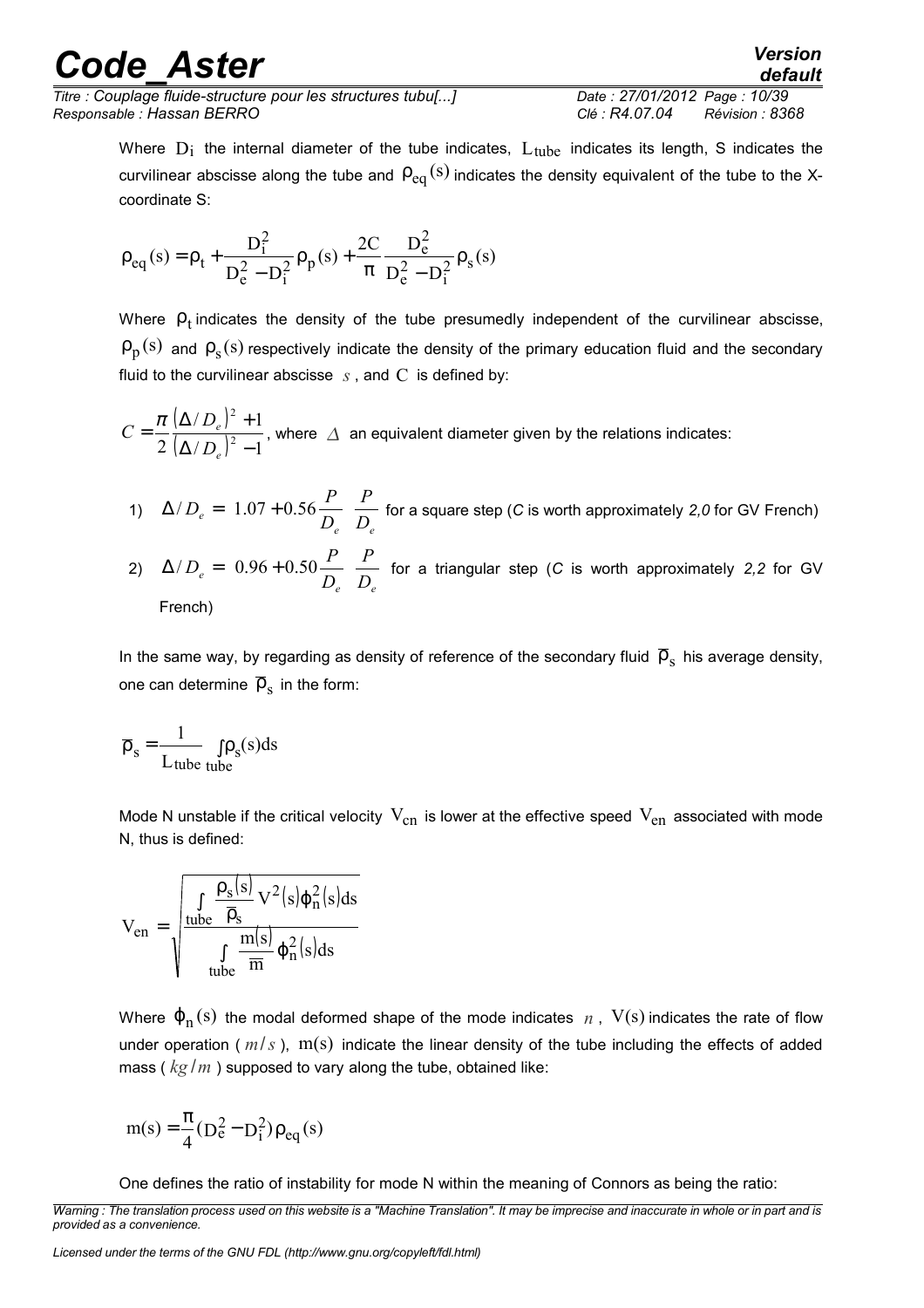*Titre : Couplage fluide-structure pour les structures tubu[...] Date : 27/01/2012 Page : 11/39 Responsable : Hassan BERRO Clé : R4.07.04 Révision : 8368*

$$
R_{Cn} = \frac{V_{en}}{V_{cn}}
$$

#### **2.5.2 Case of several excitation zones fluid**

the approach of application of the method of Connors deserves to be specified if the tube is subjected to a multiform excitation on behalf of the fluid, in particular, if the latter is monophasic in bottom of beam and diphasic in the chignon. It is pointed out that such a situation is taken into account in software GEVIBUS [11].

To extrapolate the method of Connors to this general case, one proceeds by generalizing the establishment of the approach suggested by Connors [10].

That is to say  $W_n$  the energy added by flow during a cycle to a vibrating tube in its mode N:

$$
W_n = \sum_{i=1}^{Nex} C_i \int \rho_s(s) V^2(s) \varphi_n^2(s) ds
$$

Where, compared to the talk of Connors, the dependence of the constant  $\mathrm{C}_\mathrm{i}\,$  in the excitation zone  $\,$  *i* is added, Nex indicates the nombre total of excitation zones, and Lex<sub>i</sub> indicates the length of  *the* ème excitation zone.

That is to say  $E_n$  the energy dissipated during a cycle by the vibrating tube in its mode N:

$$
E_n = C_2 f_n^2 \delta_n \int_{tube} m(s) \varphi_n^2(s) ds
$$

While equalizing  $W_n$  and  $E_n$ , i.e. while placing themselves at instability, by introducing like Connors the variables of reference  $\bar{p}_s$  and  $\bar{m}$  (although they do not appear essential), while posing

K 1  $\mathcal{C}_{0}^{(n)}$  $\mathcal{C}_{0}^{(n)}$ i  $\frac{1}{2} = \frac{1}{K_i^2}$ , where  $K_i$  the constant of Connors associated with - *i* ème excitation zone indicates,

and while seeking to reveal the effective velocity  $V_{en}$  such as Connors defines it, one obtains all done calculations the statement:

$$
\frac{\int\limits_{tube} \frac{\rho_s(s)}{\overline{\rho}_s} V^2(s) \phi_n^2(s) ds}{\int\limits_{tube} \frac{m(s)}{\overline{m}} \phi_n^2(s) ds} \sum_{i=1}^{Nex} \frac{\int\limits_{K_i^2} \rho_s(s) V^2(s) \phi_n^2(s) ds}{\int\limits_{tube} \phi_n^2(s) ds} \Bigg( \frac{1}{f_n D_e} \Bigg)^2 = \delta_n \frac{\overline{m}}{\overline{\rho}_s D_e^2}
$$

From where:

$$
\frac{\int\limits_{tube}\frac{\rho_s(s)}{\overline{\rho}_s}V^2(s)\phi_n^2(s)ds}{\int\limits_{tube}\frac{m(s)}{\overline{m}}\phi_n^2(s)ds}=[V_{en})^2=\frac{\int\limits_{tube}\rho_s(s)V^2(s)\phi_n^2(s)ds}{\sum\limits_{i=1}^{Nex}\frac{1}{K_i^2}\int\limits_{Lex_i}\rho_s(s)V^2(s)\phi_n^2(s)ds}(f_nD_e)^2\delta_n\frac{\overline{m}}{\overline{\rho}_sD_e^2}
$$

*Licensed under the terms of the GNU FDL (http://www.gnu.org/copyleft/fdl.html)*

*Warning : The translation process used on this website is a "Machine Translation". It may be imprecise and inaccurate in whole or in part and is provided as a convenience.*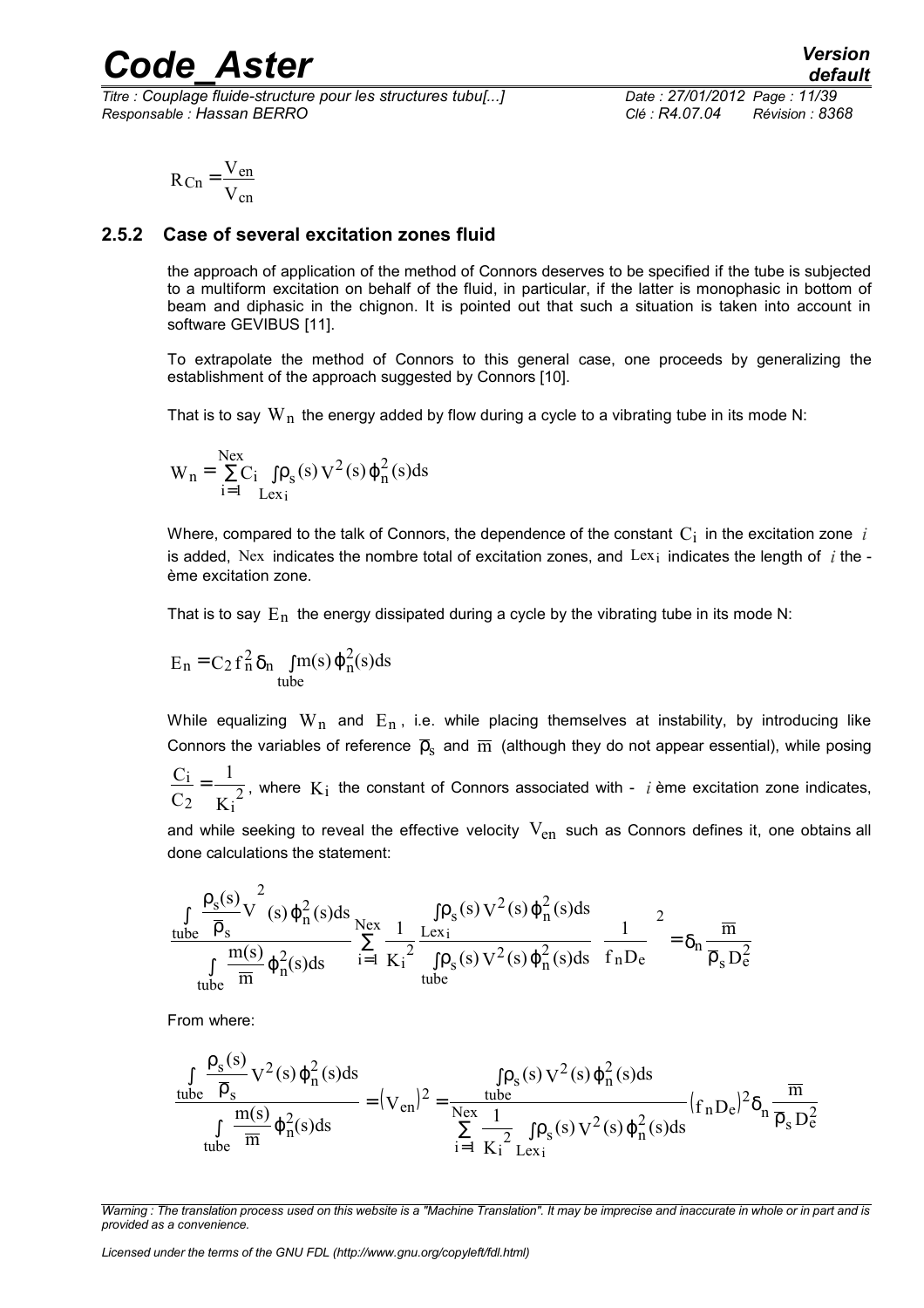*Titre : Couplage fluide-structure pour les structures tubu[...] Date : 27/01/2012 Page : 12/39 Responsable : Hassan BERRO Clé : R4.07.04 Révision : 8368*

One from of deduced in the case of a multiform excitation the form of the critical velocity  $V_{cn}$ associated with the mode with order *n* :

$$
\frac{V_{cn}}{f_n D_e} = \sqrt{\frac{\int \rho_s(s)\,V^2(s)\,\phi_n^2(s)ds}{\sum\limits_{i=1}^{Nex}\frac{1}{K_i^2}\int \rho_s(s)\,V^2(s)\,\phi_n^2(s)ds}\sqrt{\frac{\overline{m}\,\delta_n}{\overline{\rho}_s\,D_e^2}}}
$$

It is checked that, when the excitation is of comparable nature on all the excited zones  $K_{i(i=1, \text{Nex})} = K$ , the relation above finds the form suggested by Connors:

$$
\frac{V_{cn}}{f_n D_e} = K \sqrt{\frac{\overline{m} \, \delta_n}{\overline{\rho}_s D_e^2}}
$$

#### **2.5.3 Alternative of the method**

an alternative of the method presented to the paragraphs § 2.5.1 and § 2.5.2 consists in calculating the ratio of instability  $\ R_n^{}$  of the mode "  $n$  " (in the case of a single zone of excitation) in the form:



Where  $\left| V_{_{mop}} \right|$  the average velocity indicates on the excitation zone considered,  $\left| M_{_{n}} \right|$  indicates the generalized mass (not directed according to a direction privileged and fascinating thus in account at the same time three components in translation and the three components in rotation) of the mode *n* , and  $\varphi_n$  indicates the modal deformed shape of the mode  $n$  .

By  $\varphi_n^2$  one understands here the sum of the squares of the three components in translation of  $\varphi_n$ . The three components in rotation are not taken into account in the computation of  $\varphi_n^2$ . The computation ratio according to this alternative is systematically carried out by Code\_Aster when one asks for the implementation of the method of Connors.

The ratio of instability calculated according to this alternative is provided beside the ratio of instability calculated according to the method specified in the paragraphs § 2.5.1 and § 2.5.2. Most of the time, the two results are identical. If there exists a variation, the reason of this variation must be required in the contribution of the components in rotation of the mode considered, for example in the contribution of rotations of the right parts of the tubes around their axis. One will adopt then result more penalizing of both.

*Warning : The translation process used on this website is a "Machine Translation". It may be imprecise and inaccurate in whole or in part and is provided as a convenience.*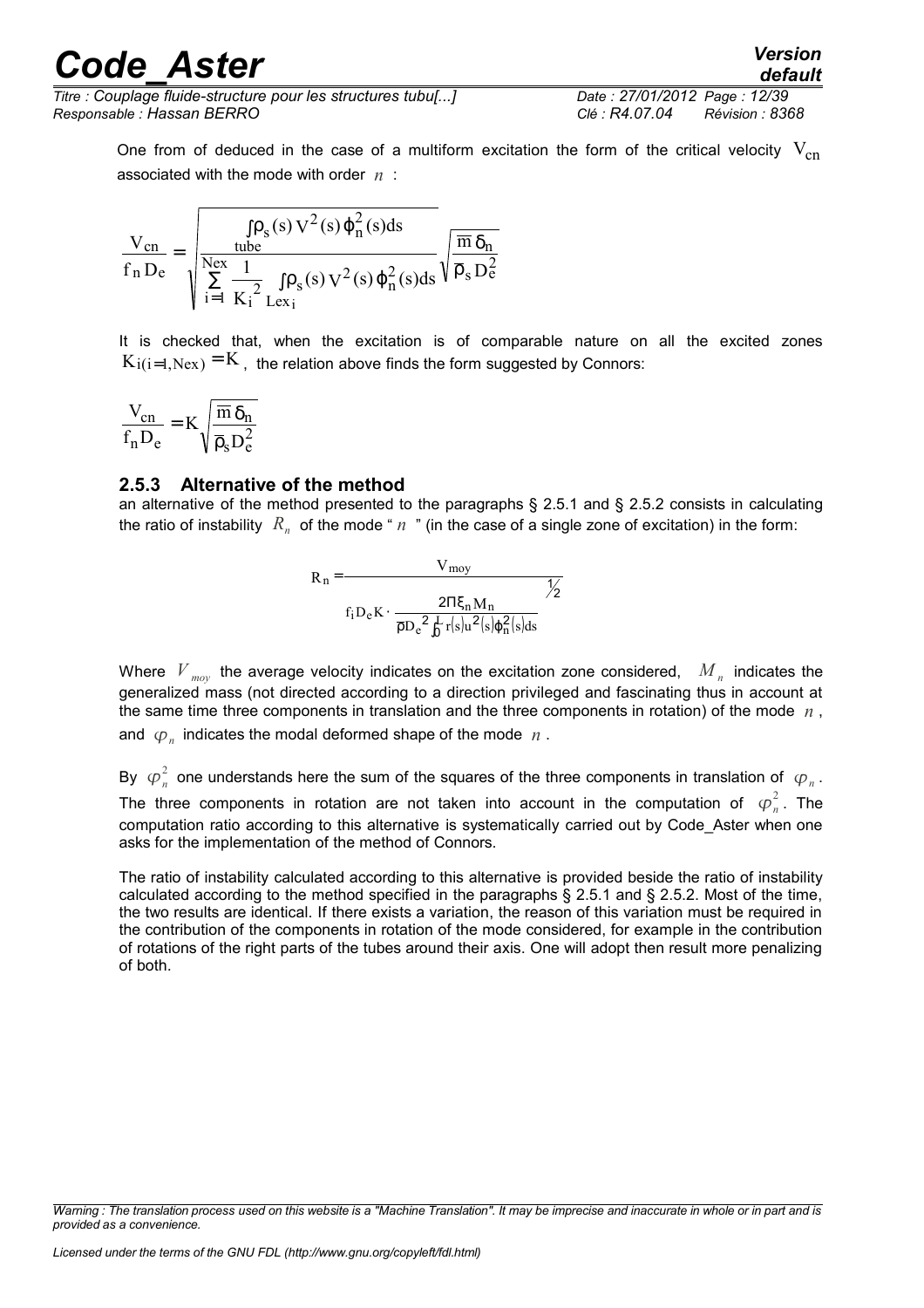*Titre : Couplage fluide-structure pour les structures tubu[...] Date : 27/01/2012 Page : 13/39 Responsable : Hassan BERRO Clé : R4.07.04 Révision : 8368*

# **3 Excitation fluid-elastic operating the rod of command on the level of the plate of housing (exclusively for the control rods)**

the forces fluid-elastics acting on this kind of configuration were identified on model GRAPPE2 of department TTA. The theoretical aspects of the identification of these sources are developed in reference [feeding-bottle. 4]. The integration of model GRAPPE2 in *Code\_Aster* is approached in the note of specifications [feeding-bottle. 2].

### **3.1 Description of the studied configuration**

model GRAPPE2 represents the rod of command, the upper part of the guide of cluster, and the thermal cuff of an engine of the type 900 or 1300 MWe [Figure 3.1-a].



**Appear 3.1-a: General diagram of model GRAPPE 2**

This model primarily consists of a hollow cylindrical tube of low thickness, fixed on a full cylindrical central heart. The hollow tube is entirely immersed in water with room temperature. A plate, representing the plate of housing, makes it possible to reproduce annular containment. Flow through the plate can be ascending or descendant. The rod of command can be centered or offset (50% of average clearance) on the level of the plate of housing.

Four experimental configurations are thus possible, according to the meaning of flow and the centering or not of the rod of command. The coefficients of forces fluid-elastics were identified for each one of these configurations and are available in *the Code\_Aster*.

Model GRAPPE2 was dimensioned in geometrical, hydraulic similarity and of frequency reduced compared to the configuration engine. The only data of the diameter of the rod of command thus makes it possible, in particular, to deduce all from the other geometrical magnitudes.

### **3.2 Stages of computation**

• the first stage of computation consists in calculating the modal base of water structure at rest, the effects of added mass induced locally on the level of the containment of the plate of housing being neglected. This stage is carried out by the operator MODE\_ITER\_SIMULT.

With this intention, a homogeneous equivalent density is assigned to the group of structure, in order to take into account the apparent mass added by the fluid, except for that induced by the effects of containment on the level of annular space. This equivalent density is defined by:

$$
\rho_{eq} = \alpha \frac{\pi R^2}{S} \rho_f + \rho_{tube}
$$

**éq. 3.2 - 1**

*Warning : The translation process used on this website is a "Machine Translation". It may be imprecise and inaccurate in whole or in part and is provided as a convenience.*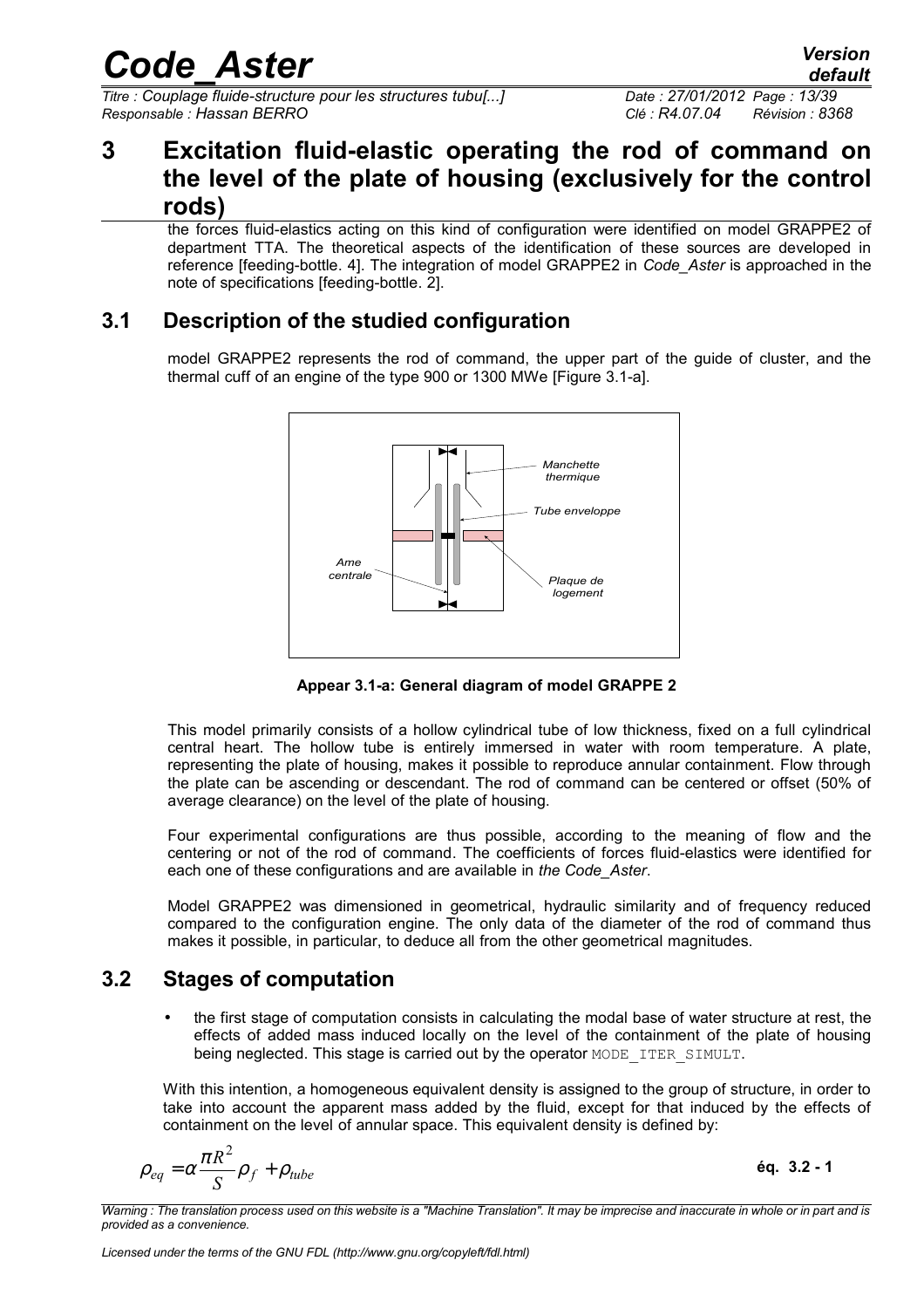*Titre : Couplage fluide-structure pour les structures tubu[...] Date : 27/01/2012 Page : 14/39 Responsable : Hassan BERRO Clé : R4.07.04 Révision : 8368*

*default*

where:

- $\alpha$  indicate an adimensional coefficient of containment depend on the studied configuration:  $\alpha$  = 1 is the value used for computations of control rods. It corresponds to a vibrating roller in an unlimited fluid field.
- *R* indicate the radius external of the tube,
- *S* indicates the area of the cross-section of the tube,

 $\rho_{tube}$  indicates the density of the material constituting the vibrating tube.

The second stage is the taking into account of the coupling with fluid flow. It is carried out using operator CALC\_FLUI\_STRU.

### **3.3 Representation of the excitation fluid-elastic**

Is *x* the direction of neutral fiber of the tube. The excitation fluid-elastic identified on model GRAPPE2 is represented by a resulting force and a moment, applied in the same point of Xcoordinate *xo* , corresponding to the central zone of the transition of the rod of command through the plate of housing. The excitation is thus defined, in physical base, by the relation:

$$
\hat{\mathbf{f}}_c(x,s) = \mathbf{F}_c(s)\delta(x-x_0) - \mathbf{M}_c(s)\delta'(x-x_0)
$$
\n
$$
\mathbf{e}\mathbf{q}. \mathbf{3.3 - 1}
$$

where  $\delta'$  the derivative compared to formula  $x$  the distribution of Dirac indicates  $\delta$ .

The resultant force  $\mathbf{F}_c$ , acts thus under the effect of transverse displacements of the rod of command; and the resulting moment  $\mathbf{M}_c$  , acts under the effect of the rotation of the latter.

One notes  ${\bf X}_{T}(s)$  the vector of transverse displacements and  $\Theta(s)$  the vector of associated rotations, defined by:

| $\mathbf{X}_T(s) = \begin{pmatrix} 0 \\ u_y(x_0, s) \\ u_z(x_0, s) \end{pmatrix}$<br>$3.3 - 2$                                      | éq.           |
|-------------------------------------------------------------------------------------------------------------------------------------|---------------|
| $\Theta(s) = \begin{pmatrix} 0 \\ \frac{\partial u_y}{\partial x}(x_0, s) \\ \frac{\partial u_z}{\partial x}(x_0, s) \end{pmatrix}$ | $éq. 3.3 - 3$ |

following relations are used to compute: the forces and the moments resulting fluid-elastics starting from the added masses  $\mathit{Cm}_1, \mathit{Cm}_2$  , of added depreciation  $\mathit{Cd}_1(V_r), \mathit{Cd}_2(V_r)$  and the added stiffness  $Ck_1(V_r),$   $Ck_2(V_r)$  , adimensional coefficients identified on model GRAPPE2:

$$
\mathbf{F}c(s) = \left\{-\frac{1}{2}\rho_f D^2 L_p C m_1 s^2 + \frac{1}{2}\rho_f D U L_p C d_1(V_r) s + \frac{1}{2}\rho_f U^2 L_p C k_1(V_r)\right\} \mathbf{X}_T(s) \quad \text{6q. 3.3 - 4}
$$

*Warning : The translation process used on this website is a "Machine Translation". It may be imprecise and inaccurate in whole or in part and is provided as a convenience.*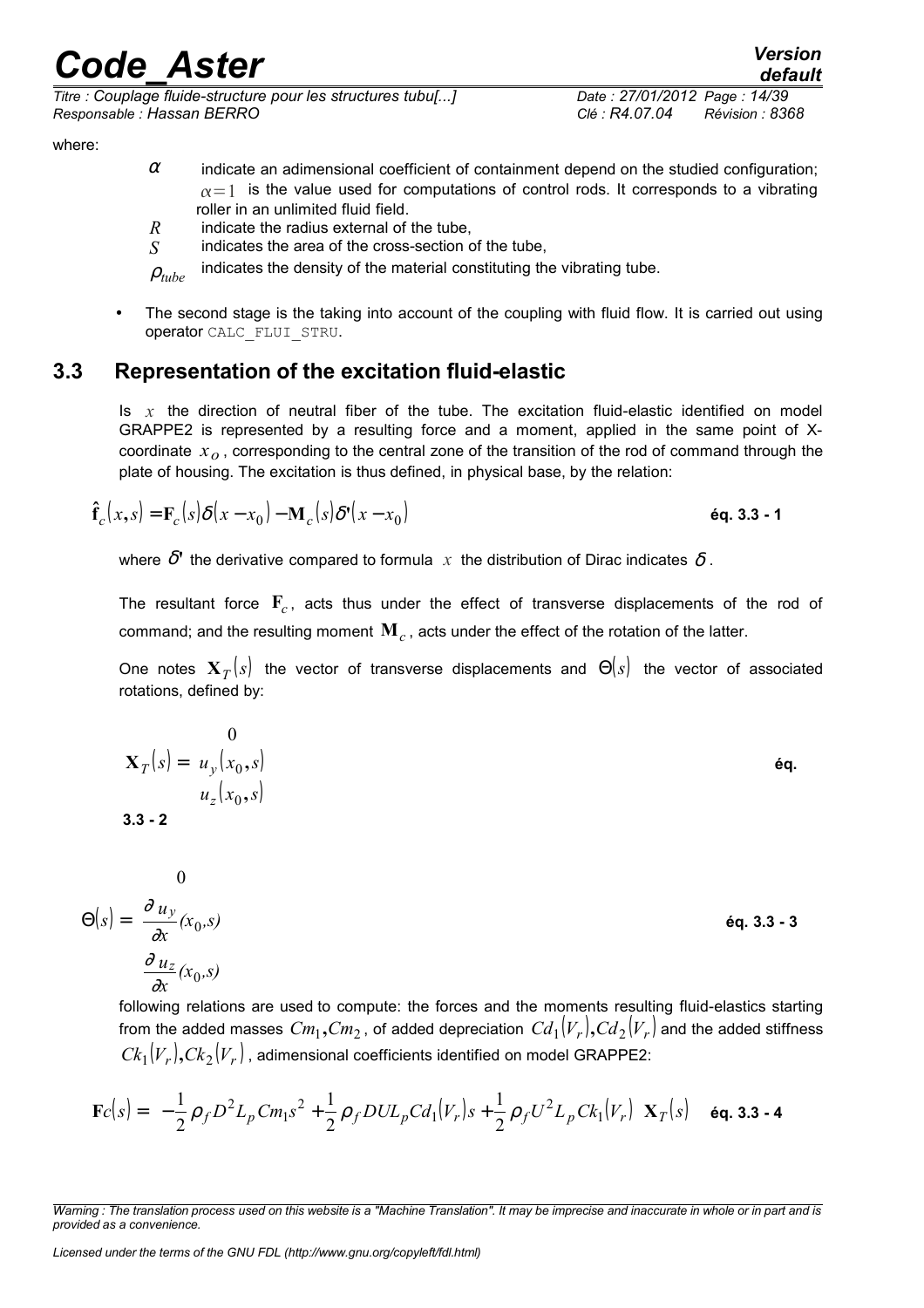*Titre : Couplage fluide-structure pour les structures tubu[...] Date : 27/01/2012 Page : 15/39 Responsable : Hassan BERRO Clé : R4.07.04 Révision : 8368*

$$
\mathbf{M}c(s) = \left\{-\frac{1}{2}\rho_f D^2 L_p^3 C m_2 s^2 + \frac{1}{2}\rho_f D U L_p^3 C d_2(V_r) s + \frac{1}{2}\rho_f U^2 L_p^3 C k_2(V_r)\right\} \Theta(s)
$$

In order to simplify the writing of the equations, one notes thereafter:

$$
\mathbf{F}c(s) = H_1(s)\mathbf{X}_T(s) \text{ et } \mathbf{M}c(s) = H_2(s)\Theta(s)
$$

The adimensional fallback speed  $V_r$  is defined here using the relation  $V_r = \frac{S}{sD}$  $V_r = \frac{U}{rD}$ , where *s* the variable of Laplace indicates.

The statements [**éq. 3.3-4**] and [**éq. 3.3-5**] utilize the thickness *Lp* of the plate of housing. This thickness results from the value of the diameter of the rod of command *D* , because of geometrical similarity with the configuration engine. The force fluid-elastic  $\hat{\mathbf{f}}_c(x,s)$  is thus completely characterized by the data of the following quantities:

 $\rho_f$ Density of the fluid,

*U* Rate of average flow in annular space between rod of command and plate of housing, *D* Diameter of the rod of command,

 $Cm_1$ Coefficient of added mass associated with the translatory movement,

 $Cd_1(V_r)$ added Damping coefficient associated with the translatory movement,

- $Ck_1(V_r)$  Coefficient of added stiffness associated with the translatory movement,
- *Cm*<sup>2</sup> Coefficient of added mass associated with the rotation movement,
- $Cd_2(V_r)$ added Damping coefficient associated with the rotation movement,

 $Ck_2(V_r)$  Coefficient of added stiffness associated with the rotation movement.

The adimensional coefficients of added mass,  $\,Cm_1^{}\,$  and  $\,Cm_2^{}\,$ , allow the taking into account of the inertial effects induced by local containment of the rod of command the level of the plate of housing. These effects are estimated as follows.

That is to say *H* the thickness of annular flow on the level of containment, deduced from *D* geometrical similarity compared to the configuration engine;  $\alpha$  indicate the adimensional coefficient of containment introduced by the relation [**éq. 3.2-1**]. One obtains [feeding-bottle then. 4]:

$$
\frac{1}{2}\rho_f D^2 L_p C m_1 = \left\{ \rho_f \frac{\pi D^3}{8H} - \alpha \rho_f \frac{\pi D^2}{4} \right\} L_p = \rho_f \frac{\pi D^2}{4} \left\{ \frac{D}{2H} - \alpha \right\} L_p
$$
  

$$
\frac{1}{2}\rho_f D^2 L_p{}^3 C m_2 \theta = \rho_f \frac{\pi D^2}{4} \left\{ \frac{D}{2H} - \alpha \right\} \int_{L_p} \theta (x - x_o)^2 dx = \rho_f \frac{\pi D^2}{4} \left\{ \frac{D}{2H} - \alpha \right\} \theta \frac{L_p{}^3}{3}
$$

One from of deduced the values from  $\,Cm_1\,$  and  $\,Cm_2\,$  by:

$$
Cm_1 = \frac{\pi}{2} \left\{ \frac{D}{2H} - \alpha \right\}
$$
  
\n
$$
Cm_2 = \frac{Cm_1}{3} = \frac{\pi}{6} \left\{ \frac{D}{2H} - \alpha \right\}
$$
  
\n
$$
\text{Eq. 3.3 - 6}
$$
  
\n
$$
\text{Eq. 3.3 - 7}
$$

*Warning : The translation process used on this website is a "Machine Translation". It may be imprecise and inaccurate in whole or in part and is provided as a convenience.*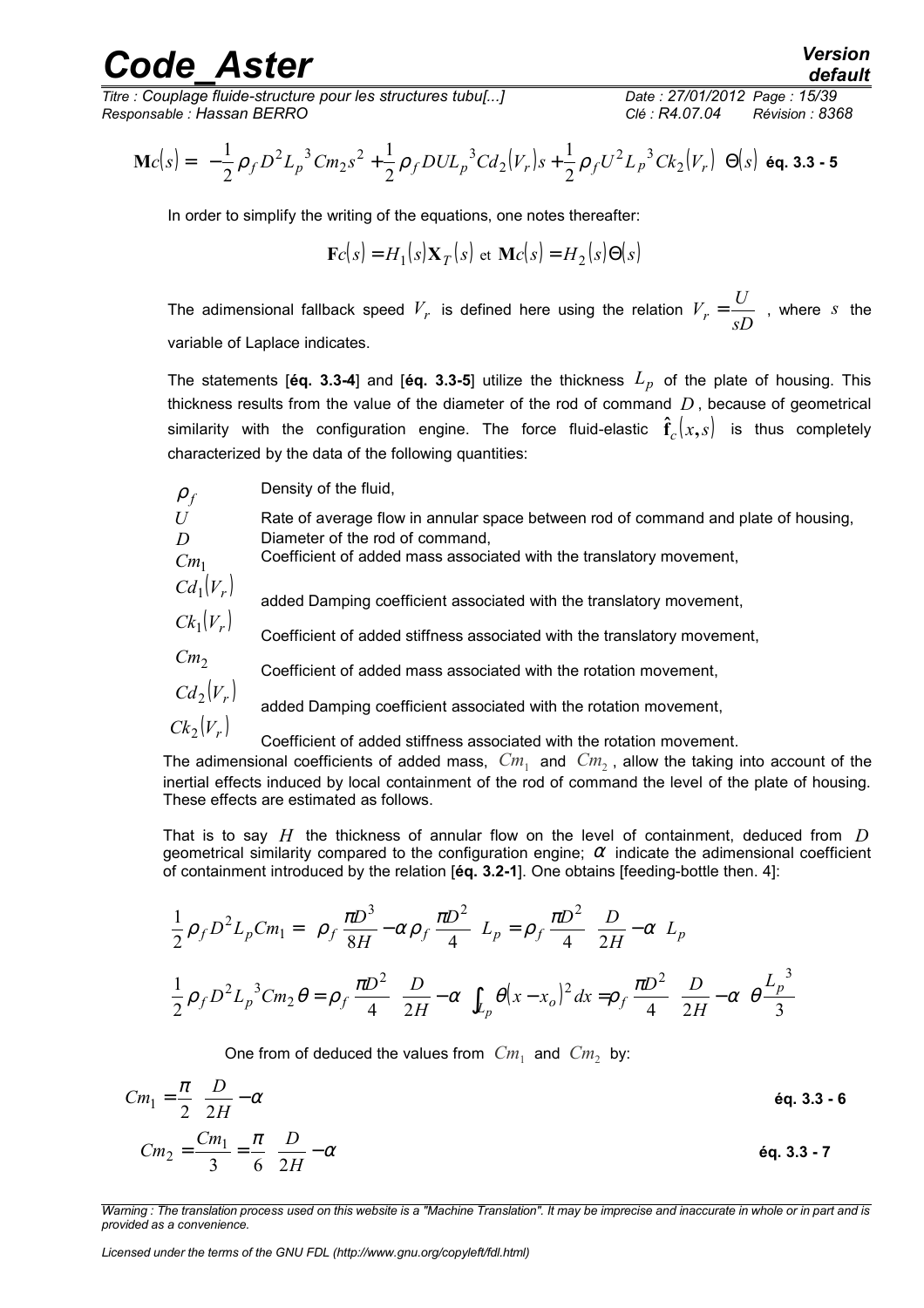*Titre : Couplage fluide-structure pour les structures tubu[...] Date : 27/01/2012 Page : 16/39 Responsable : Hassan BERRO Clé : R4.07.04 Révision : 8368*

*default*

*Warning : The translation process used on this website is a "Machine Translation". It may be imprecise and inaccurate in whole or in part and is provided as a convenience.*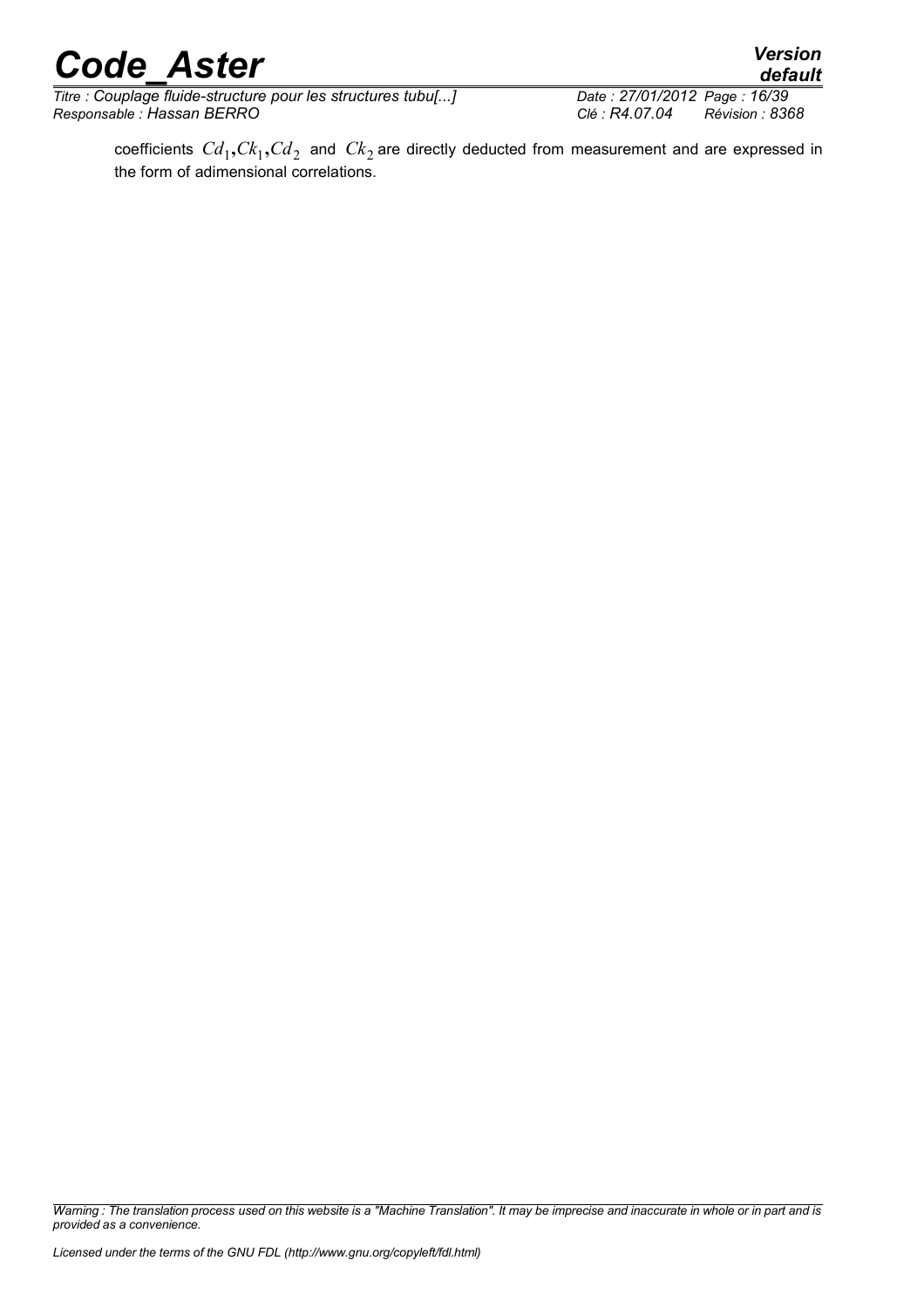*Titre : Couplage fluide-structure pour les structures tubu[...] Date : 27/01/2012 Page : 17/39 Responsable : Hassan BERRO Clé : R4.07.04 Révision : 8368*

## **3.4 Projection on the basis of modal base and statement terms of the matrix of transfer of force fluid-elastic**

#### **Decomposition of motion on modal base**

One notes  $\Phi_{\bf j}(x)$  the modal deformed shape of  $\,$   $j$  <sup>the ème</sup> mode of structure. The decomposition of the vector of displacements in modal base is expressed in the form:

$$
\mathbf{u}(x,s) = \sum_{j=1}^{N} \Phi_j(x) q_j(s) = \sum_{j=1}^{N} \begin{pmatrix} DX_j(x) \\ DY_j(x) \\ DZ_j(x) \end{pmatrix} q_j(s)
$$
éq. 3.4 - 1

Where  $DX_{j}$  ,  $DY_{j}$  and  $\,DZ_{j}$  correspond to the three components of translation characterizing the modal deformed shapes calculated using *Code\_Aster*.

#### **Computation of the generalized excitation associated with mode I**

the generalized excitation  $\mathbf{Q}_i(s)$  associated with the mode  $\,i\,$  is defined by the relation:

$$
\mathbf{Q}_i(s) = \int_0^L \mathbf{\hat{f}}_c(x, s) \cdot \Phi_i(x) dx
$$

where L the length of the structure indicates on which one wants to impose excitations GRAPPE2.

Transfer transfer functions  $H_1(s)$  and  $H_2(s)$  being defined starting from the relations [**éq. 3.3-4**] and [**éq. 3.3-5**], one from of deduced, taking into account the statements [**éq. 3.3-1**], [**éq. 3.3-4**] and [**éq. 3.3-5**]:

$$
\mathbf{Q}_{i}(s) = \sum_{j=1}^{N} \int_{0}^{L} H_{1}(s) \begin{pmatrix} 0 \\ DY_{j}(x_{o}) \\ DZ_{j}(x_{o}) \end{pmatrix} q_{j}(s) \delta(x - x_{o}). \begin{pmatrix} 0 \\ DY_{i}(x) \\ DZ_{i}(x) \end{pmatrix} dx
$$
  
\n
$$
- \sum_{j=1}^{N} \int_{0}^{L} H_{2}(s) \begin{pmatrix} 0 \\ DY_{j}(x_{o}) \\ DZ_{j}(x_{o}) \end{pmatrix} q_{j}(s) \delta'(x - x_{o}). \begin{pmatrix} 0 \\ DY_{i}(x) \\ DZ_{i}(x) \end{pmatrix} dx
$$

3D' where, after integration:

$$
\mathbf{Q}_{i}(s) = \sum_{j=1}^{N} \left\{ H_{1}(s) \left[ DY_{i}(x_{o}), DY_{j}(x_{o}) + DZ_{i}(x_{o}), DZ_{j}(x_{o}) \right] \right. \n+ H_{2}(s) \left[ DY_{i}(x_{o}), DY_{j}(x_{o}) + DZ_{i}(x_{o}), DZ_{i}(x_{o}) \right] \right\} \quad q_{j}(s) \n= \sum_{j=1}^{N} B_{ij}(s) q_{j}(s)
$$
\n
$$
(4.3.4 - 4.4)
$$

**Note::**

$$
DY_i'(x_o) = DRZ_i(x_o) \text{ and } DZ_i'(x_o) = -DRY_i(x_o)
$$

*Licensed under the terms of the GNU FDL (http://www.gnu.org/copyleft/fdl.html)*

*Warning : The translation process used on this website is a "Machine Translation". It may be imprecise and inaccurate in whole or in part and is provided as a convenience.*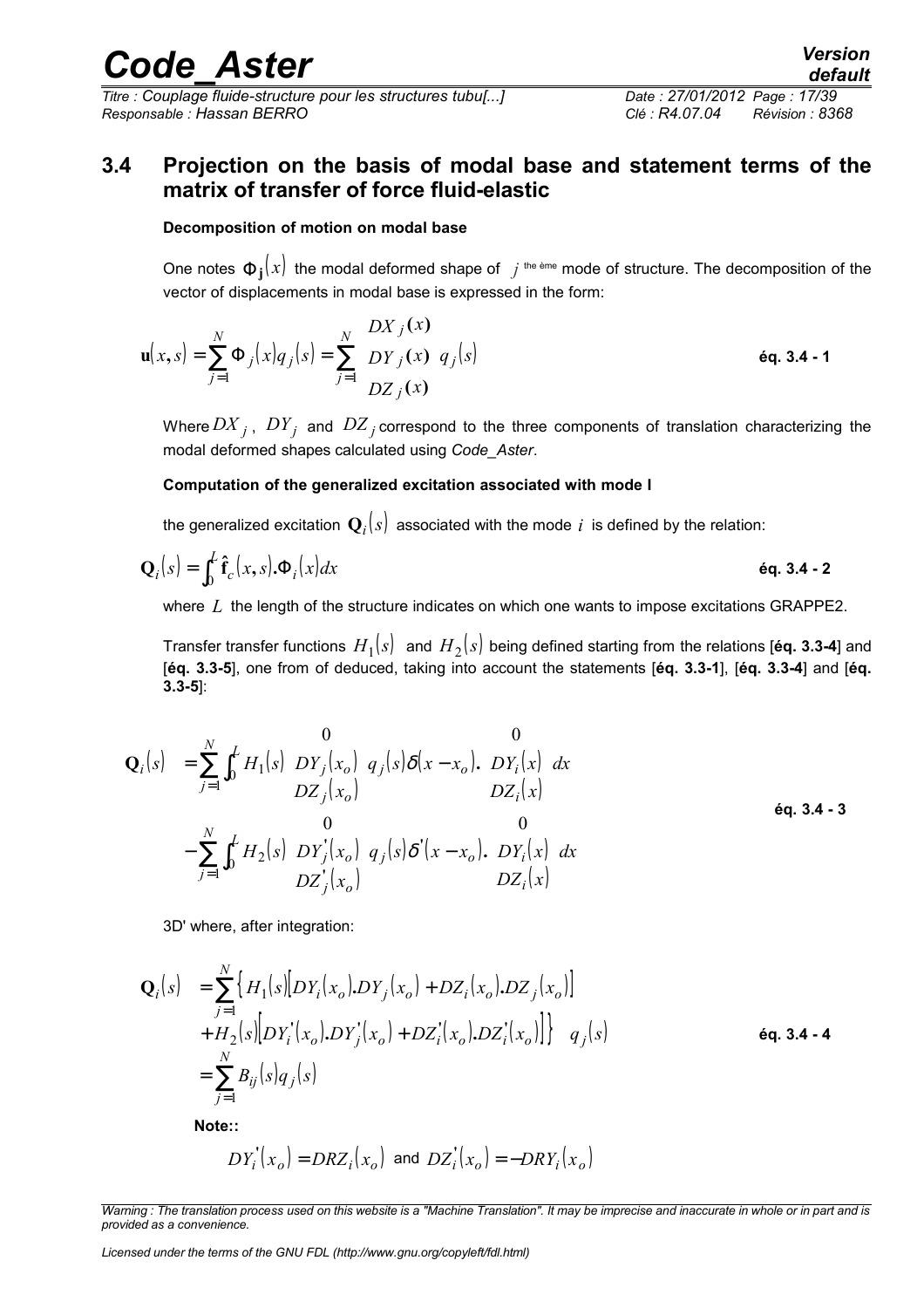*Titre : Couplage fluide-structure pour les structures tubu[...] Date : 27/01/2012 Page : 18/39 Responsable : Hassan BERRO Clé : R4.07.04 Révision : 8368*

### **3.5 Resolution of the modal problem under flow**

the modal problem is solved by supposing, at first approximation, that the diagonal terms of the matrix of transfer of the forces fluid-elastics [**B**(*s*)] are dominating compared to the extra-diagonal terms.

The matrix [**B**(*s*)] being thus reduced to its diagonal, the modal deformed shapes are not disturbed by the taking into account of the coupling fluid-elastic; the only modified parameters are the eigenfrequencies and the reduced dampings modal.

The modal problem under flow breaks up then into *N* independent scalar problems, solved by a method of the Broyden type:

$$
\left(\mathbf{M}_{ii} + \mathbf{M}^{aj}{}_{ii}\right)s^2 + \left(\mathbf{C}_{ii} + \mathbf{C}^{aj}{}_{ii}(s)\right)s + \left(\mathbf{K}_{ii} + \mathbf{K}^{aj}{}_{ii}(s)\right) = 0
$$

where  $\mathbf{M}^{aj}$  iii indicates the generalized mass added by the fluid,

 ${\bf C}^{aj}{}_{ii}(s)$ indicates the generalized damping added by the fluid,

 $\mathbf{K}^{aj}$ <sub>ii</sub> $(s)$ indicates the generalized stiffness added by the fluid.

 $\mathbf{M}^{aj}{}_{ii}$  ,  $\mathbf{C}^{aj}{}_{ii}(s)$  and  $\mathbf{K}^{aj}{}_{ii}(s)$  are calculated using the relations:

$$
\mathbf{M}^{aj}_{ii} = +\frac{1}{2} \rho_f D^2 L_p \bigg[ C m_1 \Big[ D Y_1^2(x_o) + D Z_i^2(x_o) \Big] + L_p^2 C m_2 \Big\{ D Y_i^2(x_o) + D Z_i^2(x_o) \Big\} \bigg] \quad \text{6q. 3.5 -}
$$

$$
\mathbf{C}^{aj}{}_{ii}(s) = -\frac{1}{2}\rho_f DUL_p \bigg[ Cd_1(V_r)\bigg[DY_1^2(x_o) + DZ_i^2(x_o)\bigg] + L_p^2 Cd_2(V_r)\bigg\{DY_i^2(x_o) + DZ_i^2(x_o)\bigg\}\bigg] \qquad \text{6q.}
$$

**3.5-33**

$$
\mathbf{K}^{aj}{}_{ii}(s) = -\frac{1}{2}\rho_f U^2 L_p \bigg[ C k_1(V_r) \bigg[ DY_1^2(x_o) + D Z_i^2(x_o) \bigg] + L_p^2 C k_2(V_r) \bigg\{ DY_i^2(x_o) + D Z_i^2(x_o) \bigg\} \bigg]
$$
\n
$$
\textbf{6q.}
$$
\n3.5-44

 $C^{aj}{}_{ii}$  and  $K^{aj}{}_{ii}$  depend implicitly from *s* the intermediary on the fallback speed  $V_r = \frac{C}{sD}$  $V_r = \frac{U}{2D}$ .

The three quantities necessary to dimension these terms are thus only  $\rho_f$ , *D* and  $U, L_p$  being deduced from *D* thanks to the geometrical property of similarity.

As that was indicated previously, the adimensional coefficients  $Cd_1 ( V_r ), C k_1 ( V_r ), C d_2 ( V_r )$  and  ${\it Ck}_2(V_r)$  result from the empirical correlations identified in experiments on model GRAPPE2.

*Warning : The translation process used on this website is a "Machine Translation". It may be imprecise and inaccurate in whole or in part and is provided as a convenience.*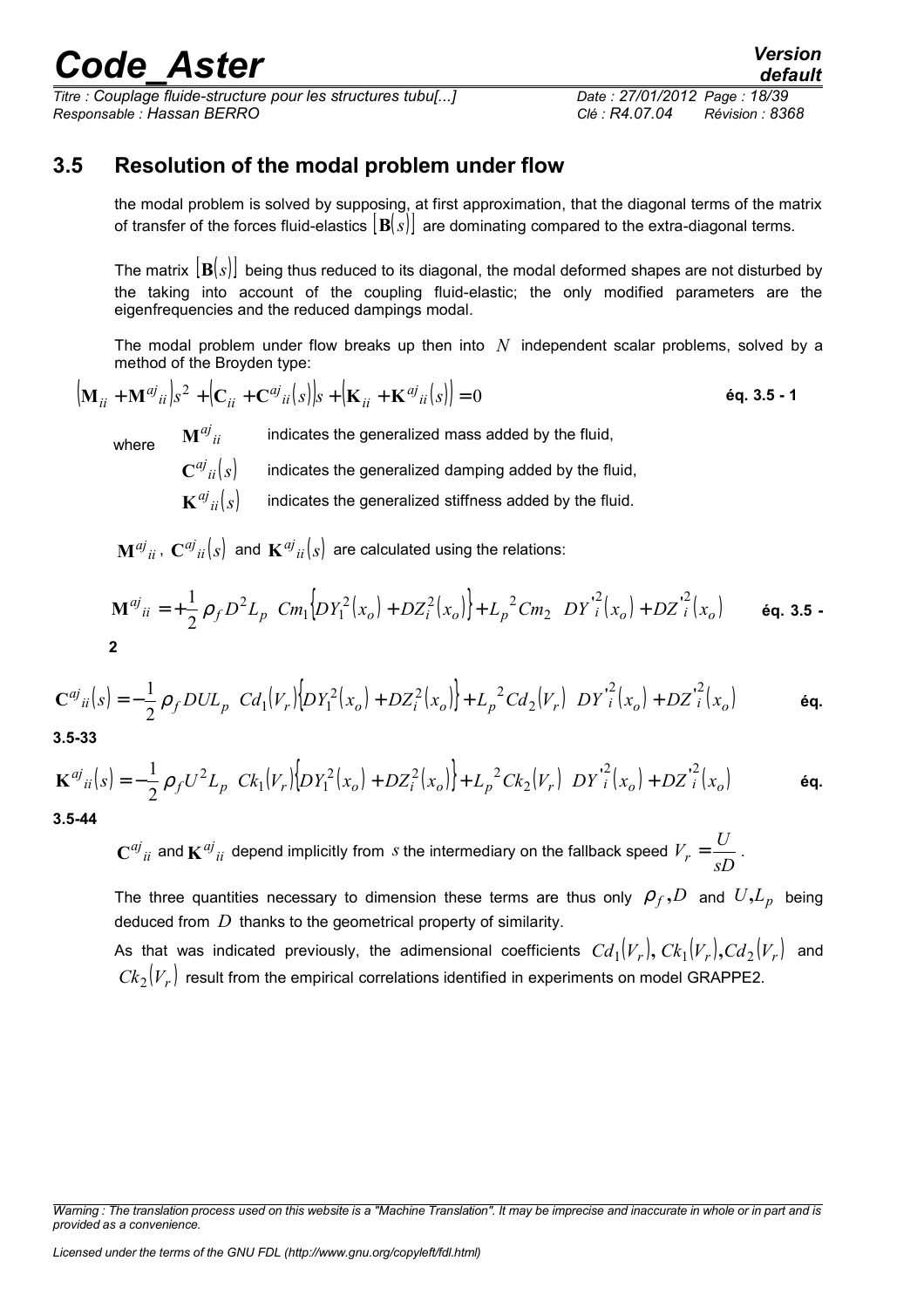*Titre : Couplage fluide-structure pour les structures tubu[...] Date : 27/01/2012 Page : 19/39 Responsable : Hassan BERRO Clé : R4.07.04 Révision : 8368*

 $\overline{\phantom{a}}$ 

## **4 Excitation fluid-elastic acting on two coaxial cylindrical shells under annular flow (example: space tank/envelope of heart)**

the integration of this model of excitation fluid-elastic in *Code\_Aster* was approached in the note of specifications [feeding-bottle, 2]. The note of principle of model MOCCA\_COQUE [feeding-bottle, 5] constitutes the theoretical documentation of reference.

### **4.1 Description of the studied configuration**

the studied hardware configuration is made up of two coaxial cylindrical shells, separated by an annular space in which runs out a viscous incompressible monophasic fluid [Figure 4.1 - has]. Flow is done in the direction of the axis of revolution of the cylinders; to fix the notations, one supposes in the continuation of the document that it is the axis **x** .

One notes:

- *L* the common length of the two cylindrical shells,
- $R_1(\theta, x,t)$  the interior radius of annular space,
- $R_2(\theta, x,t)$  the radius external of annular space.
- $R(\theta, x, t)$  the average radius  $R(\theta, x, t) = \frac{R_1(\theta, x, t) + R_2(\theta, x, t)}{2}$ I  $\overline{a}$  $(x,t) + R_2(\theta, x,$  $R(\theta, x, t) = \frac{R_1(\theta, x, t) + R_2(\theta, x, t)}{2}$  $\theta$ ,x,t) =  $\frac{(-1)^{(-1)(-1)(-1)(-1)(-1)(-1)}}{2}$ ,

$$
\sum_{i=1}^{n_1} \frac{1}{i!} \sum_{i=1}^{n_2} \frac{1}{i!} \sum_{i=1}^{n_3} \frac{1}{i!} \sum_{i=1}^{n_4} \frac{1}{i!} \sum_{i=1}^{n_5} \frac{1}{i!} \sum_{i=1}^{n_6} \frac{1}{i!} \sum_{i=1}^{n_7} \frac{1}{i!} \sum_{i=1}^{n_8} \frac{1}{i!} \sum_{i=1}^{n_9} \frac{1}{i!} \sum_{i=1}^{n_8} \frac{1}{i!} \sum_{i=1}^{n_9} \frac{1}{i!} \sum_{i=1}^{n_9} \frac{1}{i!} \sum_{i=1}^{n_9} \frac{1}{i!} \sum_{i=1}^{n_1} \frac{1}{i!} \sum_{i=1}^{n_1} \frac{1}{i!} \sum_{i=1}^{n_1} \frac{1}{i!} \sum_{i=1}^{n_1} \frac{1}{i!} \sum_{i=1}^{n_2} \frac{1}{i!} \sum_{i=1}^{n_1} \frac{1}{i!} \sum_{i=1}^{n_1} \frac{1}{i!} \sum_{i=1}^{n_1} \frac{1}{i!} \sum_{i=1}^{n_1} \frac{1}{i!} \sum_{i=1}^{n_1} \frac{1}{i!} \sum_{i=1}^{n_1} \frac{1}{i!} \sum_{i=1}^{n_1} \frac{1}{i!} \sum_{i=1}^{n_1} \frac{1}{i!} \sum_{i=1}^{n_1} \frac{1}{i!} \sum_{i=1}^{n_1} \frac{1}{i!} \sum_{i=1}^{n_1} \frac{1}{i!} \sum_{i=1}^{n_1} \frac{1}{i!} \sum_{i=1}^{n_1} \frac{1}{i!} \sum_{i=1}^{n_1} \frac{1}{i!} \sum_{i=1}^{n_1} \frac{1}{i!} \sum_{i=1}^{n_1} \frac{1}{i!} \sum_{i=1}^{n_2} \frac{1}{i!} \sum_{i=1}^{n_1} \frac{1}{i!} \sum_{i=1}^{n_2} \frac{1}{i!} \sum_{i=1}^{n_3} \frac{1}{i!}
$$

- $H(\theta, x,t)$  annular clearance  $(H(\theta, x,t) = R_2(\theta, x,t) R_1(\theta, x,t))$
- $e_r$ ,  $e_\theta$ ,  $e_x$ vectors of the base of cylindrical coordinates.



**Appear 4.1-a: general diagram coaxial shells**

### **4.2 Stages of computation**

- the first stage of computation consists in determining modal base in air of structure. This operation is carried out by the operator MODE ITER SIMULT. This computation is necessary because the decomposition of the matrix of transfer of the forces fluid-elastics  $|\mathbf{B}(s)|$  is expressed in this base.
- The second stage relates to the taking into account of the forces fluid-elastics. It intervenes in operator CALC\_FLUI\_STRU. This stage breaks up into eight sub-tasks:

*Warning : The translation process used on this website is a "Machine Translation". It may be imprecise and inaccurate in whole or in part and is provided as a convenience.*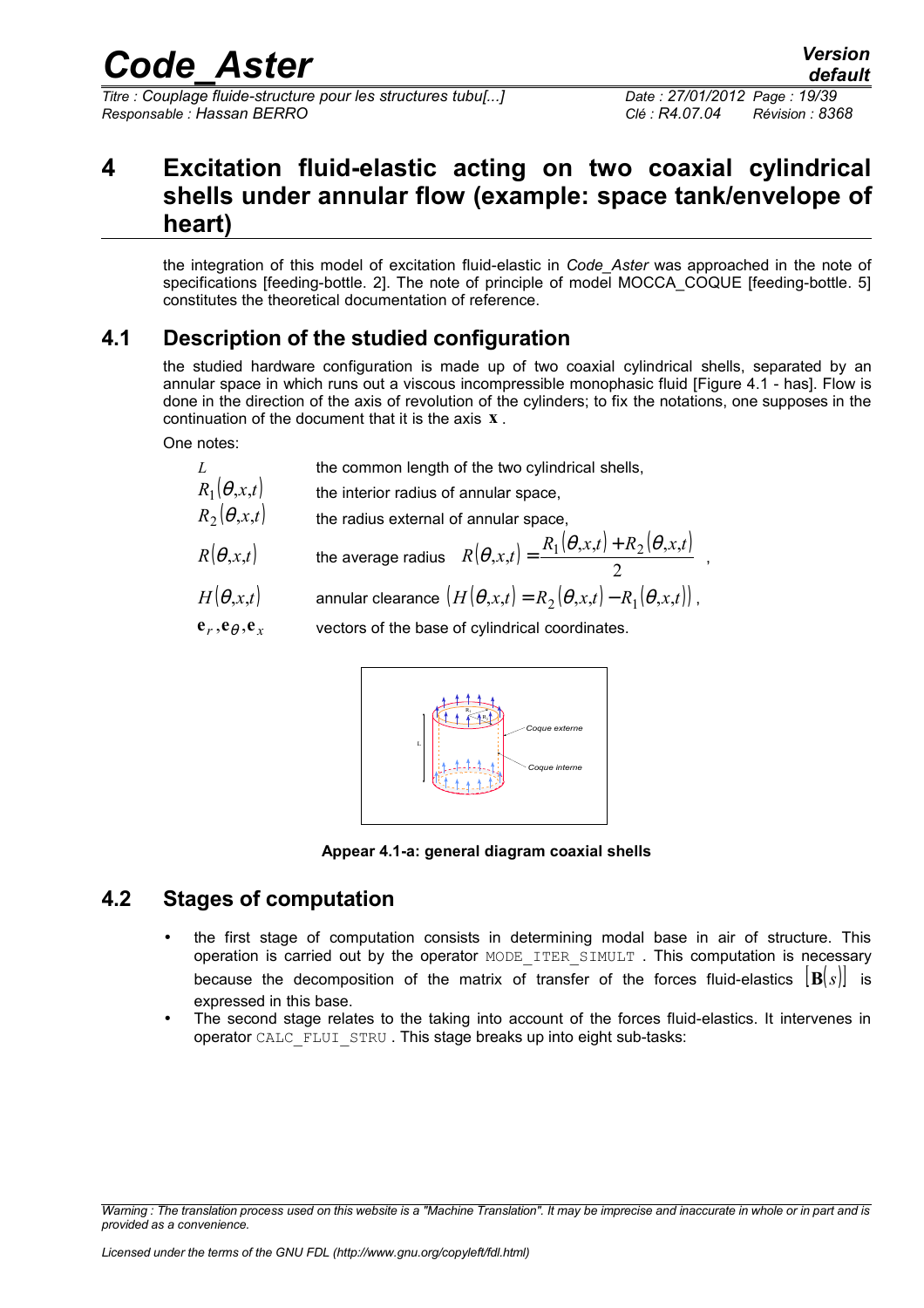*Titre : Couplage fluide-structure pour les structures tubu[...] Date : 27/01/2012 Page : 20/39 Responsable : Hassan BERRO Clé : R4.07.04 Révision : 8368*

### **4.2.1 Preprocessings**

- 1°/ Determination of the characteristic geometrical magnitudes, from the topology of mesh: common length of the two shells, average radius, average annular clearance.
- 2°/ Characterization of the modal deformed shapes in air: determination of the orders of shell, the principal planes, the wave numbers and the coefficients of deformed shapes of beam associated with each mode of structure, both for the inner shell the outer shell.

### **4.2.2 Resolution of the modal water problem at rest**

- $3^{\circ}$ / Computation of the mass matrix added by the fluid  $|\mathbf{M}_{ai}|$  in the modal base of structure in air
- 4°/ Computation of the modal characteristics of water structure at rest while solving:  $\langle [\mathbf{M}_i] + [\mathbf{M}_{aj}] \rangle s^2 + [\mathbf{K}_i] \rangle \langle \mathbf{q} \rangle = 0$

One obtains the new structural features out of water at rest  $\mathbf{M}_i^{\ e},\!\mathbf{K}_i^{\ e},\!f_i^{\ e}$ *e i*  $\mathbf{M}_{i}^{\phantom{\dag}}$   $_{i}^{\phantom{\dag}}\mathbf{K}_{i}^{\phantom{\dag}}$   $_{i}^{\phantom{\dag}}f_{i}^{\phantom{\dag}}$  (generalized mass

and stiffness, eigenfrequency of the mode  $|i\>$  as well as the modal deformed shapes  $\psi_i^{\;e},$ expressed in the base in air.

5°/ Computation of the water deformed shapes at rest in physical base, by basic change:  $|\phi_i^e| = |\phi_i^a| |\psi_i^e|$ *i a*  $[\phi_i^{\ e}] = [\phi_i^{\ a}]$ . $[\psi_i^{\ e}]$  $\int_{\phi_i}$ e

### **4.2.3 Resolution of the modal problem under flow**

For each rate of flow:

- 6°/ Computation of [*B*(*s*)] in modal base in air. This computation is carried out by solving the non stationary fluid problem according to the method specified in the paragraph § 4.3.1.
- 7°/ Computation of the forces fluid-elastics induced by the effects of added damping and stiffness, in water modal base at rest.

$$
\left[\mathbf{B}^{e}(s)\right] = \left[\psi_{i}^{e}\right] \left[\mathbf{B}(s)\right] - \left[\mathbf{M}_{aj}\right]s^{2}\left]\psi_{i}^{e}\right]
$$

8°/ Resolution of the modal problem by neglecting the extra-diagonal terms of this last matrix, **by the method of Broyden** (buckles on the sub-tasks 6° and 7°).

$$
\mathbf{M}_{i}^{e} s^{2} + \mathbf{C}_{i}^{e} s + \mathbf{K}_{i}^{e} - \mathbf{B}_{ii}^{e} (s) = 0
$$

Modal characteristics of structure:  $\mathbf{M}_i^{~ec}, f_i^{~ec}, \mathbf{\zeta}_i^{~ec}$ *ec i*  $\mathbf{M}_i^{ec}, f_i^{ec}, \xi_i^{ec}$  (generalized mass, eigenfrequency and damping of the mode *i* , under flow) are given. The modal deformed shapes are supposed to be identical to those out of water at rest.

End of loop on the rates of flow

*Warning : The translation process used on this website is a "Machine Translation". It may be imprecise and inaccurate in whole or in part and is provided as a convenience.*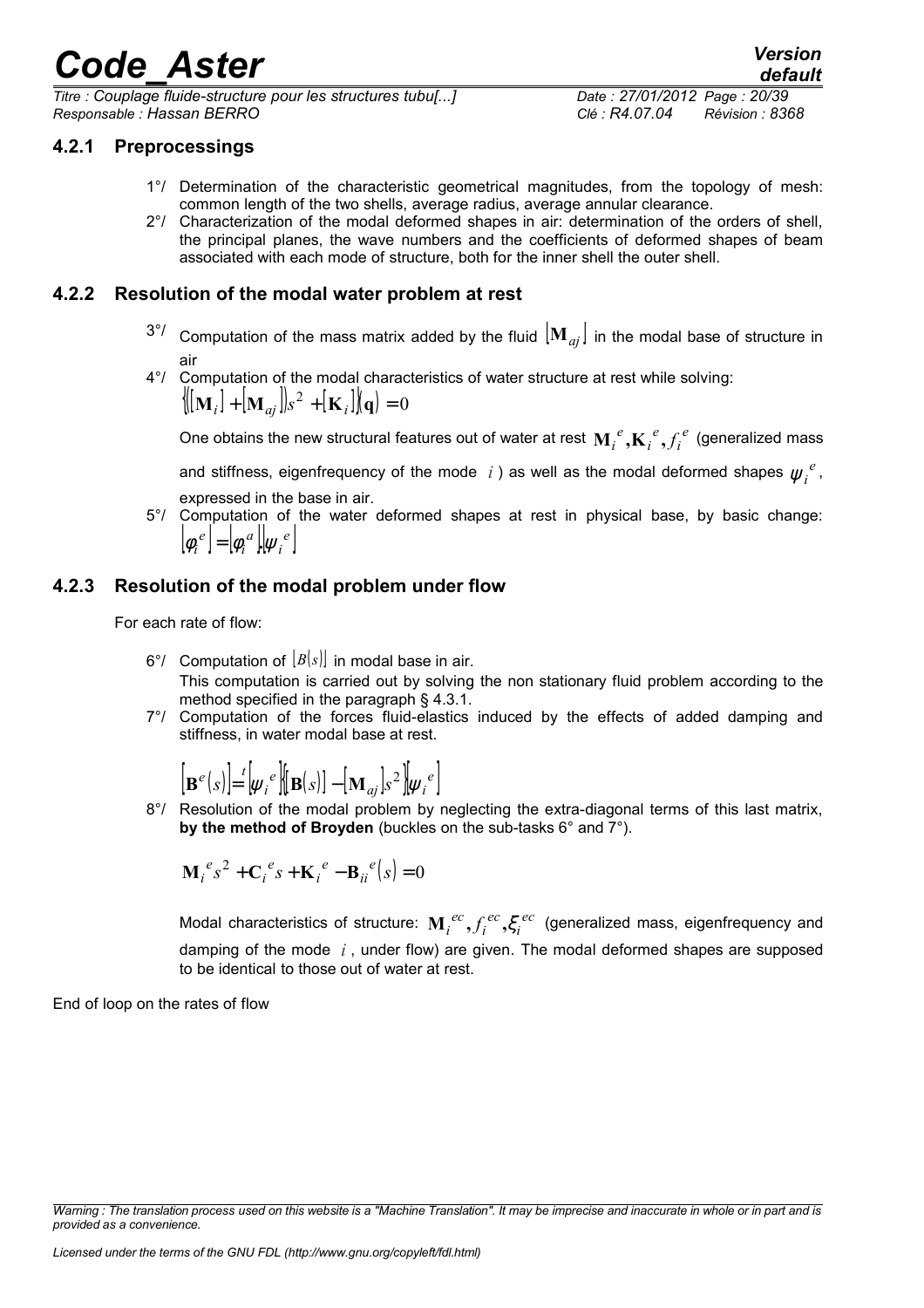*Titre : Couplage fluide-structure pour les structures tubu[...] Date : 27/01/2012 Page : 21/39 Responsable : Hassan BERRO Clé : R4.07.04 Révision : 8368*

#### **Note:**

- *The computation terms of the matrix of transfer of the forces fluid-elastics requires the resolution of the non stationary fluid problem (sub-task 6°). This resolution is it - even possible only if one beforehand determined certain geometrical magnitudes characteristic of the configuration, as well as the coefficients of the analytical forms of the modal deformed shapes of the structures (preprocessings 1° and 2°).*
- *If the user chooses to carry out the first stage (computation of modal base by the operator MODE\_ITER\_SIMULT ) by taking directly into account the effects of added mass, those should not be taken into account by the operator CALC\_FLUI\_STRU any more . For that, key word MASS\_AJOU of the command DEFI\_FLUI\_STRU must be indicated by "NON" . Under - tasks 3° with 7° become then:*
- *3°/ Computation of the effects of added mass by the fluid, in the modal base of water structure, in order to be able to cut off these effects of the force total fluid-elastic, since the terms of added mass are already taken into account.*
- *4°/ removed Sub-task.*
- *5°/ removed Sub-task.*

#### *For each rate of flow*

- *6°/ Computation of the matrix* [**B**(*s*)] *in water modal base.*
- *7°/ Computation of the forces fluid-elastics induced by the effects of damping and stiffness added in water modal base:*

$$
\left[\mathbf{B}^{e}(s)\right] = \left[\mathbf{B}(s)\right] - \left[\mathbf{M}_{aj}\right]s^{2}
$$

*The sub-tasks 1°, 2° and 8° are not modified.*

*For each rate of flow*

- *6°/ Computation of the matrix* [**B**(*s*)] *in water modal base.*
- *7°/ Computation of the forces fluid-elastics induced by the effects of damping and stiffness added in water modal base:*

 $\left[ \mathbf{B}^e(s) \right] = \left[ \mathbf{B}(s) \right] - \left[ \mathbf{M}_{aj} \right] s^2$ 

*The sub-tasks 1°, 2° and 8° are not modified.*

*Warning : The translation process used on this website is a "Machine Translation". It may be imprecise and inaccurate in whole or in part and is provided as a convenience.*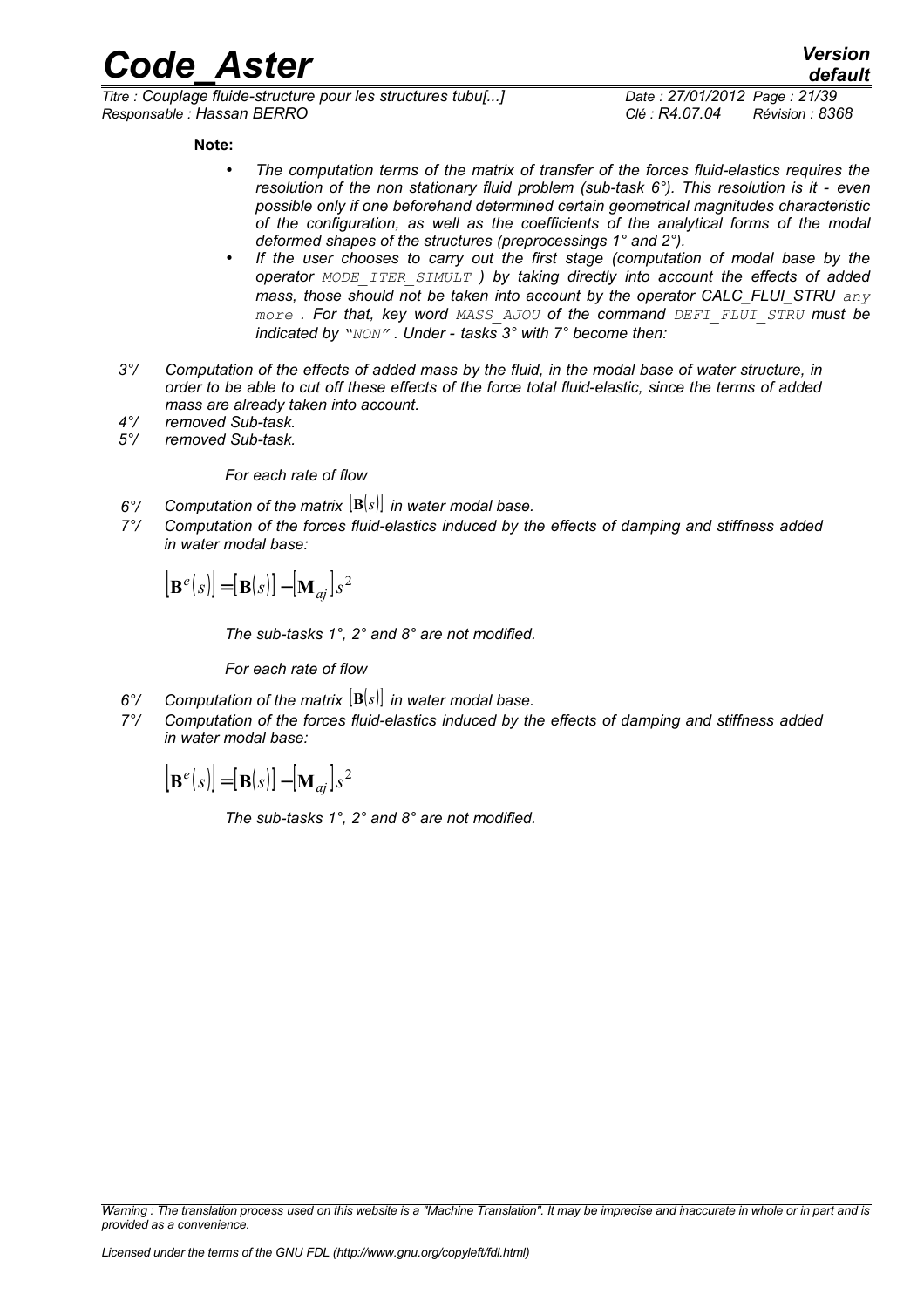*Titre : Couplage fluide-structure pour les structures tubu[...] Date : 27/01/2012 Page : 22/39 Responsable : Hassan BERRO Clé : R4.07.04 Révision : 8368*

### **4.3 Resolution of the non stationary fluid problem**

#### **4.3.1 simplifying Assumptions**

Some assumptions on the nature of flow make it possible to simplify the non stationary Navier-Stokes equations, at the base of the problem fluid-structure.

- **H1** It is supposed that flow is the superposition of an average flow steady, obtained when the structures are fixed, and from a non stationary flow induced by the motion of the walls.
- **H2** It is supposed that structure vibrations are of low amplitude with respect to the thickness of average annular flow.
- **H3** One supposes that the disturbances velocity induced by vibratory motions are, on average on a radius, primarily directed in the directions  $\theta$  and  $x$  : one supposes thus that vibratory motion induced a helicoid motion of fluid around structures rather than a radial motion compared to these last. These disturbances velocity define order 1.
- **H4** One supposes finally that the velocity field and of pressure is uniform, with order 1, in the radial direction.

These simplifying assumptions make it possible to solve the fluid problem analytically. The matrix of transfer of the forces fluid-elastics [**B**(*s*)] is deduced from non stationary flow resulting from this resolution.

#### **4.3.2 Analyzes in disturbances**

With the help of the assumptions stated previously, the analysis in disturbances of the fluid problem led to search non stationary flow in the form:

| $U_r = 0 + 0 + \text{order 2}$                                            | éq. 4.3.2-1 |
|---------------------------------------------------------------------------|-------------|
| $U_{\theta} = 0 + \widetilde{u}_{\theta}(\theta, x, t) + \text{ordre } 2$ | éq. 4.3.2-2 |
| $U_r = \overline{U}(x) + \widetilde{u}_r(\theta, x, t) + \text{order 2}$  | éq. 4.3.2-3 |
| $P = \overline{P}(x) + \widetilde{p}(\theta, x, t) + \text{order 2}$      | éq. 4.3.2-4 |

with:

$$
R_1 = \overline{R}_1 + \widetilde{r}_1(\theta, x, t)
$$
  
\n
$$
R_2 = \overline{R}_2 + \widetilde{r}_2(\theta, x, t)
$$
  
\n
$$
\text{Eq. 4.3.2-5}
$$
  
\n
$$
\text{Eq. 4.3.2-6}
$$

One defines the variables  $\widetilde{h}$  and  $\widetilde{R}$  as:  $\widetilde{h} = \widetilde{r}_2 - \widetilde{r}_1$  and  $\widetilde{R} = \frac{\widetilde{r}_2 + \widetilde{r}_1}{2}$  $\widetilde{R} = \frac{\widetilde{r}_2 + \widetilde{r}_1}{2}$ .

By limiting the development of the Navier-Stokes equations to the first order, one obtains two systems of equations characterizing the steady part and the disturbed part of flow, the second system being a linear system.

The resolution of the steady fluid problem leads thus to:

$$
\overline{U}(x) = \overline{U} \text{ constant and } \frac{\partial \overline{P}}{\partial x} = -\frac{1}{\overline{H}} \rho \overline{C}_f \overline{U}^2
$$

In the equation [éq. 4.3.2-7],  $\rho$  indicates the density of the fluid and  $\overline{C}_f$  the steady part of the coefficient of kinetic friction to the wall. The incompressible fluid being supposed, its density is not broken up partly steady and fluctuating part. *C<sup>f</sup>* is deduced from the model of Nikuradzé characterizing flows in control:

*Licensed under the terms of the GNU FDL (http://www.gnu.org/copyleft/fdl.html)*

*Warning : The translation process used on this website is a "Machine Translation". It may be imprecise and inaccurate in whole or in part and is provided as a convenience.*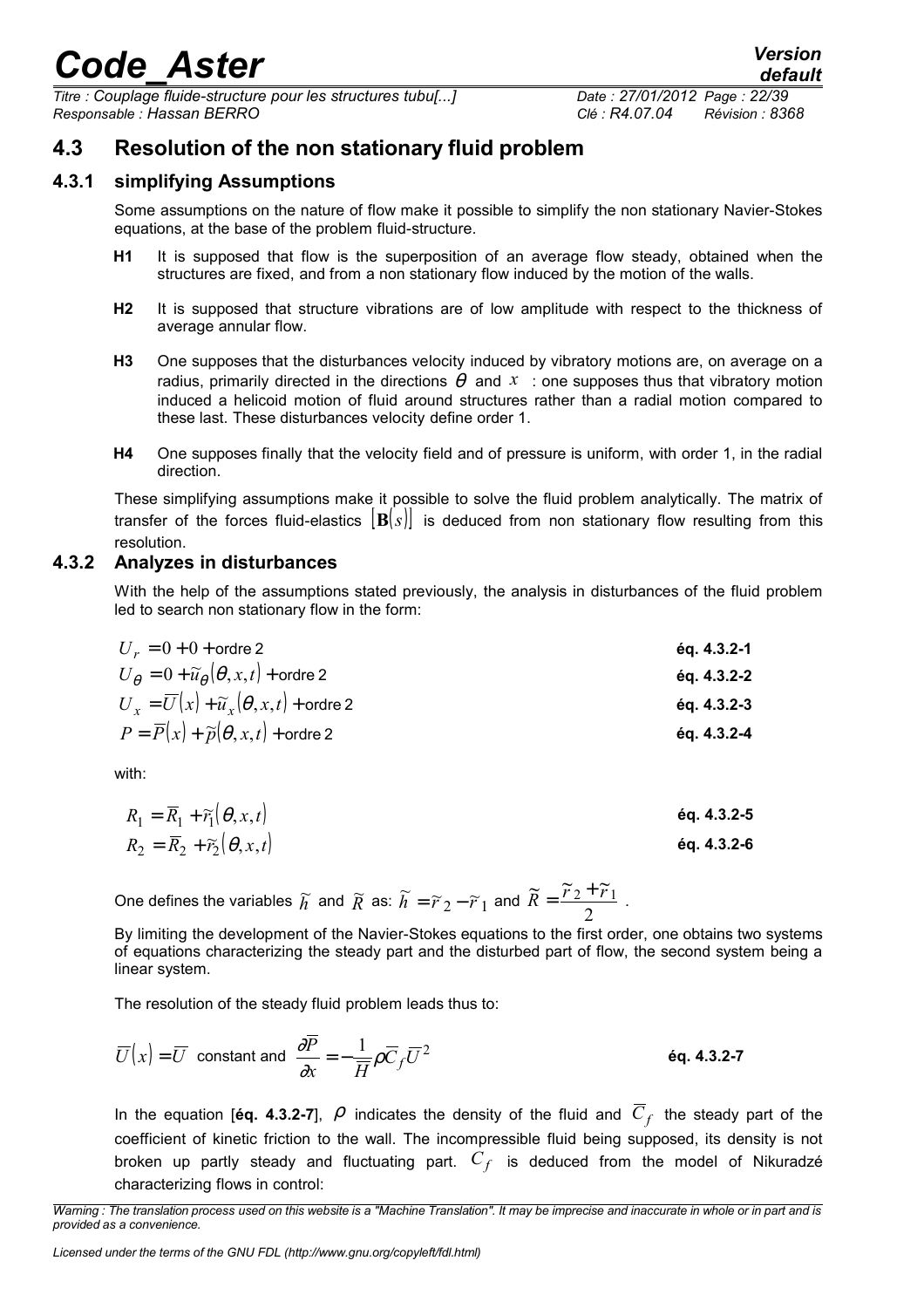*Titre : Couplage fluide-structure pour les structures tubu[...] Date : 27/01/2012 Page : 23/39 Responsable : Hassan BERRO Clé : R4.07.04 Révision : 8368*

# *default*

$$
C_f = C_{f0}(R_e, \varepsilon) R_e^{m(R_e, \varepsilon)}
$$
 with  $R_e = \frac{2\overline{H}U_x}{V}$ 

where m indicates the value of an exhibitor,  $V$  indicates the kinematical viscosity of the fluid and  $\mathcal E$ the surface roughness.

It results from this:

$$
\overline{C}_f = \overline{C}_{f0} (\overline{R}_e, \varepsilon) \overline{R}_e^{m(\overline{R}_e, \varepsilon)}
$$
  

$$
\widetilde{C}_f = C_f (\widetilde{R}_e) - \overline{C}_f (\widetilde{R}_e)
$$
 with  $\overline{R}_e = \frac{2\overline{H}\overline{U}}{v}$  and  $\widetilde{R}_e = \frac{2\overline{H}\widetilde{u}_x}{v}$   

$$
= (m+2)\overline{C}_f \frac{\widetilde{u}_x}{\overline{U}} + \text{order } 2
$$

the linear differential connection of a nature 1 characterizing the non stationary part of flow induced by motions of walls is written in the field of Laplace:

$$
\begin{cases}\n\frac{\partial \widetilde{u}_x}{\partial x} + \frac{1}{R} \frac{\partial \widetilde{u}_\theta}{\partial \theta} = -\frac{\overline{U}}{\overline{H}} \left[ \frac{\partial \widetilde{h}}{\partial x} + \frac{s}{\overline{U}} \widetilde{h} \right] - \frac{\overline{U}}{\overline{R}} \left[ \frac{\partial \widetilde{R}}{\partial x} + \frac{s}{\overline{U}} \widetilde{R} \right] \\
\overline{U} \frac{\partial \widetilde{u}_\theta}{\partial x} + \left( s + \overline{C}_f \frac{\overline{U}}{\overline{H}} \right) \widetilde{u}_\theta + \frac{1}{\rho \overline{R}} \frac{\partial \widetilde{p}}{\partial \theta} = 0\n\end{cases}
$$
\n
$$
\begin{aligned}\n\overline{U} \frac{\partial \widetilde{u}_x}{\partial x} + \left( s + \overline{C}_f (m+2) \frac{\overline{U}}{\overline{H}} \right) \widetilde{u}_x + \frac{1}{\rho} \frac{\partial \widetilde{p}}{\partial x} = \overline{C}_f \left( \frac{\overline{U}}{\overline{H}} \right)^2 \widetilde{h} \\
\end{aligned}
$$

Three boundary conditions of input-output make it possible to solve this system. The first of these conditions is obtained by supposing that flow is sufficiently regular upstream of annular space, so that the tangential component velocity of entry can be neglected:

$$
u_{\theta} = 0
$$
 in  $x = 0$  \t\t\t 6q. 4.3.2-10

the two others are obtained by applying the conservation equation of kinetic energy, in its quasistationary form, between the infinite upstream and the entry of annular space, then between the output of annular space and the infinite downstream. One obtains then respectively, with the order of the disturbances:

$$
\begin{cases}\n\frac{R_2}{R_1} \left[ \tilde{p} + \rho \overline{U} \tilde{u}_x \left( 1 + \overline{C}_{de} \right) + \frac{1}{2} \rho \tilde{C}_{de} \overline{U}^2 \right] \overline{U} \, r dr = 0 \quad \text{en } x = 0 \\
\frac{R_2}{R_2} \left[ \tilde{p} + \rho \overline{U} \tilde{u}_x \left( 1 - \overline{C}_{de} \right) - \frac{1}{2} \rho \tilde{C}_{de} \overline{U}^2 \right] \overline{U} \, r dr = 0 \quad \text{en } x = L\n\end{cases}
$$
\n
$$
\text{6q. 4.3.2-11}
$$

In these statements,  $\overline{C}_{d_e}$  and  $\overline{C}_{d_s}$  the steady parts of the singular loss ratios represent of load of entry and output. They take into account the dissipation of energy induced, when the walls are fixed, by possible abrupt evolutions of the geometry at the entry or the output of annular space. In most

*Licensed under the terms of the GNU FDL (http://www.gnu.org/copyleft/fdl.html)*

*Warning : The translation process used on this website is a "Machine Translation". It may be imprecise and inaccurate in whole or in part and is provided as a convenience.*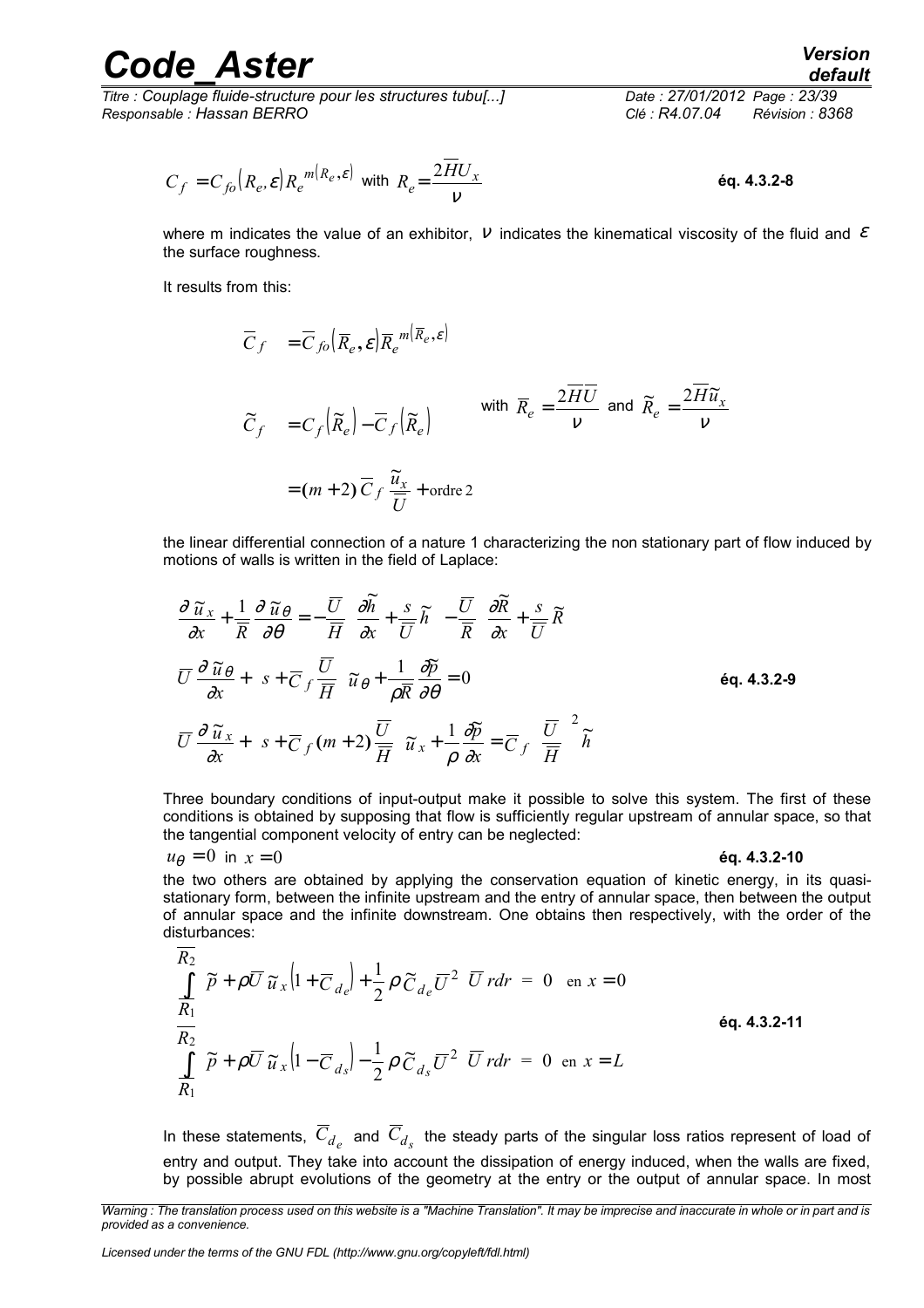*Titre : Couplage fluide-structure pour les structures tubu[...] Date : 27/01/2012 Page : 24/39 Responsable : Hassan BERRO Clé : R4.07.04 Révision : 8368*

*default*

case, these coefficients can be estimated simply using data of the literature (Idel' cik for example). When the geometrical configuration of entry or output is very particular, these coefficients can also be given using a two-dimensional code of mechanics of the fluids adapted under investigation problems to fixed walls, of type N3S.

 $\widetilde{C}_{d_e}$  and  $\widetilde{C}_{d_s}$  are the non stationary parts of the singular loss ratios of load. These coefficients take into account the disturbances of the lines of separation induced by structure motions. They can be modelled thanks to a quasi-stationary approach of comparable nature that introduced for the estimate of the coefficient of kinetic friction of wall.

The system [**éq. 4.3.2-9**] is solved analytically, using the limiting conditions [**éq. 4.3.2-10**] and [**éq. 4.3.2-11**], by clarifying the functions  $\tilde{h}$  et  $\tilde{R}$  characterizing the second member.

The disturbances  $\widetilde{r_1}(\theta,x,s)$  and  $\widetilde{r_2}(\theta,x,s)$  defining the motion of the walls, the disturbed parts of annular clearance and the average radius are then defined, in the field of Laplace, by:

$$
\widetilde{h}(\theta, x, s) = \widetilde{r}_{2}(\theta, x, s) - \widetilde{r}_{1}(\theta, x, s)
$$
\n
$$
\widetilde{R}(\theta, x, s) = \frac{\widetilde{r}_{1}(\theta, x, s) + \widetilde{r}_{2}(\theta, x, s)}{2}
$$
\nEq. 4.3.2-12

\nEq. 4.3.2-13

#### **4.3.3 Decomposition on modal base**

Is *N* the number of oscillatory modes of structure in the studied waveband. Decomposition on the basis of motion modal base of the walls is expressed in the following way:

$$
\widetilde{r}_1(\theta, x, s) = \sum_{i=1}^N \cos[k_{1i}(\theta - \theta_{1i})], r_{1i}^*(x), \alpha_i(s)
$$
\n
$$
\widetilde{r}_2(\theta, x, s) = \sum_{i=1}^N \cos[k_{2i}(\theta - \theta_{2i})], r_{2i}^*(x), \alpha_i(s)
$$
\n
$$
\text{éq. 4.3.3-2}
$$

where  $k_{1i}$  and  $k_{2i}$  represent the orders of shell of <sup>leme</sup> mode for respective motions of the shells internal and external,

 $\theta_{1i}$  and  $\theta_{2i}$  make it possible to characterize the principal planes of these modes,

 $r_{1i}^{*}(x)$  and  $r_{2i}^{*}(x)$  are deducted from the deformed shapes of beam of structures internal and external associated with the mode considered,

and  $\quad \alpha_i(s)$  represents generalized displacement.

#### **Note:**

*The functions*  $r_{1i}^*(x)$  and  $r_{2i}^*(x)$  are represented, in the frame of the analytical resolution, in *the form of linear combinations of sine, cosine, hyperbolic sine and hyperbolic cosine:*

$$
r_{1i}^*(x) = A_{1i} \cos\left(\frac{\delta_{1i}}{L}x\right) + B_{1i} \sin\left(\frac{\delta_{1i}}{L}x\right) + C_{1i} ch\left(\frac{\delta_{1i}}{L}x\right) + D_{1i} sh\left(\frac{\delta_{1i}}{L}x\right)
$$
\n
$$
r_{2i}^*(x) = A_{2i} \cos\left(\frac{\delta_{2i}}{L}x\right) + B_{2i} \sin\left(\frac{\delta_{2i}}{L}x\right) + C_{2i} ch\left(\frac{\delta_{2i}}{L}x\right) + D_{2i} sh\left(\frac{\delta_{2i}}{L}x\right)
$$
\n
$$
\text{ éq. 4.3.3-4}
$$

with  $\delta_{1i}$  and  $\delta_{2i}$  wave numbers of <sup>rème</sup> mode for motions of the shells internal and external *respectively.* 

*Warning : The translation process used on this website is a "Machine Translation". It may be imprecise and inaccurate in whole or in part and is provided as a convenience.*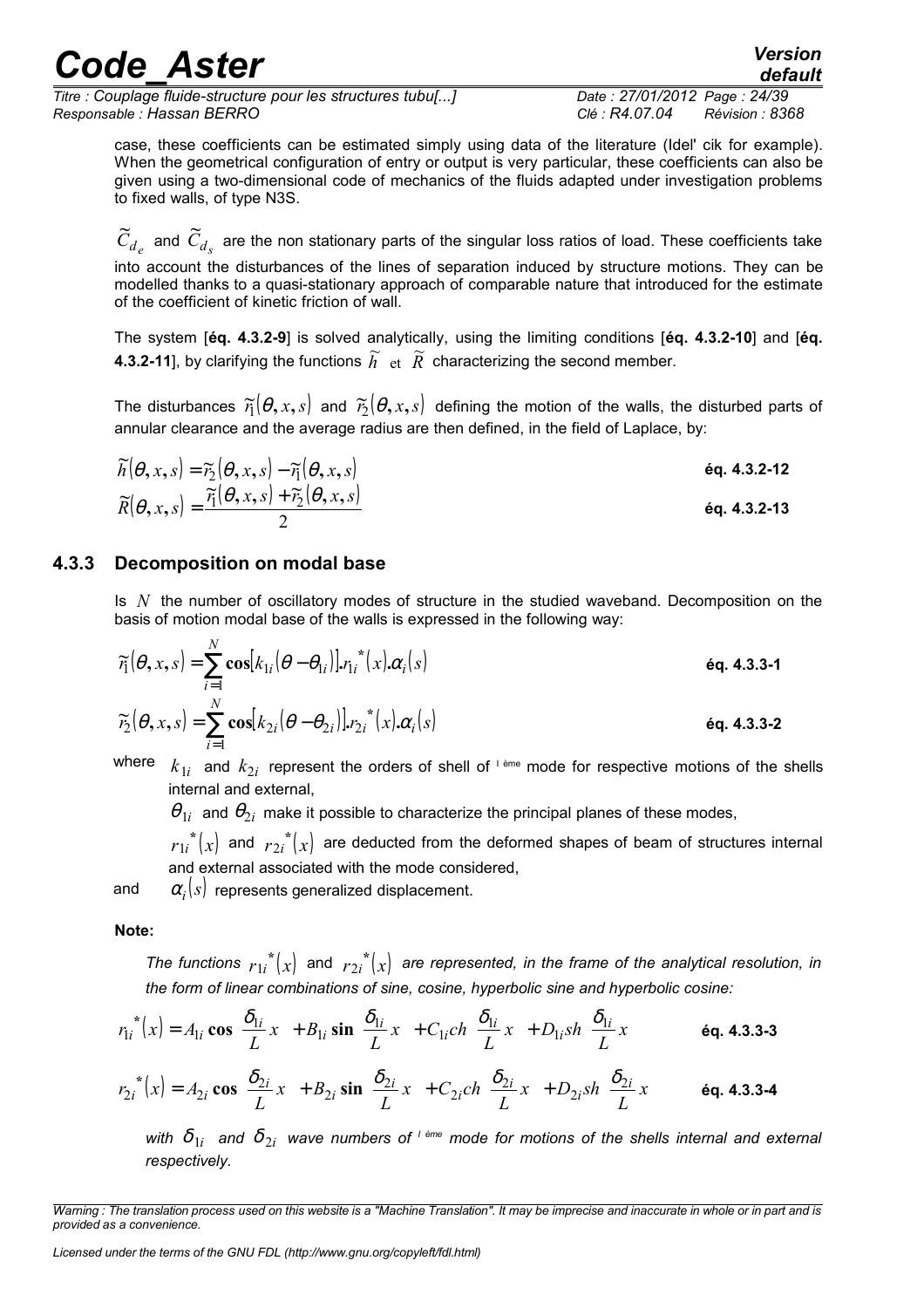$\widetilde{u}_x(\theta, x, s) = \sum_{i} |u_{1i}^*(x, s) \cos[k_{1i}(\theta - \theta_{1i})] + u_{2i}^*(x, s) \cos[k_{2i}(\theta - \theta_{2i})]] \alpha_i(s)$ *N*  $\widetilde{u}_x(\theta, x, s) = \sum_{i=1}^{N} \left[ u_{1i}^*(x, s) \cos[k_{1i}(\theta - \theta_{1i})] + u_{2i}^*(x, s) \cos[k_{2i}(\theta - \theta_{2i})] \right] \alpha_i$ 

*i*

*N*

I I ∖

ſ

$$
\widetilde{u}_{\theta}(\theta, x, s) = \sum_{i=1}^{N} \left( \frac{v_{1i}^{*}(x, s)}{k_{1i}} \sin[k_{1i}(\theta - \theta_{1i})] + \frac{v_{2i}^{*}(x, s)}{k_{2i}} \sin[k_{2i}(\theta - \theta_{2i})] \right) \alpha_{i}(s) \quad \text{Eq. 4.3.3-7}
$$

*k*

*i*

2

The solutions of the fluid problem  $\widetilde{p},\widetilde{u}_{x}$  et  $\widetilde{u}_{\theta}$  are required in the form of decompositions on modal base deduced from those of  $\widetilde{r}_1$  et  $\widetilde{r}_2$  clarified by the relations [éq. 4.3.3-1] and

 $i$  ( $\sigma$  –  $\sigma$ <sub>2*i*</sub>

I  $\overline{\phantom{a}}$ 

 $\lambda$ 

### **4.3.4 Statement of the terms of the fluid matrix of transfer of the elastic forces -**

 $(\theta, x, s) = \sum_{i=1}^{s} \left[ \frac{p_{1i}(x, s)}{2} \cos[k_{1i}(\theta - \theta_{1i})] + \frac{p_{2i}(x, s)}{2} \cos[k_{2i}(\theta - \theta_{2i})] \right] \alpha_i(s)$ 

 $\left[\theta - \theta_{1i}\right] + \frac{P_{2i}}{P_{1i}}$ 

 $\widetilde{p}(\theta, x, s) = \sum_{i=1}^{N} \left[ \frac{p_{1i}^{*}(x, s)}{n^{2}} \cos[k_{1i}(\theta - \theta_{1i})] + \frac{p_{2i}^{*}(x, s)}{n^{2}} \cos[k_{2i}(\theta - \theta_{2i})] \right] \alpha_{i}$ 

 $\frac{\lambda}{2} \cos[k_{1i}(\theta - \theta_{1i})] + \frac{p_2}{2}$ 

 $\mathcal{E}(\theta, x, s) = \sum_{l} \left[ \frac{p_{1i}(x, s)}{l^2} \cos[k_{1i}(\theta - \theta_{1i})] + \frac{p_{2i}(x, s)}{l^2} \cos[k_{2i}(\theta - \theta_{2i})] \right] \alpha_{i,j}$ 

 $= \sum_{i=1}^{\infty} \frac{P_{1i}(x, s)}{2} \cos[k_{1i}(\theta - \theta_{1i})] + \frac{P_{2i}(x, s)}{2} \cos[k_{2i}(\theta - \theta_{1i})]$  $\frac{1}{k_{1i}^2}$   $\frac{1}{k_{2i}^2}$   $\cos(k_{1i}(\sigma - \sigma_{1i}))$   $+$   $\frac{1}{k_{2i}^2}$   $\cos(k_{2i}(\sigma - \sigma_{2i}))$ 

 $k_{1i}(\theta - \theta_{1i}) + \frac{p_{2i}^*(x,s)}{2}$ 

 $= \frac{1}{k_{1i}^2} \frac{\cos[\kappa_{1i}(b - b_{1i})] + \frac{1}{k_{2i}^2} \cos[\kappa_{2i}(b - b_{2i})]}{k_{2i}^2}$ 

the surface force fluid-elastic **F** , is the resultant of the field of pressure and the viscous and turbulent stresses exerted by flow on the walls of structure moving.

$$
\mathbf{F} = -P \mathbf{n} + \tau_{\theta} \mathbf{t}_{\theta} + \tau_{x} \mathbf{t}_{x}
$$

the force generalized fluid-elastic associated with  $i$  <sup>the ème</sup> oscillatory mode of structure  $\mathbf{Q}_i(s)$  , is written as follows:

$$
\mathbf{Q}_i(s) = \int_{S_i} \mathbf{F} \cdot \mathbf{X}_i ds_i
$$

Where  $S_i$  the surface of the walls of structure indicates wet by flow, and the vector  $\mathbf{X}_i$  represents <sup>lème</sup> vector deformed modal in this statement. The representation of the velocity field and pressure and the representation in the form of a model of wall of the viscous and turbulent stresses exerted on the structure moving make it possible to express the force in the following way generalized  $\mathbf{Q}_i(s)$  fluidelastic:

$$
\mathbf{Q}_i(s) = \sum_{j=1}^N \mathbf{B}_{ij}(s)\alpha_j(s)
$$
éq. 4.3.4-3

with  $\mathbf{B}_{ii}(s) = \mathbf{B}_{1ii}(s) + \mathbf{B}_{2ii}(s)$ 

 **and**  $**B**<sub>2*ii*</sub>(*s*)$  **indicate the contributions of the shells respectively interior and external. These** contributions are defined by:

$$
\mathbf{B}_{1ij}(s) = -\pi \frac{\overline{R}_{1}}{k_{1i}^{2}} \cos[k_{1i}(\theta_{1i} - \theta_{1j})] \delta_{k_{1i}k_{1j}} \int_{0}^{L} \left( p_{1i}^{*}(x,s) + \frac{1}{2} \rho \overline{C}_{f} \overline{U} v_{1i}^{*}(x,s) \right) r_{1j}^{*}(x) dx
$$
  

$$
- \pi \frac{\overline{R}_{1}}{k_{2i}^{2}} \cos[k_{2i}(\theta_{2i} - \theta_{1j})] \delta_{k_{2i}k_{1j}} \int_{0}^{L} \left( p_{2i}^{*}(x,s) + \frac{1}{2} \rho \overline{C}_{f} \overline{U} v_{2i}^{*}(x,s) \right) r_{1j}^{*}(x) dx
$$
  
éq. 4.3.4-4

and

*Licensed under the terms of the GNU FDL (http://www.gnu.org/copyleft/fdl.html)*

*Titre : Couplage fluide-structure pour les structures tubu[...] Date : 27/01/2012 Page : 25/39*

*k*

*i*

1

[éq 4.3.3-2]. One obtains thus, in the field of Laplace:

 $\widetilde{p}(\theta, x, s) = \sum_{i=1}^{N} \left[ \frac{p_{1i}^{*}(x, s)}{2} \cos[k_{1i}(\theta - \theta_{1i})] + \frac{p_{2i}^{*}(x, s)}{2} \cos[k_{1i}(\theta - \theta_{1i})] \right]$ 

*Responsable : Hassan BERRO Clé : R4.07.04 Révision : 8368*

*default*

**éq. 4.3.3-5**

**éq. 4.3.3-6**

*Warning : The translation process used on this website is a "Machine Translation". It may be imprecise and inaccurate in whole or in part and is provided as a convenience.*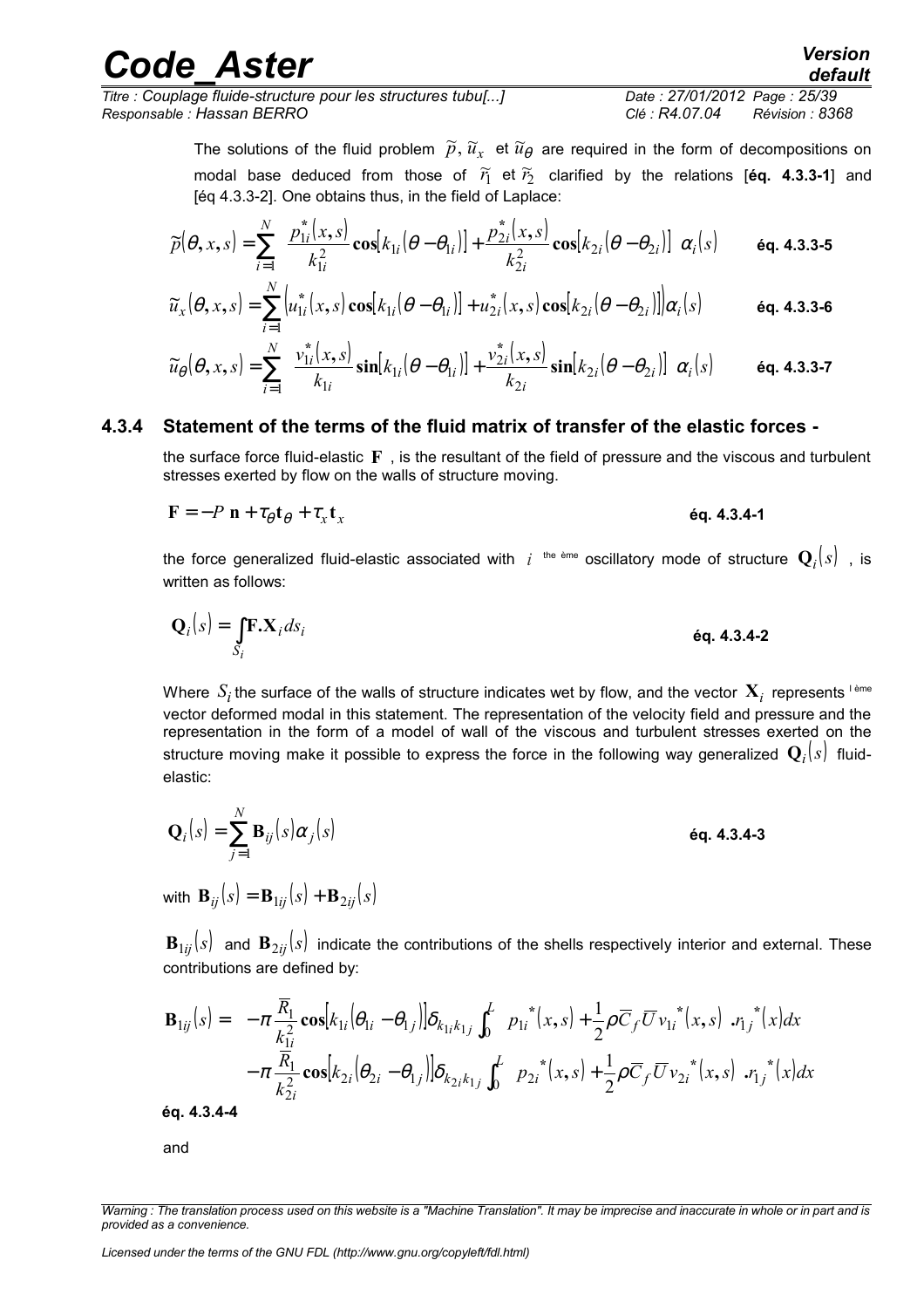*Titre : Couplage fluide-structure pour les structures tubu[...] Date : 27/01/2012 Page : 26/39 Responsable : Hassan BERRO Clé : R4.07.04 Révision : 8368*

$$
\mathbf{B}_{2ij}(s) = -\pi \frac{\overline{R}_{2}}{k_{1i}^{2}} \cos[k_{1i}(\theta_{1i} - \theta_{2j})] \delta_{k_{1i}k_{2j}} \int_{0}^{L} \left( p_{1i}^{*}(x, s) + \frac{1}{2} \rho \overline{C}_{f} \overline{U} v_{1i}^{*}(x, s) \right) r_{2j}^{*}(x) dx
$$
 6q. 4.3.4-5  
-\pi \frac{\overline{R}\_{2}}{k\_{2i}^{2}} \cos[k\_{2i}(\theta\_{2i} - \theta\_{2j})] \delta\_{k\_{2i}k\_{2j}} \int\_{0}^{L} \left( p\_{2i}^{\*}(x, s) + \frac{1}{2} \rho \overline{C}\_{f} \overline{U} v\_{2i}^{\*}(x, s) \right) r\_{2j}^{\*}(x) dx

### **4.4 Resolution of the modal problem under flow**

As one explained in the paragraph [§ 4.2], one solves beforehand the modal problem out of water at rest, in order to take into account the inertial coupling between modes. One considers thus the mass matrix added by the fluid, while calculating  $|\mathbf{B}(s)|$  for a mean velocity of flow null. The modal characteristics of the system under flow are then obtained by disturbing the water characteristics at rest. One does not take any more account but of damping and the stiffness added: the terms of added mass previously calculated are cut off from the matrix  $|\mathbf{B}(s)|$ . The coupling between modes is then neglected; consequently, the modal deformed shapes remain unchanged compared to those out of water at rest. Only parameters disturbed by the setting in the frequency and reduced modal damping. These parameters are calculated by solving  $N$  nonlinear equations mode by mode, by implementation of a method of the Broyden type.

*Warning : The translation process used on this website is a "Machine Translation". It may be imprecise and inaccurate in whole or in part and is provided as a convenience.*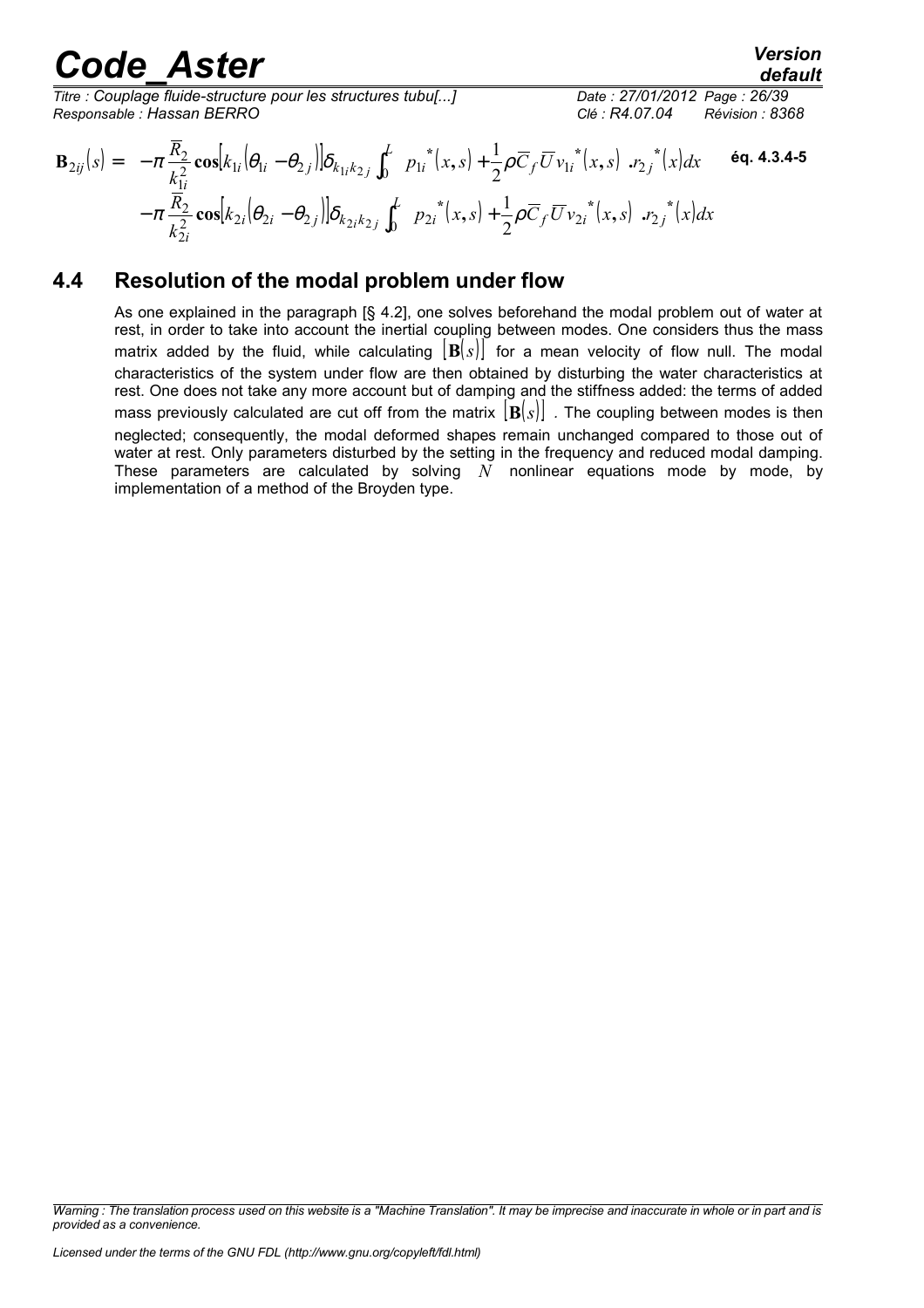*Titre : Couplage fluide-structure pour les structures tubu[...] Date : 27/01/2012 Page : 27/39 Responsable : Hassan BERRO Clé : R4.07.04 Révision : 8368*

*default*

# **5 Axial flow (example: fuel assemblies)**

the integration of this model of excitation fluid-elastic in *Code\_Aster* was approached in the note of specifications [feeding-bottle. 2]. The note of principle of model MEFISTEAU [feeding-bottle. 6] constitutes the theoretical documentation of reference.

### **5.1 Description of the studied configuration**

One considers a beam of *K* circular cylinders mobile in bending and subjected to viscous an incompressible fluid flow, limited by a cylindrical rigid enclosure of circular or rectangular section [Figure 5.1-a].



**Figure 5.1-a : Beam under axial flow**

the cylinders all parallel, are directed along the axis of the enclosure. They have a common length, noted *L* . To simplify the notations, it is supposed thereafter that **x** is the directing axis. The steady flow axial and is supposed to be uniform in each section. The density of the fluid which can be variable along the axis **x** (heat gradients), the rate of steady flow also depends on the variable *x* .

### **5.2 Stages of computation**

- the first stage relates to the determination of modal base in air of the beam. This operation is carried out by the operator MODE ITER SIMULT. This stage is essential because the forces fluidelastics are projected on this basis.
- The second phase by the operator relates to the taking into account of the forces fluid-elastics CALC FLUI STRU. This stage breaks up into 7 sub-tasks:

*Warning : The translation process used on this website is a "Machine Translation". It may be imprecise and inaccurate in whole or in part and is provided as a convenience.*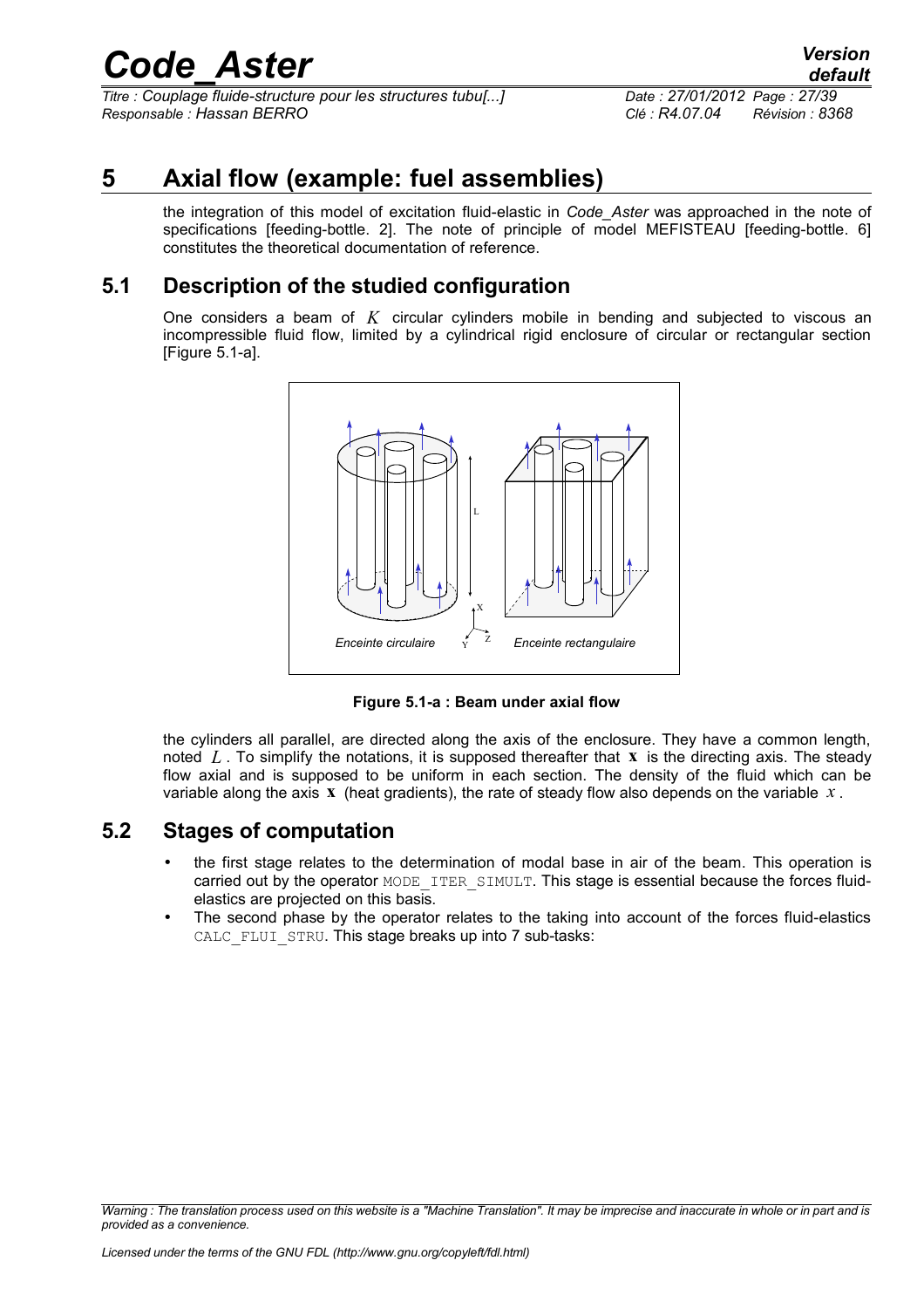*Titre : Couplage fluide-structure pour les structures tubu[...] Date : 27/01/2012 Page : 28/39 Responsable : Hassan BERRO Clé : R4.07.04 Révision : 8368*

#### **5.2.1 Preprocessings**

- 1°/ By means of the topology of the mesh, deduction of the coordinates of the centers of the cylinders of the beam then checking of the good provision of the cylinders ones compared to the others (it is checked in particular that there is not overlapping between two cylinders) and compared to the rigid enclosure.
- 2°/ Determination the length of excitation of the fluid, commune to all the cylinders, as well as associated discretization along the directing axis.
- 3°/ Constitution of the tables giving the modal deformed shapes in air of each cylinder of the beam, for each mode taken into account for fluid-structure coupling. One interpolates for that the deformed shapes at the points of the discretization determined before.

#### **5.2.2 Resolution of the modal problem under flow**

4°/ Resolution of the disturbed fluid problem. The determination of the potential disturbed velocities requires the inversion of linear systems of high natures calling the implementation of the method of Crout.

For each rate of flow

5°/ Computation of the mass matrixes, damping and stiffness added giving the matrix of transfer of the forces fluid-elastics in modal base in air:

 $[\mathbf{B}_{ij}(s)] = -[\mathbf{M}_a]s^2 - [\mathbf{C}_a]s - [\mathbf{K}_a]$ 

 $\left[ \mathbf{M}_a \right]$  full symmetric;  $\left[ \mathbf{C}_a \right]$ et $\left[ \mathbf{K}_a \right]$  a priori full and asymmetric.

6°/ Resolution of the modal problem under flow; one solves the complete problem with the vectors and with clean

$$
\left\{ \left[ \mathbf{M}_{ij} \right] s^2 + \left[ \mathbf{C}_{ij} \right] s + \left[ \mathbf{K}_{ij} \right] - \left[ \mathbf{B}_{ij} (s) \right] \right\} \cdot \left( \mathbf{q} \right) = (0)
$$

One does not neglect the extra-diagonal terms of  $[\mathbf{B}_{ii}(s)]$ . After reformulation, the resolution is carried out using algorithm QR: obtaining the masses, frequencies and modal dampings reduced under flow  $\mathbf{M}_i^{ec}, f_i^{ec}, \xi_i^{ec}$ *ec i*  $\mathbf{M}_i^{ec}, f_i^{ec}, \xi_i^{ec}$  , complex modal deformed shapes  $\psi_i^{~ec}$  expressed in the base in air; of these last, one retains only the real part after minimization of the imaginary part (computation of a criterion on the imaginary part).

7°/ Restitution of the deformed shapes under flow in physical base.

$$
\left[\varphi_i^{ec}\right] = \left[\varphi_i\right]\left|\psi_i^{ec}\right|
$$

 $[ \varphi_i ]$  is the matrix whose columns are the modal deformed shapes in air, expressed in physical base.

End of loop on the rates of flow

*Warning : The translation process used on this website is a "Machine Translation". It may be imprecise and inaccurate in whole or in part and is provided as a convenience.*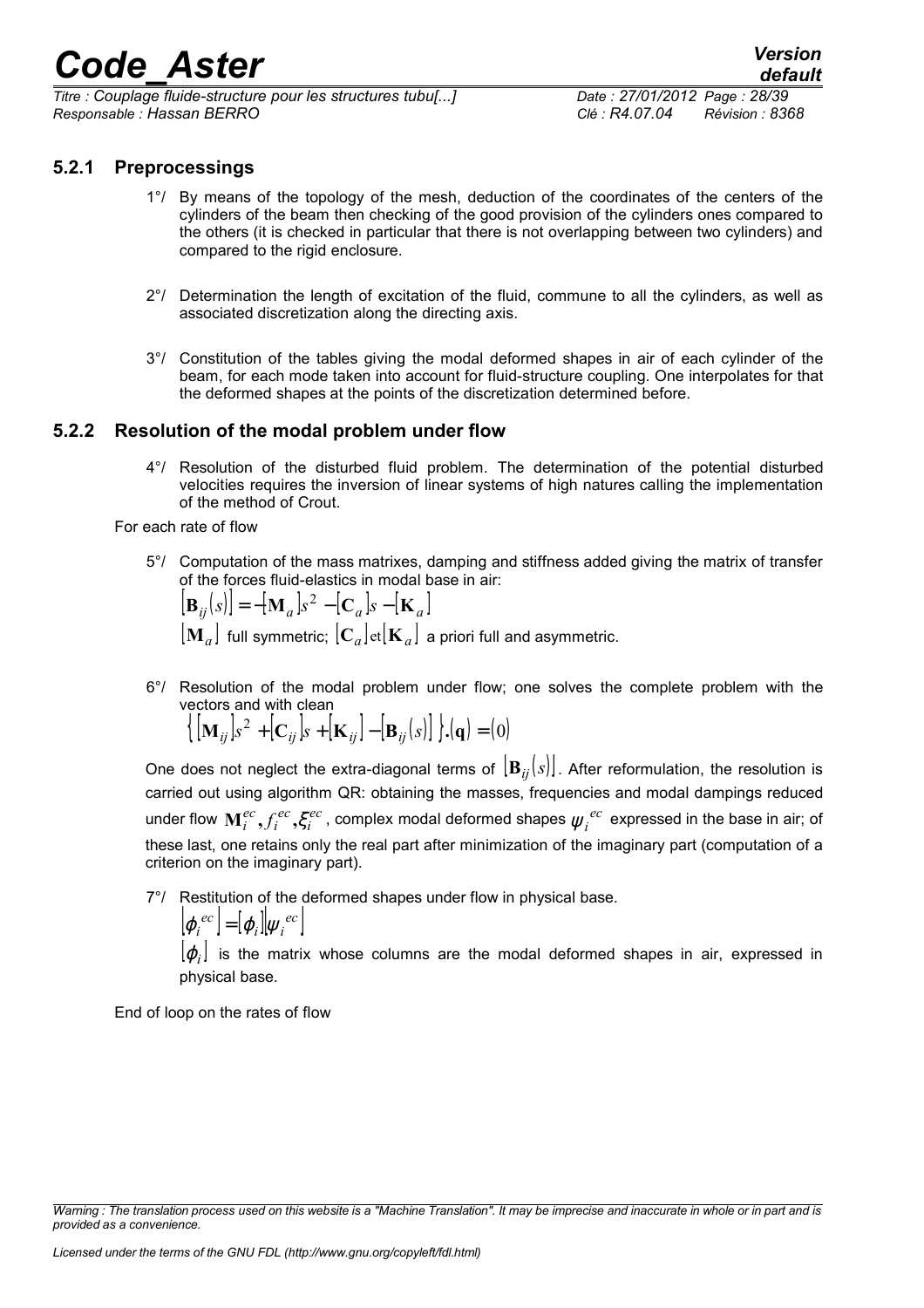*Titre : Couplage fluide-structure pour les structures tubu[...] Date : 27/01/2012 Page : 29/39 Responsable : Hassan BERRO Clé : R4.07.04 Révision : 8368*

*default*

**Note:**

- *The knowledge of the coordinates of the centers of the cylinders (preprocessing 1°) is necessary to the resolution of the disturbed fluid problem (sub-task 4°). This resolution leads to the estimate of the terms of the matrix of transfer of the forces fluid-elastics (under - task 5°), which utilize the disturbances of pressure and velocity.*
- *The determination a common length of excitation and the creation of an associated discretization (pre - 2° processing) make it possible to define a field of integration on structures for projection of the forces fluid-elastics on modal base. The interpolation of the modal deformed shapes at the same points is thus necessary (preprocessing 3°).*
- *The dynamic behavior of the beam under flow can also be studied using a simplified representation of the beam (with equivalent tubes). The stages of computation for the taking into account of fluid-structure coupling are then identical to those described previously, the only differences appearing in the preprocessings. This second approach is described more precisely in the note [feeding-bottle. 2]. In the stage 1° of the pre - processing, the coordinates of the centers of the cylinders of the beam are then specified directly by the user, who also establishes the correspondence between the cylinders of the beam and the beams of the simplified representation given by the mesh. In the stage 3° of the preprocessings, this correspondence makes it possible to assign to the cylinders of the beam, at the points of discretization determined in the stage 2°, the modal deformed shapes of the beams of the simplified representation.*

*Warning : The translation process used on this website is a "Machine Translation". It may be imprecise and inaccurate in whole or in part and is provided as a convenience.*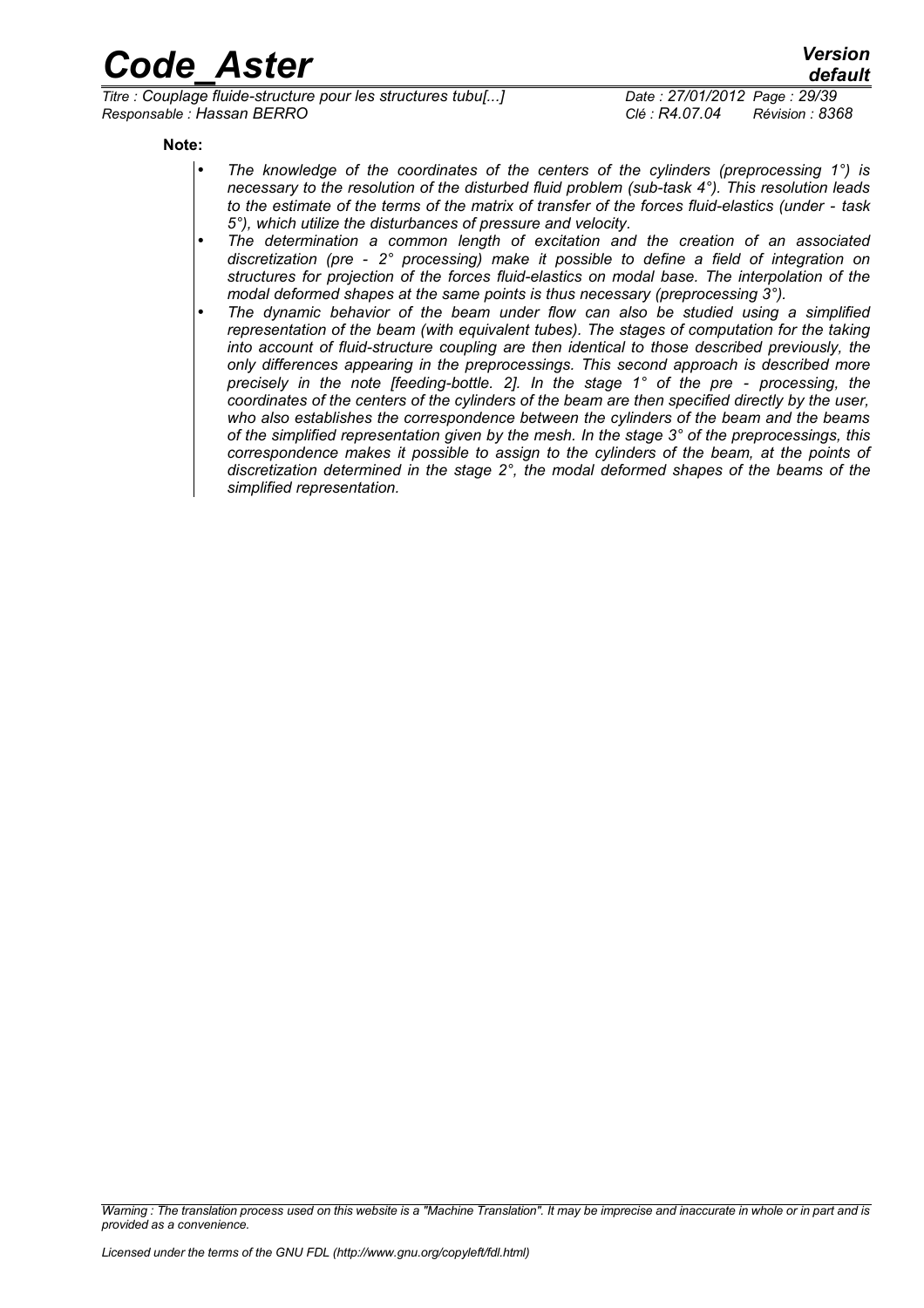*Titre : Couplage fluide-structure pour les structures tubu[...] Date : 27/01/2012 Page : 30/39 Responsable : Hassan BERRO Clé : R4.07.04 Révision : 8368*

### **5.3 Resolution of the fluid problem non stationary**

#### **5.3.1 simplifying Assumption**

**H1** the field non stationary fluid velocities is analytically given by supposing that disturbed flow  $\phi$  is potential in all the fluid field, and that the steady flow is uniform transversely, but function of the axial position *x* :

$$
\mathbf{u} = \overline{\mathbf{U}} + \widetilde{\mathbf{u}} = \overline{U}(x) \mathbf{x} + \nabla \big( \widetilde{\phi} \big)
$$
éq.

**5.3.1-1**

Such a velocity field admits a sliding on the walls of the cylinders which will make it possible to calculate the viscous stress by a friction law.

- **H2** the motion of the cylinders generates disturbances velocity  $\widetilde{\mathbf{u}} = \nabla (\widetilde{\phi})$  only radially and orthoradialement (assumption of the slender bodies):  $\widetilde{\mathbf{u}} = \widetilde{u}_v \mathbf{y} + \widetilde{u}_z \mathbf{z}$
- **H3** the field of pressure is broken up into parts steady and disturbed according to  $P = \overline{P} + \widetilde{p}$ the steady field of pressure depends only on *x* and its gradient is worth:

$$
\frac{d\overline{P}}{dx}(x) = -\rho \overline{U} \frac{d\overline{U}}{dx}(x) - 2\rho \frac{C_{fl}}{D_H} |\overline{U}|\overline{U} + \rho \mathbf{g} \cdot \mathbf{x}
$$
\n6q.

**5.3.1-2**

whe re  $D_H$  the hydraulic diamtere of the beam indicates,

 $C_{\eta}$  indicates the local coefficient of kinetic friction for the steady velocity  $\bar{U}$ . It depends amongst Reynolds, calculated using the steady velocity  $\overline{U}$ , of the hydraulic diamtere of the beam and the surface roughness. This coefficient is deduced from the model of Nikuradzé characterizing flows in control;

**g** indicate the field of gravity. Its action on the steady field of pressure depends on the slope of the beam  $(\mathbf{g} \cdot \mathbf{x})$ .

*Warning : The translation process used on this website is a "Machine Translation". It may be imprecise and inaccurate in whole or in part and is provided as a convenience.*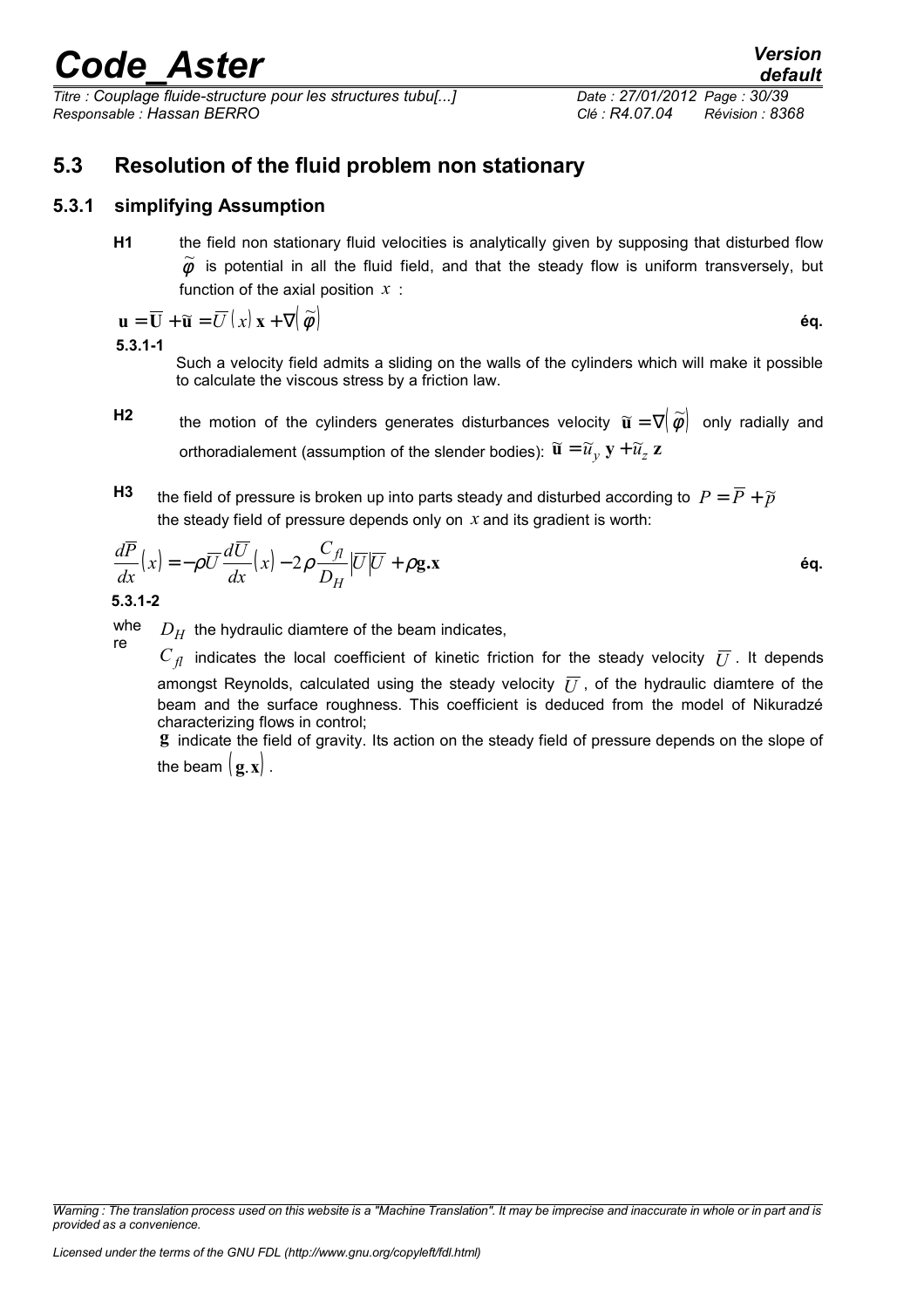*Titre : Couplage fluide-structure pour les structures tubu[...] Date : 27/01/2012 Page : 31/39 Responsable : Hassan BERRO Clé : R4.07.04 Révision : 8368*

### **5.3.2 Determination of the potential disturbed velocities**

One seeks an analytical solution for  $\widetilde{\phi}\ \left(r,\theta,x,t\right)$  in the form of a superposition of elementary singularities which are written:

$$
\sum_{n=1}^{N_{trone}} \left\{ C_{nk}(x,t) \cdot r_k^{-n} \cdot \cos\left(n\theta_k\right) + D_{nk}(x,t) \cdot r_k^{-n} \cdot \sin\left(n\theta_k\right) \right\}
$$
 6q. 5.3.2-1

in the center of each cylinder *k* and:

$$
\sum_{n=1}^{N_{trone}} \left\{ A_n(x,t), r_o^n \cdot \cos(n\theta_o) + B_n(x,t), r_o^n \cdot \sin(n\theta_o) \right\}
$$
 6q. 5.3.2-2

in the center of the rigid enclosure when this one is circular where:

*Ntronc* indicate the order of truncation of the series of Laurent  $\left(N_{trone} = 3\right)$ ,  $r_k$ ,  $\theta_k$ indicate the polar coordinates in a plane perpendicular to the axis  $\mathbf{x}$ , centered in the center of the cylinder K,  $r_o, \theta_o$ indicate the polar coordinates in a plane perpendicular to the axis  $\mathbf{x}$ , centered in the center of the circular rigid enclosure.

Coefficients  $\,C_{nk}(x,t),D_{nk}(x,t),$   $A_n(x,t)\,$  and  $\,B_n(x,t)$  of the statements [éq. 5.3.2-1] and [éq. 5.3.2 -**2**] are given by applying the boundary condition of nonpenetration:

• on the contour of each mobile cylinder  $k$ , this condition is written:

$$
\forall \theta_k, \left(\frac{\partial \widetilde{\phi}}{\partial r_k}\right) r_k = R_k) = \frac{D y_k}{D t}(x, t) \cos(\theta_k) + \frac{D z_k}{D t}(x, t) \sin(\theta_k)
$$

whe  $y_k(x,t)$  and  $z_k(x,t)$  indicate the components of the displacement of neutral fiber of the cylinder K to the X-coordinate x in the reference  $(\mathbf{v}, \mathbf{z})$ ,

re

 $r_k$  et  $\theta_k$ indicate the polar coordinates in the reference  $(\mathbf{y},\mathbf{z})$  whose origin is taken in the center of the cylinder  $k$ ,

 $R_k$  indicates of the cylinder  $k$ 

$$
\frac{D}{Dt} \equiv \frac{\partial}{\partial t} + \overline{U}(x) \frac{\partial}{\partial x}.
$$

• on the contour of a circular rigid enclosure, she is written:

$$
\forall \theta_o, \left( \frac{\partial \widetilde{\phi}}{\partial r_o} \right) r_o = R_o) = 0
$$
 where  $R_o$  the radius of the enclosure indicates.

*Warning : The translation process used on this website is a "Machine Translation". It may be imprecise and inaccurate in whole or in part and is provided as a convenience.*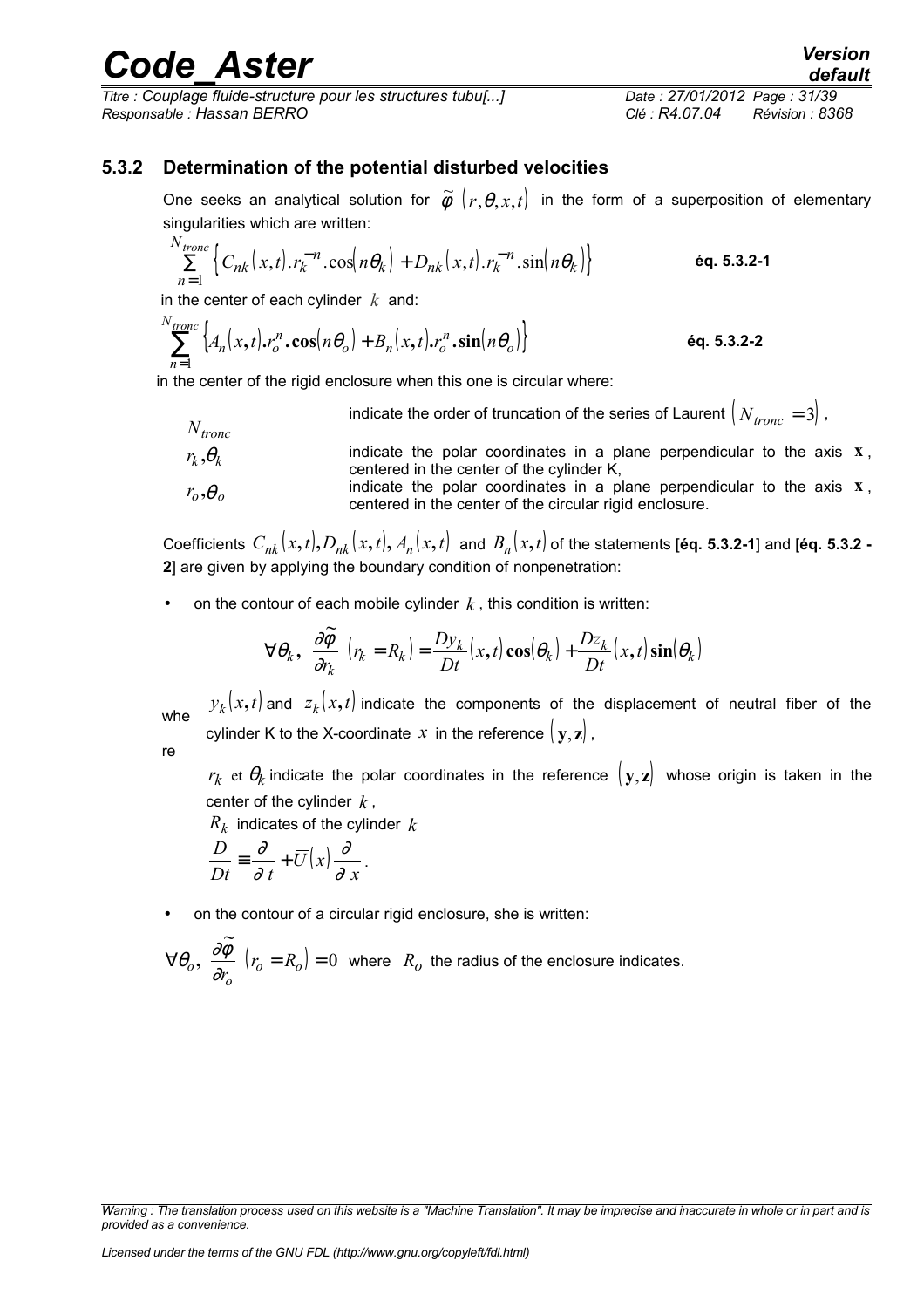*Titre : Couplage fluide-structure pour les structures tubu[...] Date : 27/01/2012 Page : 32/39 Responsable : Hassan BERRO Clé : R4.07.04 Révision : 8368*

In the case of a rectangular rigid enclosure, this condition is taken into account by a method derived from the method of the "images" [feeding-bottle. 6]; the fluid problem confined by the rectangular enclosure is made equivalent to the problem in infinite medium by creating images of the mobile cylinders of the beam compared to the sides of the enclosure. This method results in introducing new singularities of the form [**éq. 5.3.2-1**], placed at the center of the cylinders "images", in the statement of  $\widetilde{\phi}$ . She does not add however unknown to the problem since the coefficients for these new singularities are derived from those of the mobile cylinders of the beam by the clearance of the images.

Finally, the potential disturbed velocities is written:

$$
\widetilde{\phi}(r,\theta,x,t) = \sum_{k=1}^{K} \left\{ f_k(r,\theta) \frac{D y_k}{D t}(x,t) + g_k(r,\theta) \frac{D z_k}{D t}(x,t) \right\}
$$

#### **5.3.2-3**

Where  $K$  the number of mobile cylinders of the beam indicates. The functions  $f_k(r,\theta)$  et  $g_k(r,\theta)$ are linear combinations of  $r^{-n}.\cos(n\theta),r^{-n}.\sin(n\theta),$   $r^{n}.\cos(n\theta)$  and  $r^{n}.\sin(n\theta)$  whose coefficients are determined by the preceding boundary conditions. That requires the resolution of linear systems of high natures and with full matrixes. The inversions are carried out by implementing the method of Crout.

#### **5.3.3 Modelization of the fluid forces**

One retains initially the forces due to the disturbances of pressure  $\tilde{p}$ , connected to the potential velocities disturbed by:<br> $\Omega \widetilde{A}$ 

$$
\widetilde{p} = -\rho \frac{D\widetilde{\phi}}{Dt}
$$

the resultant of the field of pressure disturbed around each mobile cylinder is a linear force  $f_{\tilde{p}}$  acting

according to **y** et **z**. This force depends linearly on  $\frac{D}{Dt^2}$ 2 *Dt*  $\frac{D^2 y_k}{Dt^2}$  and  $\frac{D^2 z_k}{Dt^2}$ 2 *Dt*  $\frac{D^2 z_k}{2}$ , thus generating terms of

mass, damping and stiffness added.

One then takes into account the forces related to the viscosity of the fluid.

In a quasi-static approach, one considers the action of the fluid velocity field  $(\overline{U} + \tilde{u})$  around a cylinder at time  $t$ : in the reference related to the cylinder, flow, velocity  $\overline{U}$  to order 0, presents an incidence compared to the cylinder which is function of the disturbances velocity and motion of the cylinder him - even. It results from it a force from drag and a force of bearing pressure. One shows that the components following Y  $et$  Z of the resulting linear force  $\mathbf{f}_v$  are written, for the cylinder  $\ell$ :

$$
\left(\mathbf{f}_v^{\ell}\right)_y = -\rho R_{\ell} \left| \overline{U} \right| \pi C_{\ell} \left( \frac{\partial y_{\ell}}{\partial t} - \overline{\widetilde{u}}_y^{\ell} \right) - \rho R_{\ell} \left| \overline{U} \right| \pi C_{p} \left( \frac{D y_{\ell}}{Dt} - \overline{\widetilde{u}}_y^{\ell} \right)
$$
\n(2)

$$
\left(\mathbf{f}_V^{\ell}\right)_z = -\rho R_{\ell} \left|\overline{U}\right| \pi C_{\tilde{J}} \left(\frac{\partial z_{\ell}}{\partial t} - \overline{\widetilde{u}}_y^{\ell}\right) - \rho R_{\ell} \left|\overline{U}\right| \pi C_{p} \left(\frac{Dz_{\ell}}{Dt} - \overline{\widetilde{u}}_z^{\ell}\right)
$$
\n
$$
\text{\'{eq. 5.3.3-3}}
$$

whe  $C_p$  indicates the slope with incidence null coefficient of bearing pressure around a cylinder very slightly tilted ( $C_p$  = 0,08).

re

 $\overline{\widetilde{u}}_{y}$  and  $\overline{\widetilde{u}}_{z}$  the averages of the disturbances velocity indicate along the axes  ${\bf y}$  and  ${\bf z}$  around the cylinders, which depend linearly on *Dt*  $\frac{Dy_k}{Dt}$  and  $\frac{Dz_k}{Dt}$ *Dz<sup>k</sup>* (cf [**éq. 5.3.2-3**]).

*Warning : The translation process used on this website is a "Machine Translation". It may be imprecise and inaccurate in whole or in part and is provided as a convenience.*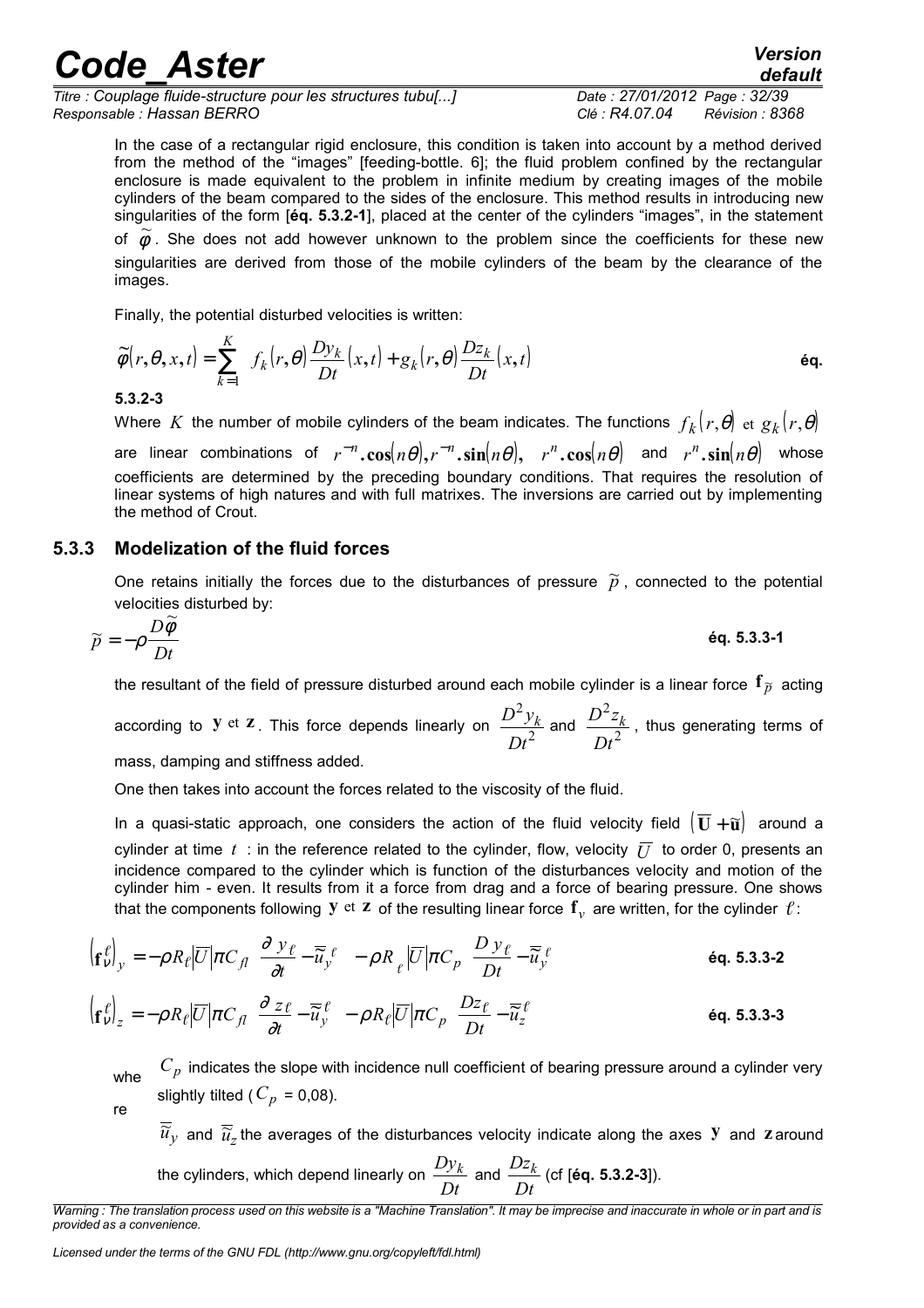*Titre : Couplage fluide-structure pour les structures tubu[...] Date : 27/01/2012 Page : 33/39 Responsable : Hassan BERRO Clé : R4.07.04 Révision : 8368*

These forces generate terms of added damping and stiffness.

One finally takes into account the action of the steady field of pressure on deformed mobile structures. One shows that the resulting linear force  $\mathbf{f}\frac{\ell}{p}$  on the cylinder  $\,\ell\,$  has as components, with order 1:

$$
\left(\mathbf{f}_{\overline{p}}^{\ell}\right)_{y} = \pi R_{\ell}^{2} \frac{\partial}{\partial x} \left(\overline{P} \frac{\partial y_{\ell}}{\partial x}\right)
$$
\n
$$
\left(\mathbf{f}_{\overline{p}}^{\ell}\right)_{z} = \pi R_{\ell}^{2} \frac{\partial}{\partial x} \left(\overline{P} \frac{\partial z_{\ell}}{\partial x}\right)
$$
\n
$$
\text{6q. 5.3.3-4}
$$
\n
$$
\text{6q. 5.3.3-5}
$$

These forces generate only terms of added stiffness and any coupling between cylinders.

The statements [**éq. 5.3.3-1**], [**éq. 5.3.3-2**] and [**éq. 5.3.3-3**] highlight the need for solving the disturbed fluid problem before estimating the forces fluid-elastics.

#### **5.3.4 Statement of the terms of the matrix of transfer of the elastic forces fluid -**

#### **Summary of the linear forces**

For each cylinder  $f$ , the forces fluid-elastics is written according to  $\bf{y}$  and  $\bf{z}$  :

$$
\mathbf{f}_{\ell} = \mathbf{f}_{\widetilde{p}}^{\ell} + \mathbf{f}_{\nu}^{\ell} + \mathbf{f}_{\overline{p}}^{\ell} \tag{6q. 5.3.4-1}
$$

and are linear combinations of:

$$
\left(\frac{\partial y_k}{\partial t}, \frac{\partial^2 y_k}{\partial t^2}, \frac{\partial^2 y_k}{\partial t \partial x}, \frac{\partial^2 y_k}{\partial x^2}, \frac{\partial z_k}{\partial t}, \frac{\partial^2 z_k}{\partial t^2}, \frac{\partial^2 z_k}{\partial t \partial x}, \frac{\partial^2 z_k}{\partial x^2}\right) (k = 1, K)
$$

#### **Decomposition of motion on modal base**

the motion of the beam of cylinders is broken up according to *N* modes of vibration into air. One notes  $\mathbf{\phi}_{i}^{k}$ *j* (1≤ k ≤ K and 1≤ j ≤ N) the deformed shapes following **y** et **z** of the cylinder *k* corresponding to the J ème mode of the beam. The components of the displacement of neutral fiber of the cylinder  $k$  to the X-coordinate  $x$  can then be written:

$$
y_k(t) = \sum_{j=1}^N \mathbf{q}_j(t) \boldsymbol{\varphi}_j^k(x) \mathbf{.} \mathbf{y}
$$
  
\n
$$
z_k(t) = \sum_{j=1}^N \mathbf{q}_j(t) \boldsymbol{\varphi}_j^k(x) \mathbf{.} \mathbf{z}
$$
  
\n
$$
\mathbf{e}_{\mathbf{q}} \mathbf{.} \mathbf{5} \mathbf{.} \mathbf{3} \mathbf{.} \mathbf{4} \mathbf{-2}
$$
  
\n
$$
\mathbf{e}_{\mathbf{q}} \mathbf{.} \mathbf{5} \mathbf{.} \mathbf{3} \mathbf{.} \mathbf{4} \mathbf{-3}
$$

where  $(\mathbf{q})$   $=$   $(\mathbf{q}_{\,j}\,)_{\,j=1,\,N}\,$  is the vector of generalized displacements.

*Warning : The translation process used on this website is a "Machine Translation". It may be imprecise and inaccurate in whole or in part and is provided as a convenience.*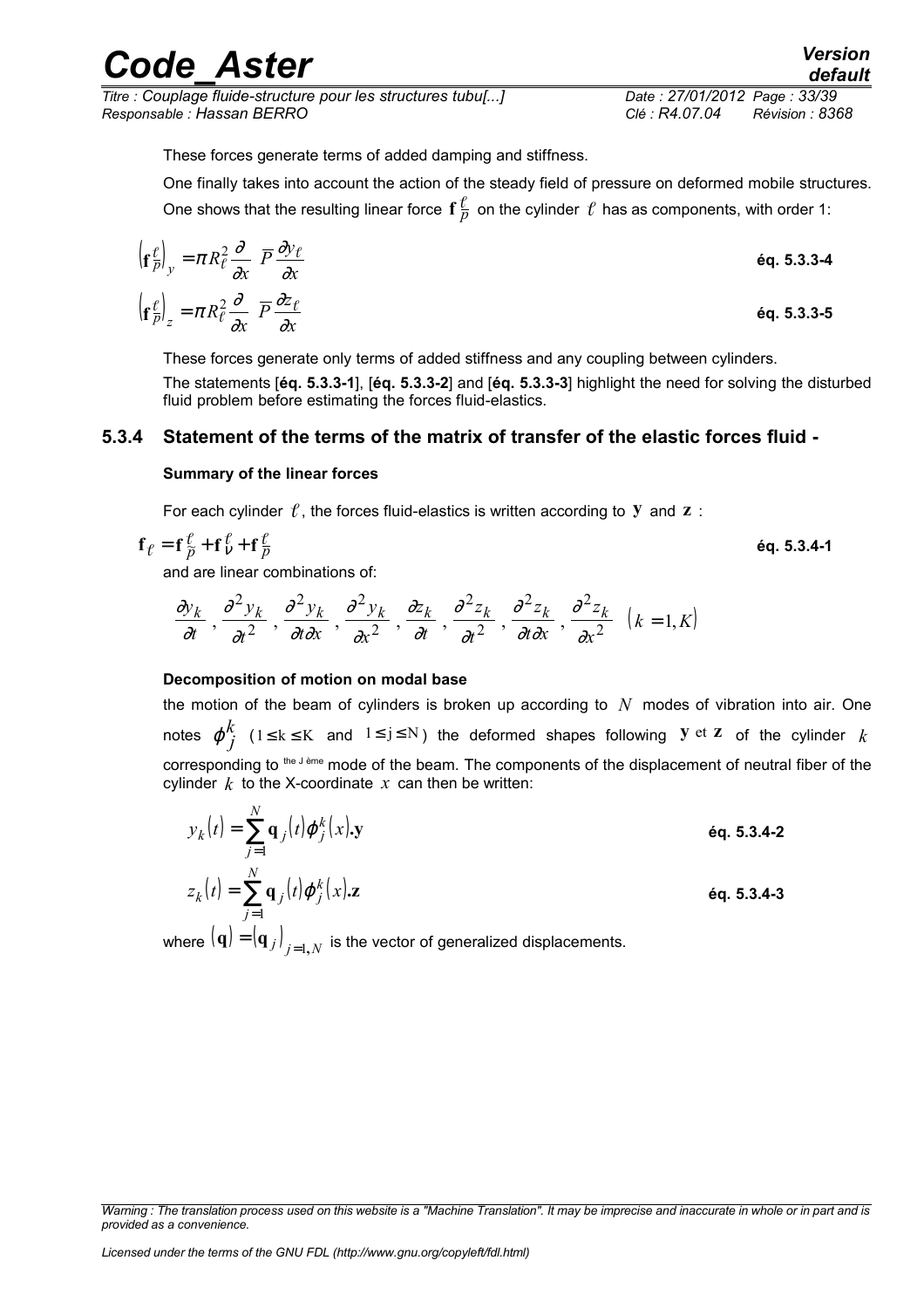*Titre : Couplage fluide-structure pour les structures tubu[...] Date : 27/01/2012 Page : 34/39 Responsable : Hassan BERRO Clé : R4.07.04 Révision : 8368*

#### **Projection of the forces on modal base**

• One notes  $\mathbf{F}_i(t)$  the projection of the forces fluid-elastics according to <sup>leme</sup> mode of the beam.

$$
\mathbf{F}_i(t) = \sum_{k=1}^K \int_0^L \mathbf{f}_k(x, t) \boldsymbol{\phi}_i^k(x) dx
$$

 $\mathbf{F}_{i}(t)$  is a linear combination of  $(\mathbf{q}_{\,j}\,,\!\dot{\mathbf{q}}_{\,j}\,,\!\ddot{\mathbf{q}}_{\,j})\big\rvert_{j=1,N}$ 

• One notes  $\mathbf{F}(t)$  the vector of the modal forces fluid-elastics:  $\mathbf{F}(t) = (\mathbf{F}_i(t))_{i=1,N}$  who is written:

$$
\mathbf{F}(t) = -[\mathbf{M}_a][\ddot{\mathbf{q}}(t)) - [\mathbf{C}_a][\dot{\mathbf{q}}(t)) - [\mathbf{K}_a][\mathbf{q}(t)]
$$
éq. 5.3.4-5

Wher  $\left\| {\bf M}_a \right\|$  indicates the matrix of the terms of added mass by the fluid, e

 $\left[ \mathbf{C}_a \right]$  indicates the matrix of the terms of damping added by the fluid,

 $|{\bf K}_a|$  indicates the matrix of the terms of stiffness added by the fluid.

These matrixes are square real of order *N* and their terms are independent of the motion of structures. The matrix  $[\mathbf{M}_a]$  is symmetric; the matrixes  $[\mathbf{C}_a]$  and  $[\mathbf{K}_a]$  are not it necessarily.

• The projection of the equations of motion on modal base provides:

$$
([\mathbf{M}_{ii}]+[\mathbf{M}_{a}]](\ddot{\mathbf{q}}(t)) + ([\mathbf{C}_{ii}]+[\mathbf{C}_{a}]](\dot{\mathbf{q}}(t)) + ([\mathbf{K}_{ii}]+[\mathbf{K}_{a}]](\mathbf{q}(t)) = (0)
$$
 6q. 5.3.4-6

where  $\left[\mathbf{M}_{ii}\right],\left[\mathbf{C}_{ii}\right]$  et  $\left[\mathbf{K}_{ii}\right]$  the mass matrixes indicate, of depreciation and structure stiffness in air; these matrixes are of order *N* and diagonals.

In the field of Laplace, the relation [**éq. 5.3.4-6**] becomes:

$$
\left( [\mathbf{M}_{ii}] + [\mathbf{M}_a] \right) s^2 + \left( [\mathbf{C}_{ii}] + [\mathbf{C}_a] \right) s + \left( [\mathbf{K}_{ii}] + [\mathbf{K}_a] \right) (\mathbf{q}(s)) = (0) \qquad \text{6q. 5.3.4-7}
$$

One introduces then the matrix of transfer of the forces fluid-elastics  $[B(s)]$  defined by:

$$
[\mathbf{B}(s)] = -[\mathbf{M}_a]s^2 - [\mathbf{C}_a]s - [\mathbf{K}_a]
$$

And one finds the relation [**éq. 1.2-1**] of the paragraph [§ 1.2]:

$$
\left\lbrack [\mathbf{M}_{ii}]s^2 + [\mathbf{C}_{ii}]s + [\mathbf{K}_{ii}] - [\mathbf{B}(s)] \right\rbrack (\mathbf{q}(s)) = (0)
$$

### **5.4 Resolution of the modal problem under flow**

the modal problem under flow is formulated by the relation [**éq. 5.3.4-7**] of the preceding paragraph. This problem is solved after rewriting in the form of a standard problem to the vectors and the eigenvalues of the type  $[\mathbf{A}](\mathbf{X}) = \lambda(\mathbf{X})$ .

The new formulation is the following one:

$$
\begin{bmatrix}\n[0] & [Id] \\
-[[\mathbf{M}_{ii}]+[\mathbf{M}_{a}])^{-1}([\mathbf{K}_{ii}]+[\mathbf{K}_{a}]] & -([\mathbf{M}_{ii}]+[\mathbf{M}_{a}])^{-1}([\mathbf{C}_{ii}]+[\mathbf{C}_{a}]]\n\end{bmatrix}\n\begin{bmatrix}\n\mathbf{q} \\
s\mathbf{q}\n\end{bmatrix} = s\n\begin{bmatrix}\n\mathbf{q} \\
s\mathbf{q}\n\end{bmatrix}
$$
\neq. 5.4 - 1

#### **Note:**

*Warning : The translation process used on this website is a "Machine Translation". It may be imprecise and inaccurate in whole or in part and is provided as a convenience.*

**F f , .**ϕ **éq. 5.3.4-4**

**éq. 5.3.4-8**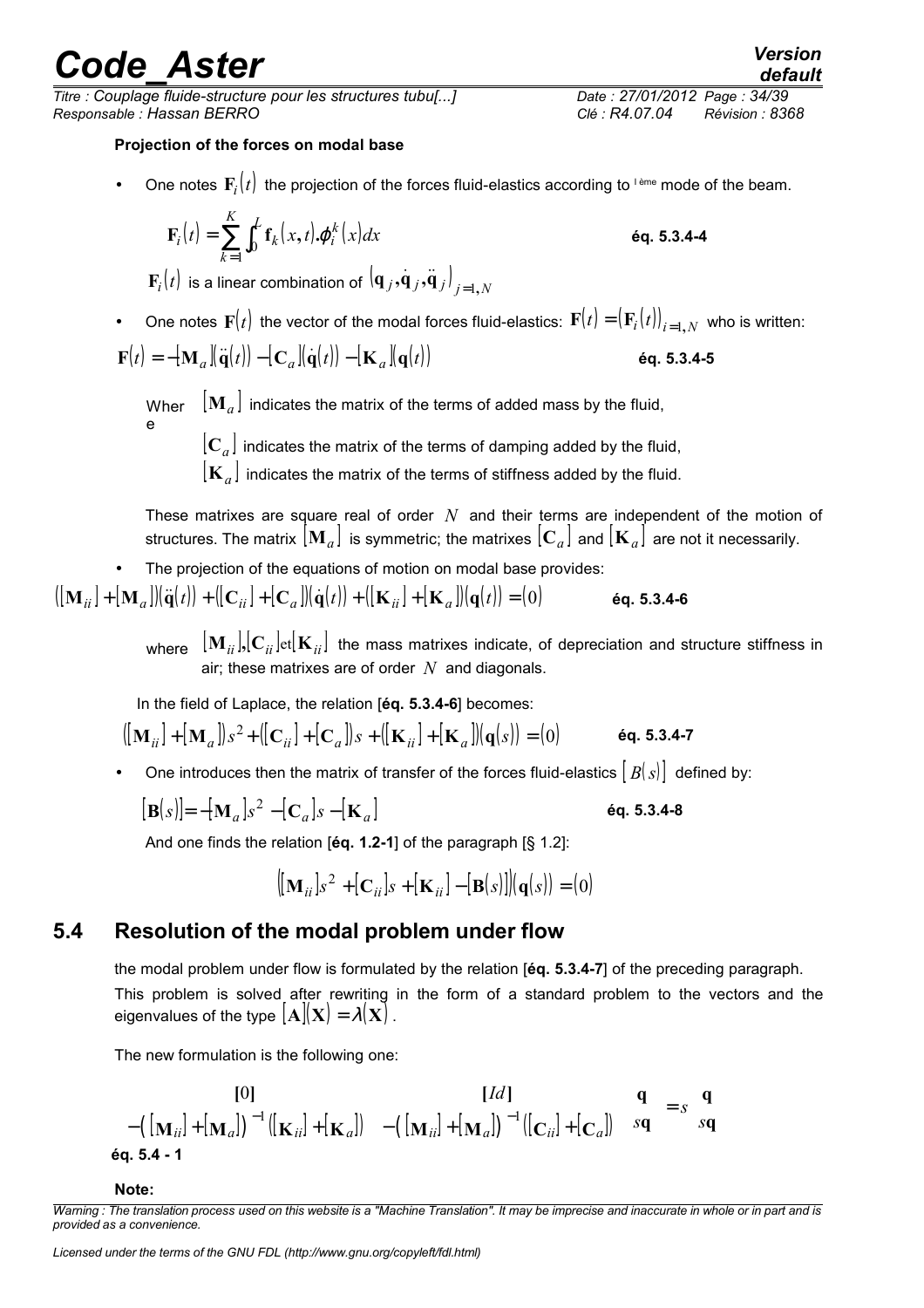*Titre : Couplage fluide-structure pour les structures tubu[...] Date : 27/01/2012 Page : 35/39 Responsable : Hassan BERRO Clé : R4.07.04 Révision : 8368*

*default*

- *1) One doubles the dimension of the problem compared to that of the initial problem.*
- The properties of the matrixes  $[\mathbf{M}_{ii}]$  and  $[\mathbf{M}_{a}]$  allow the inversion.

The resolution of this problem is done by means of algorithm QR. The moduli implemented by the operator CALC\_FLUI\_STRU are the same ones as those used by MODE\_ITER\_SIMULT.

The problem with the clean elements that one solves is a complex problem. One thus obtains an even number of combined complex eigenvalues two to two. One preserves only those of which the imaginary part is positive or null.

The eigenvectors are complex, defined except for constant a complex multiplicative. As one takes into account only real modes, it is initially a question of determining, for each eigenvector, the constant which minimizes the imaginary part of the vector compared to its real part, within the meaning of the euclidian norm. The eigenvectors are then redefined compared to this norm. Taking into account standardization used, it is then possible to preserve in the concept mode meca only the real part of the eigenvectors. One restores however, in the message file , of the indicators on the relationship between imaginary part and real part of the eigenvectors thus normalized, so that the user can consider skew introduced by not taken into account of the imaginary part of the normalized vectors.

## **5.5 Taken into account of the presence of the grids of the tube bundle**

The modelization described previously, of the forces induced by an axial flow on a beam of cylinders, does not take into account the presence of the grids of the beam (for example, grids of mixture and maintenance of the fuel assemblies). A comparison between this model and tests carried out on the model CHAIR (in the configuration of a beam of nine flexible tubes comprising a grid) is presented in a note of synthesis [feeding-bottle. 8]: it is noted that the coupling fluid-elastic between the grid and axial flow is not negligible and that it generates an increase in the reduced modal damping of the tubes. The object of this paragraph is the description of the additional effects due to the grids and their taking into account in the model MEFISTEAU.

### **5.5.1 Description of the configuration of the grids**

One restricts here the study with two types of grids:

- the grids of maintenance which are located at the ends of the beam.
- the grids of mixture which are distributed between the grids of maintenance.

The grids all are positioned perpendicular to the beam of cylinders and are appeared as a prismatic network to square base on side  $d_g$  and height  $h_g$  (along the axis  $x$  of the cylinders). The grids of the same type are characterized by identical dimensions.

*Warning : The translation process used on this website is a "Machine Translation". It may be imprecise and inaccurate in whole or in part and is provided as a convenience.*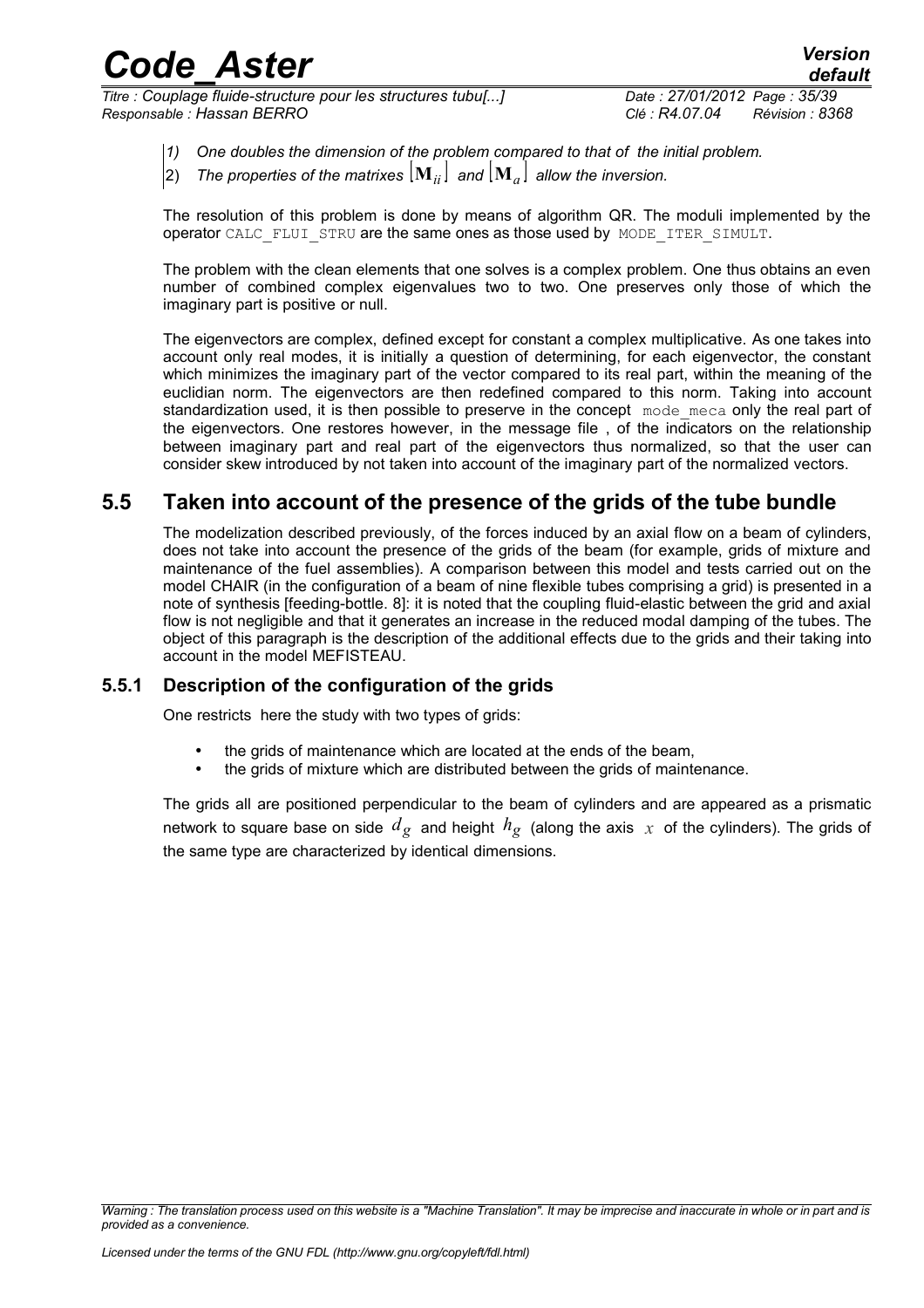*Titre : Couplage fluide-structure pour les structures tubu[...] Date : 27/01/2012 Page : 36/39 Responsable : Hassan BERRO Clé : R4.07.04 Révision : 8368*

### **5.5.2 Additional stages of computation**

the first additional stage by the operator relates to the specification of the type of configuration of grids DEFI\_FLUI\_STRU, then the checking of the good provision of the grids the ones compared to the others, and the ends of the beam.

The second phase relates to the resolution of the modal problem under flow. In the loop on the rates of flow, the matrix of transfer of the forces fluid-elastics in modal base in air is supplemented by the added computation of a damping matrix and an added stiffness matrix, been dependant on the grids.

### **5.5.3 Modelization of the fluid forces exerted on the grids**

#### **Computation of the jump of pressure**

First of all, the presence of grids disturbs the steady field of pressure  $\overline{P}(x)$ ; one regards each grid as a singularity involving a jump of pressure, whose statement is put in the form:

$$
\Delta \overline{P}(x_g) = \frac{1}{2} \rho_g(x_g) \overline{U}_g^2(x_g) K_g(x_g)
$$

**5.5.3-1**

whe re  $K_{\rm g}^{\rm c}$  indicates the loss ratio of load due to the grid,

 ${U}_{\varrho}$  indicates the steady velocity of flow on the level of the grid,

 $\rho_g$  indicates the density of flow on the level of the grid,

 $x_{\rm g}^{\parallel}$  indicates the axial position of the medium of the grid along the beam.

The density  $\rho_g(x_g)$  is calculated by linear interpolation of the profile of density  $\rho(x)$  of flow in the absence of grid. The steady velocity  $\overline{U}_g(x_g)$  is calculated pursuant to the conservation of the mass throughput, which results in the following equation:

$$
\rho_g(x_g)\overline{U}_g(x_g)A_{Fg} = \rho_o\overline{U}_o A_F
$$

#### **Computation of the specific fluid forces exerted on each grid**

According to the same quasi-static approach as that carried out in the paragraph [§5.3.3], one compared to the shows that the action of the fluid  $(\bar{U} + \tilde{u})$  velocity field around a grid implies a force of drag and a force of bearing pressure, according to the incidence of flow grid. The components **there** and **Z** of the resulting specific force **F**  $g$  are thus written, for each basic cell  $k$  of

whe  $\bm{\rho}_o$  and  $\overline{U}_o$  indicate respectively the profile of density and steady velocity of re flow in foot of beam,

 $A_F$  the fluid section of the beam in the absence of grid indicates,

*A*<sub>*Fg*</sub> indicates the fluid section of the beam on the level of the grid:  $A_{Fg} = A_F - A_g$  with  $A_g$ the solid section of the grid.

One from of deduced the statement:

$$
\overline{U}_g(x_g) = \frac{1}{\left(1 - \frac{A_g}{A_F}\right)} \rho_g(x_g) \rho_o \overline{U}_o
$$

*Warning : The translation process used on this website is a "Machine Translation". It may be imprecise and inaccurate in whole or in part and is provided as a convenience.*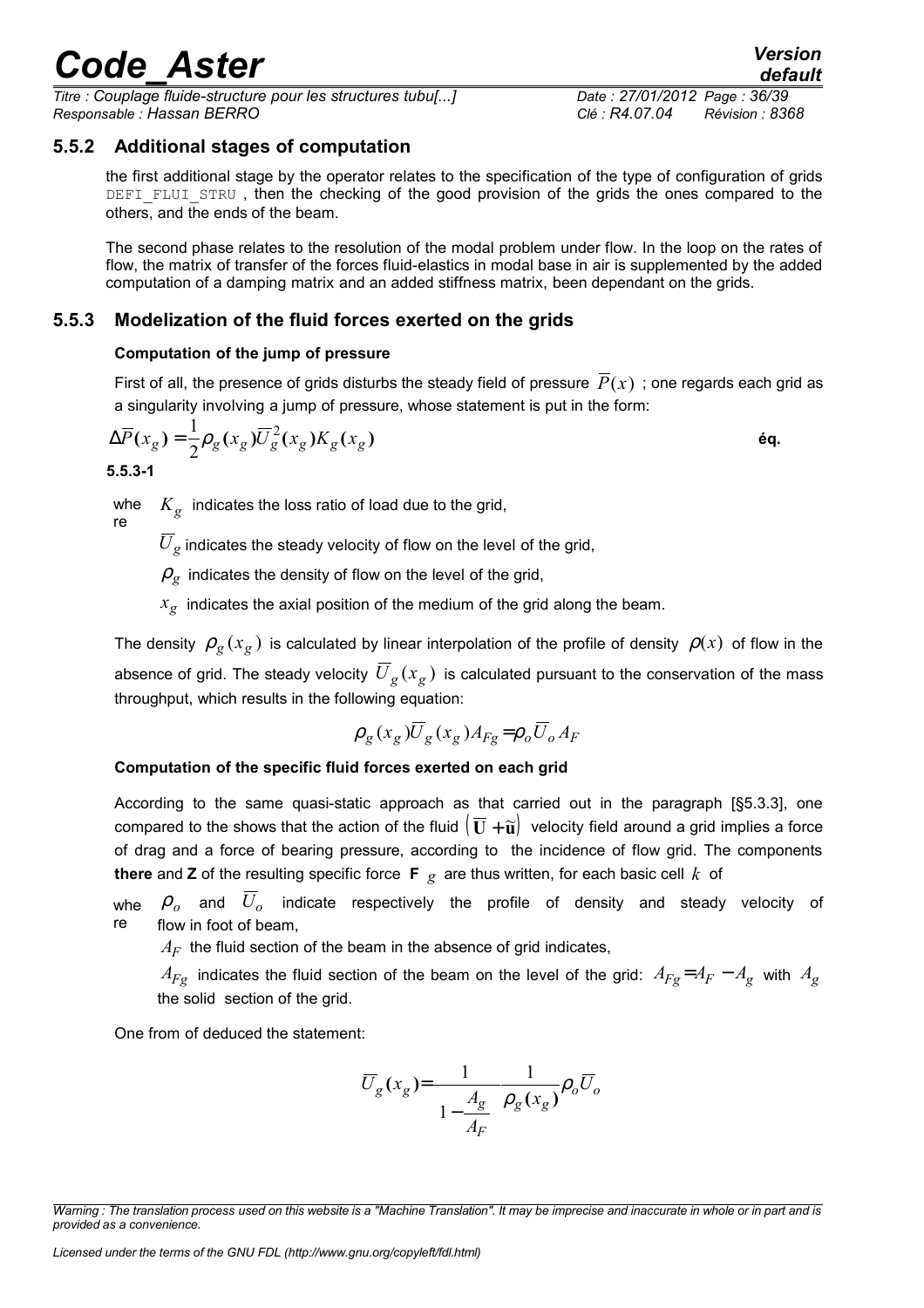*Titre : Couplage fluide-structure pour les structures tubu[...] Date : 27/01/2012 Page : 37/39 Responsable : Hassan BERRO Clé : R4.07.04 Révision : 8368*

The loss ratio of load  $K_g$  is calculated from the statement of the total hydrodynamic force which applies to the grid, and we obtain:

$$
K_g = \frac{1}{A_F} \left[ A_g C_{dg}(x_g) + \left( 1 - \frac{A_g}{A_F} \right)^2 h_g P_m C_{fl}(x_g) \right]
$$
\n6q.

the 1st term (in  $A_g C_{dg}$ ) comes from the drag load;  $C_{dg}(x_g)$  is the drag coefficient of the grid. The 2nd term (in  $P_m C_{fl}$ ) is an effort corrector term of friction applied to the beam alone to the altitude of the grid ( $P_m$  is the wet perimeter of the beam in the absence of grid).

By introducing the statement [**éq. 5.5.3-2**] in the relation [**éq. 5.5.3-1**], one thus obtains the statement of the jump of pressure  $\Delta \overline{P}(x_g^{})$  for each grid of altitude  $\,x_g^{}$  . This jump of pressure is taken into account on the level of the computation of the steady field of pressure  $\overline{P}(x)$ , in the following way:

$$
\overline{P}(x_{i+1}) = \overline{P}(x_i) - \Delta \overline{P}(x_g) \qquad \forall x_g \in [x_{i+1}, x_i]
$$

roast:

$$
\begin{aligned}\n\left(\mathbf{f}_{g}\right)_{y} &= -\frac{1}{2} \rho_{g} \left| \overline{U}_{g} \right| \frac{A_{g}}{K} \left( C_{dg} \left[ \frac{\partial y_{k}}{\partial t} - \overline{\widetilde{u}}_{y}^{k} \right] + C_{pg} \left[ \frac{D y_{k}}{D t} - \overline{\widetilde{u}}_{y}^{k} \right] \right) \\
\left(\mathbf{f}_{g}\right)_{z} &= -\frac{1}{2} \rho_{g} \left| \overline{U}_{g} \right| \frac{A_{g}}{K} \left( C_{dg} \left[ \frac{\partial z_{k}}{\partial t} - \overline{\widetilde{u}}_{z}^{k} \right] + C_{pg} \left[ \frac{D z_{k}}{D t} - \overline{\widetilde{u}}_{z}^{k} \right] \right)\n\end{aligned}
$$

whe re  $C_{pg}$  indicates the slope with incidence null coefficient of bearing pressure around a grid very slightly tilted.

*K Ag* indicate the solid section of the basic cell *k* of the grid (which understands some *K* ).

These forces will thus generate additional terms of added damping and stiffness, that one obtains after modal decomposition of the motion and projection of these forces on modal base.

### **5.6 Taken into depreciation account out of fluid at rest**

Until now, the damping brought to a tube bundle by the presence of a fluid at rest was not taken into account in the modelization. One thus proposes here a model of damping out of fluid at rest, whose appendix 1 of the note of synthesis of the tests CHAIR [bib8] constitutes documentation of reference.

*Warning : The translation process used on this website is a "Machine Translation". It may be imprecise and inaccurate in whole or in part and is provided as a convenience.*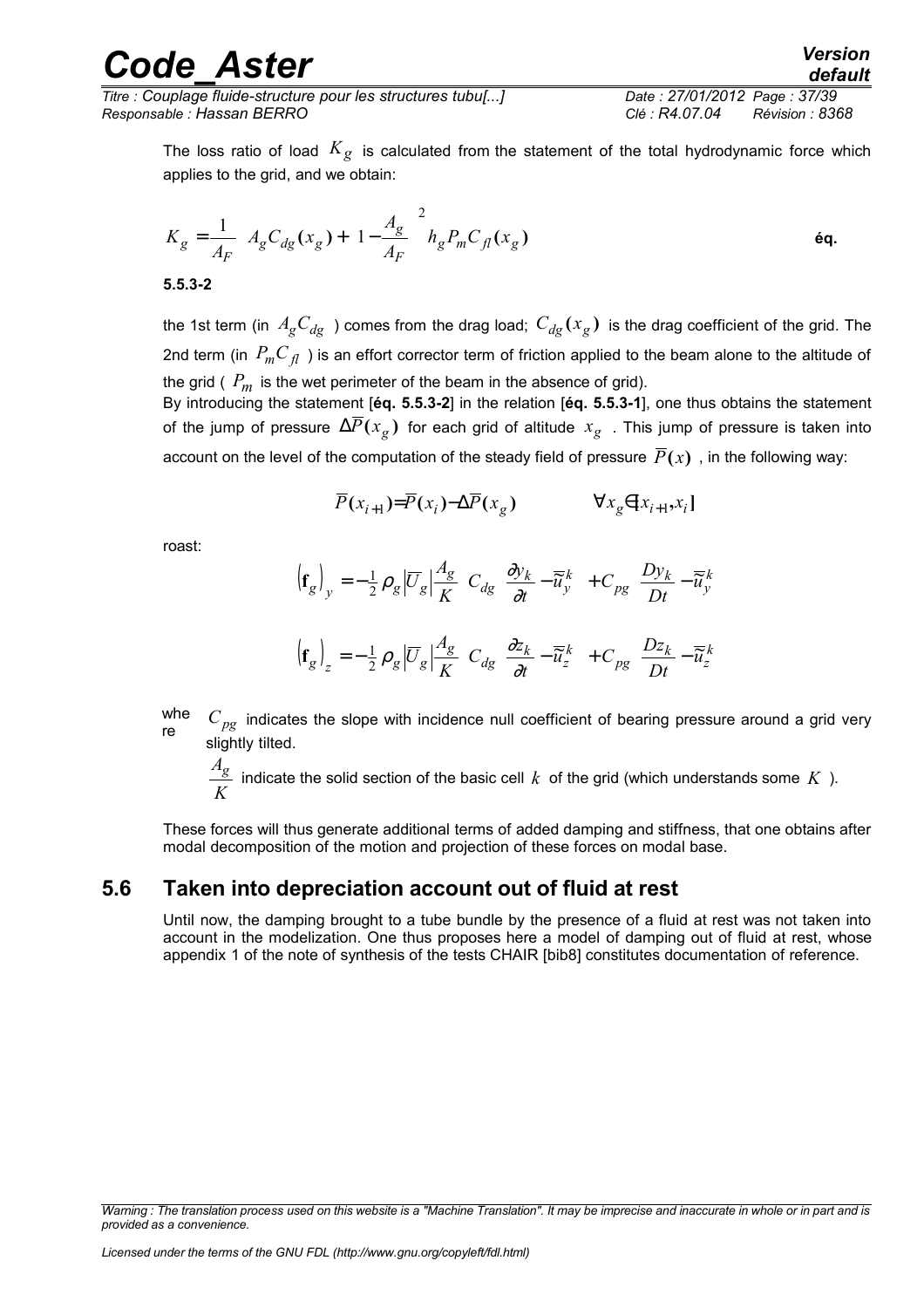# **5.6.1 Modelization of the fluid force at rest exerted on a tube bundle**

the method of calculating of fluid damping at rest which is put in work here, is a generalization of the method of CHEN [feeding-bottle. 9].

It is a question of calculating the resultant force on each tube of the stresses due to the shears in the boundary layer. It is a nonlinear problem because the fluid damping coefficient depends on the frequency One thus introduces following simplifications:

- the problem is written using the frequencies out of water at rest calculated without taking into account fluid damping,
- one neglects the coupling between modes.

The linear force l. *f i k* being exerted on the tube *k* subjected to a harmonic motion of the beam following the mode  $i$  to the frequency  $f_i$  is given by the following relation:

$$
f_i^k = \rho \Big| U_i^k \Big| U_i^k R_k C_{Dki} \qquad \qquad \text{6q. 5.6.1-1}
$$

wh  $U$ ere  $U_i^k$  the velocity of sliding between the tube and  $k$  the fluid at rest indicates, on both sides of the boundary layer defined by: the boundary layer, defined by:<br> $e^{-k}$ ,  $e^{-k}$ ,  $i$ ,  $j$ ,  $k$ 

$$
U_i^k = U_{im}^k \dot{\mathbf{q}}_i(t) \tag{6q. 5.6.1-2}
$$

with  $q_i(t) = \sin(2\pi f_i t)$  and

  $U_{im}^k$  depends on the averages  $\overline{\widetilde u}_y$  and  $\overline{\widetilde u}_z$  the disturbances velocity around the cylinders, calculated beforehand by the model.

 $C_{Dki}$  ad infinitum indicate the drag coefficient of a cylinder of  $R_k$  radius, subjected to a harmonic flow of amplitude  $\begin{array}{ccc} \bullet & & & \end{array}$  $\left|U_i^{\kappa}\right|_{\max} = U_{im}^{\kappa} |2\pi f$ *k im k*  $\sum_{\max}$  =  $\left| U_{im}^{\kappa}\right|$   $2\pi f_i$  , and is defined by:

$$
C_{Dki} = \frac{f_i 2R_k}{|U_i^k|_{\text{max}}} \frac{3\pi^3}{2} \sqrt{\frac{v}{\pi f_i (2R_k)^2}}
$$

where  $V$  the kinematical viscosity of the fluid indicates.

The relation obtained by replacing [**éq. 5.6.1-2**] and [**éq. 5.6.1-3**] in the equation [**5.6.1-1**] is linearized by a development in Fourier series  $|$  (of the term  $|\dot{\mathbf{q}}_i(t)|\dot{\mathbf{q}}_i(t)|$  ) whose one retains only the first term; it comes:

$$
f_i^k \approx 2\pi (2R_k) \rho U_{im}^k \sqrt{\pi f_i} \dot{\mathbf{q}}_i(t)
$$

#### **Projection on modal base**

By projection on modal base and by neglecting the coupling between modes, one obtains the generalized force being exerted on the tube bundle following the mode *i* :

$$
\mathbf{F}_i(t) = \sum_{k=1}^K \int_{0}^{L} \vec{f}_i^k \cdot \vec{\varphi}_i^k(z) dz \cong \sum_{k=1}^K 2\pi (2R_k) \sqrt{\pi f_i} \left[ \int_{0}^{L} \rho \sqrt{\nu} \vec{U}_{im}^k \cdot \vec{\varphi}_i^k(z) dz \right] \dot{\mathbf{q}}_i(t)
$$

# *Code\_Aster Version*

*Titre : Couplage fluide-structure pour les structures tubu[...] Date : 27/01/2012 Page : 38/39 Responsable : Hassan BERRO Clé : R4.07.04 Révision : 8368*

*default*

*Warning : The translation process used on this website is a "Machine Translation". It may be imprecise and inaccurate in whole or in part and is provided as a convenience.*